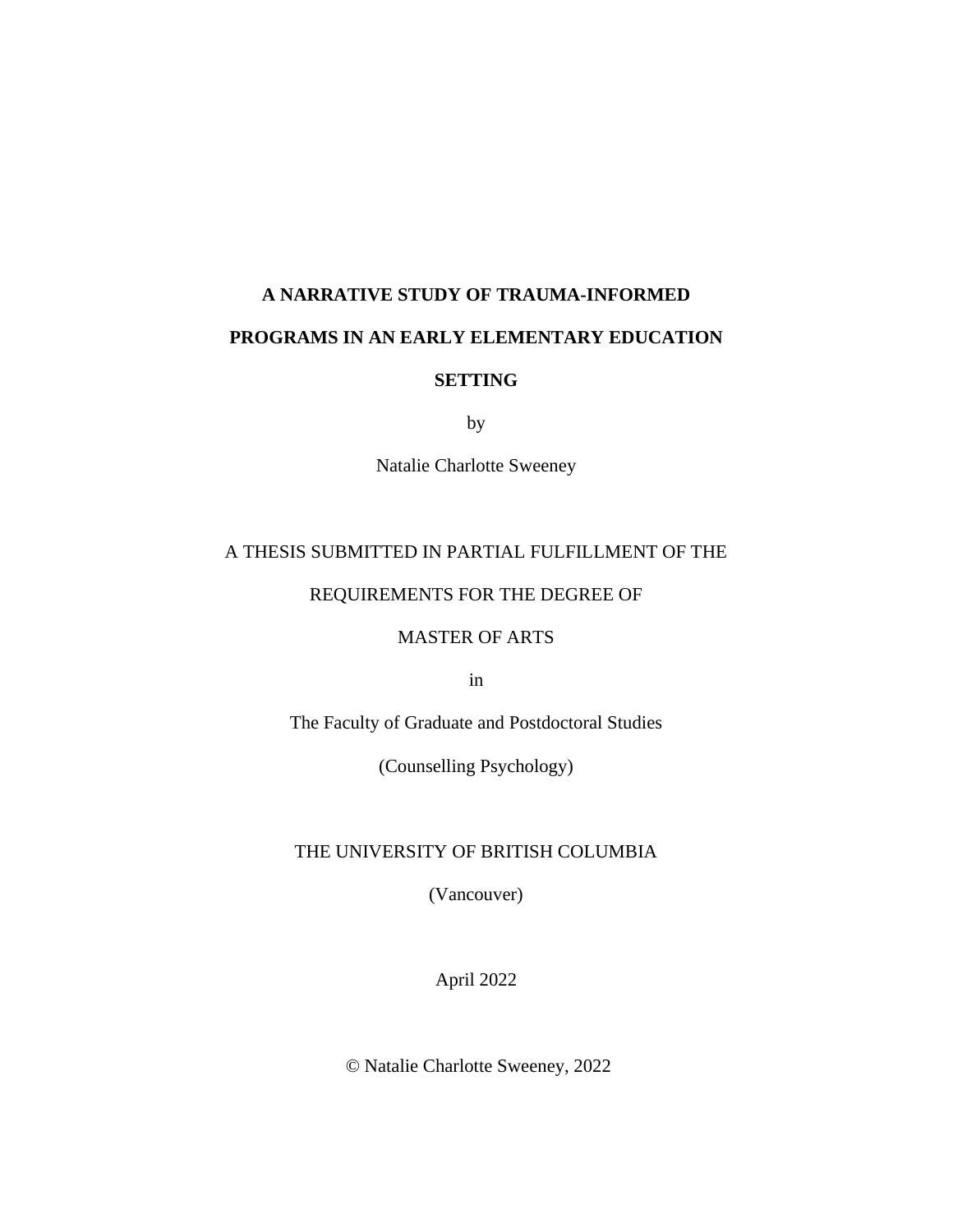The following individuals certify that they have read, and recommend to the Faculty of Graduate and Postdoctoral Studies for acceptance, the thesis entitled:

A Narrative Study of Trauma-Informed Programs in an Early Elementary Education Setting

|    | submitted by Natalie Sweeney | in partial fulfillment of the requirements for |
|----|------------------------------|------------------------------------------------|
|    | the degree of Master of Arts |                                                |
| in | Counselling Psychology       |                                                |

# **Examining Committee:**

Dr. Marla Buchanan, Professor, Counselling Psychology, UBC **Supervisor** 

Dr. William Borgen, Professor, Counselling Psychology, UBC Supervisory Committee Member

Dr. Janet Jamieson, Professor, Special Education, UBC Supervisory Committee Member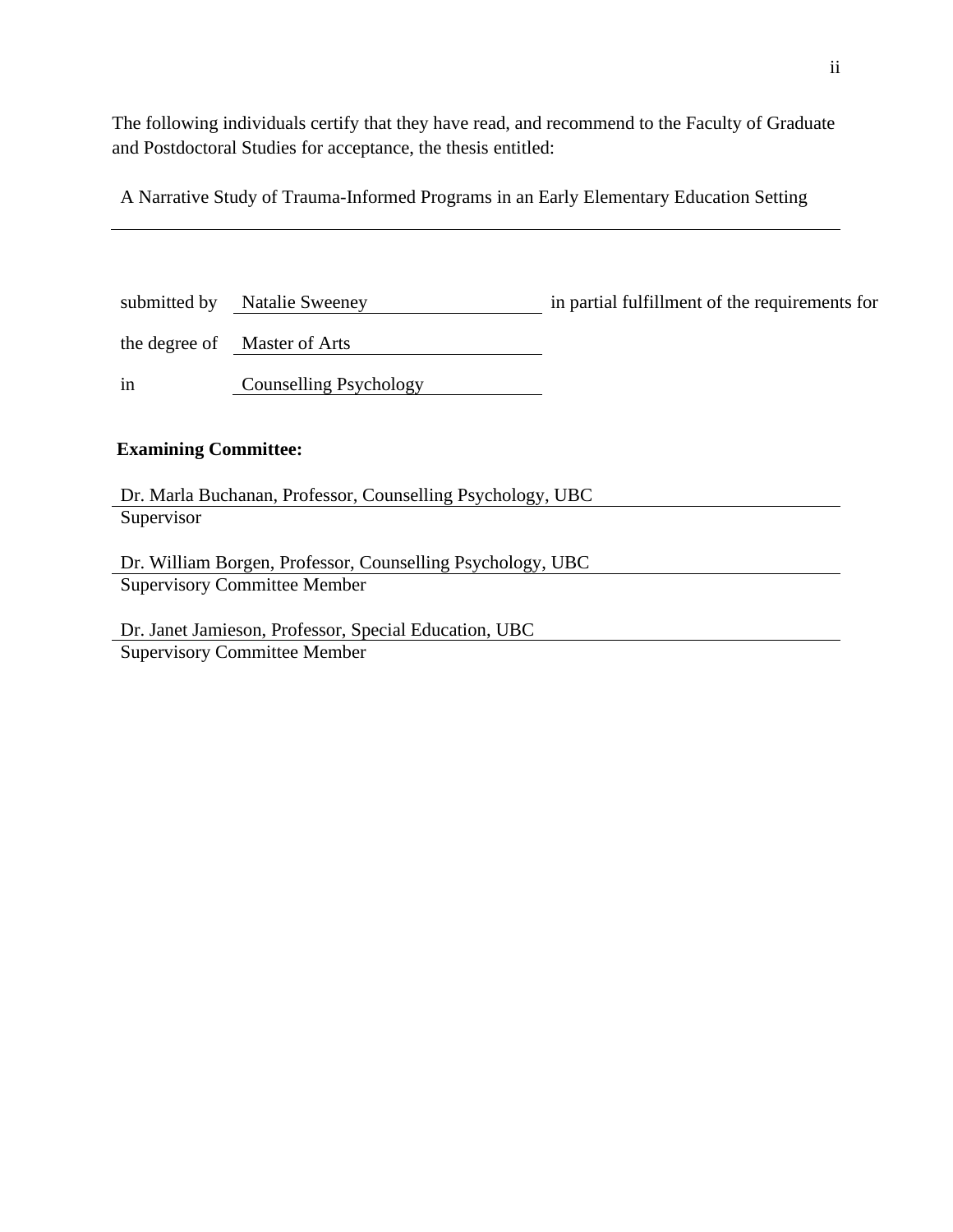#### **Abstract**

<span id="page-2-0"></span>Trauma has a life-long negative impact on the growth and development of many children. School-based trauma-informed interventions provide the opportunity to offer cost effective mental health support to children who may not otherwise access counselling. Previous research has found that many school counsellors and teachers report feeling inadequately prepared to support traumatized children. Additionally, many teachers and school counsellors report never receiving training in trauma-informed practices. There is a current lack of empirical Canadian research on the use of trauma-informed practices by school counsellors, particularly with young children.

The present study investigated the stories of school counsellors and teachers using trauma-informed practices when supporting young children (ages five to eight) through narrative inquiry. Narrative interviews were conducted with two school counsellors and two teachers. Narrative thematic analysis was employed to construct themes and the verification process included member checking procedures. Four themes emerged from the analysis of participants' narratives: *Being Introduced to Trauma-Informed Practices*, *Trauma-Informed Practices as a Whole School Approach*, *Barriers to Trauma-Informed Approaches*, and *Strengths and Success of Implementing Trauma-Informed Approaches.* The constructed themes are presented and the implications of the findings, and recommendations for future educational policy, practice, and research are discussed.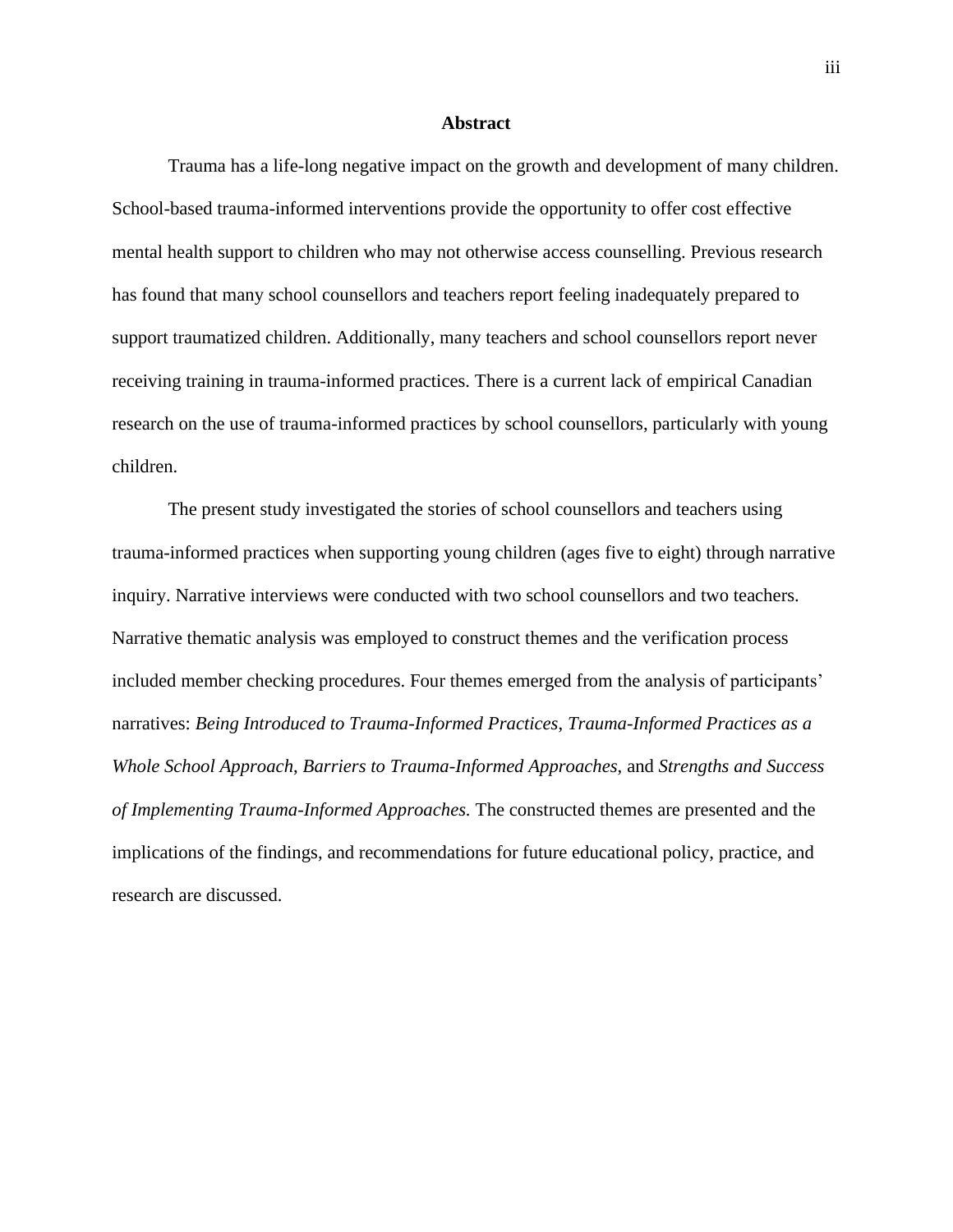## **Lay Summary**

<span id="page-3-0"></span>Trauma has a life-long negative impact on the growth and development of many children. Schools offer a unique opportunity to provide support to children who may otherwise never receive mental health care. Trauma-informed practices are models of care that educate school staff in understanding childhood trauma and its effects on students' learning, development, and well-being (Morgan et al., 2015). Currently, limited research exists on the use of traumainformed practices in Canadian schools, particularly early elementary education settings. The present study collected and examined the stories of four school personnel (two teachers and two school counsellors) who stated that they are trained in and use trauma-informed practices in their work supporting young children (ages five to eight). The participant interviews were reviewed to determine common themes amongst the participants' experiences. The collected themes were reported and discussed, with a focus on how the findings impact future educational policy, practice, and research.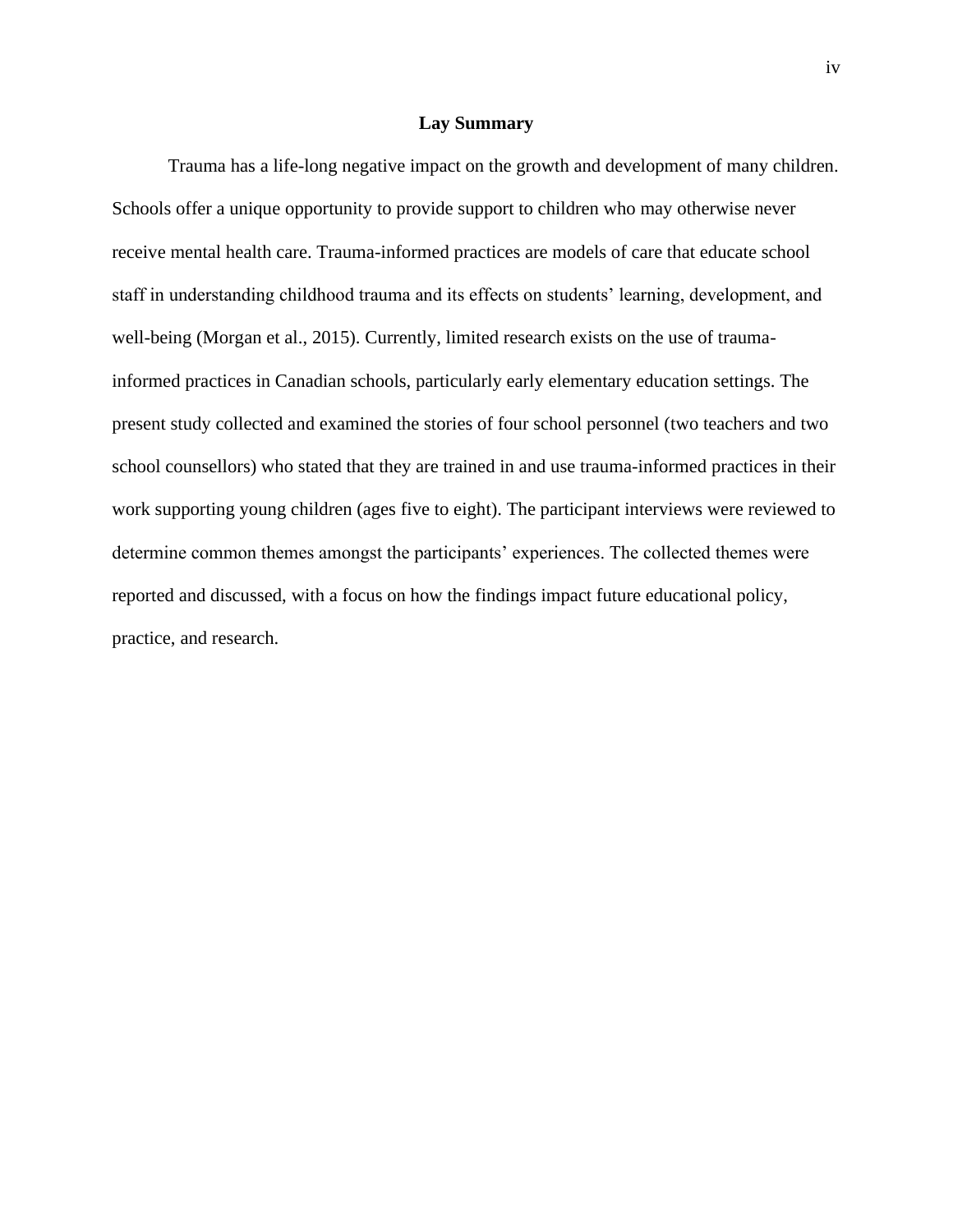# **Preface**

<span id="page-4-0"></span>This thesis is original, unpublished, independent work by the author, N.C. Sweeney. This research was covered by UBC Ethics Certificate number H21-03403.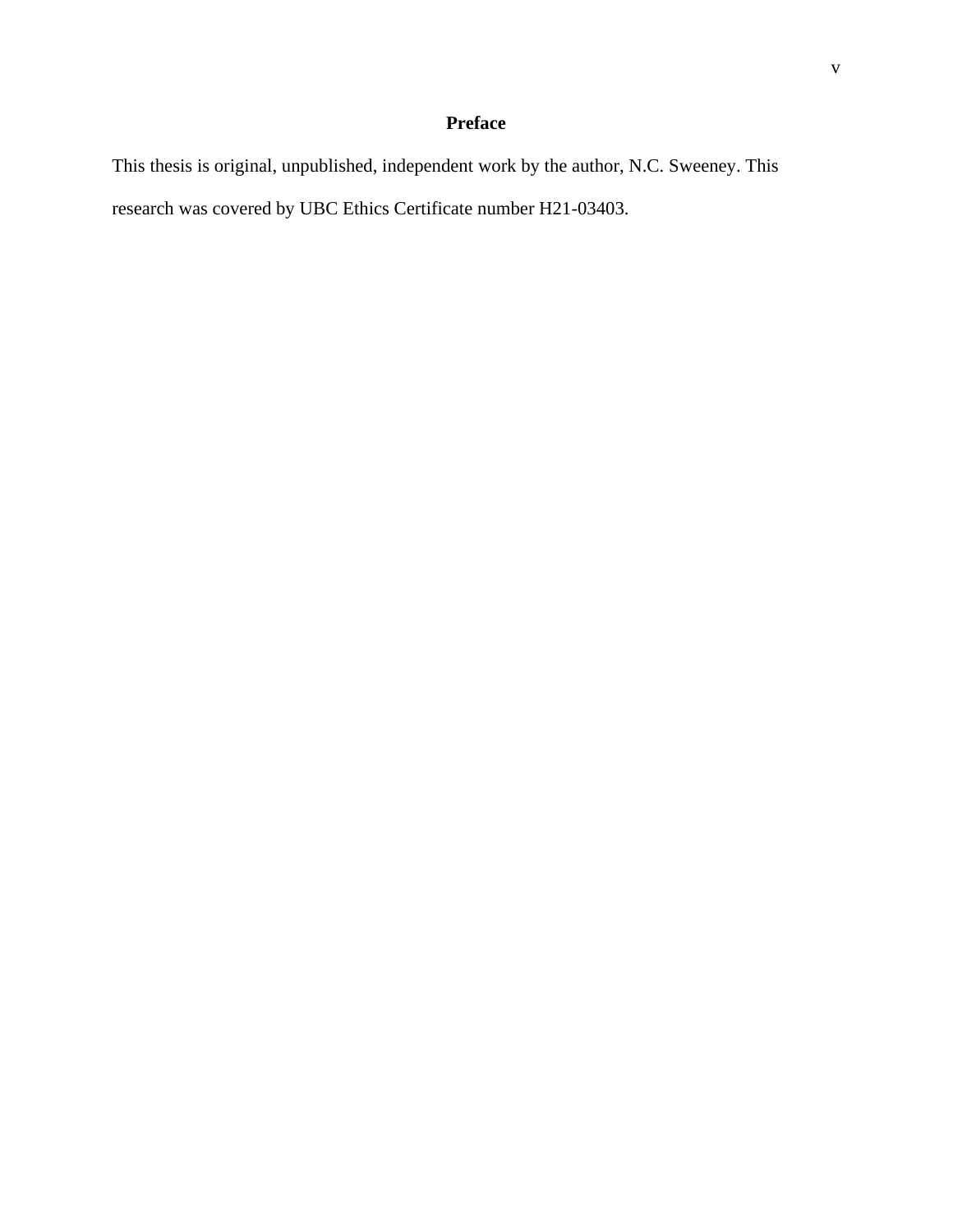# **Table of Contents**

<span id="page-5-0"></span>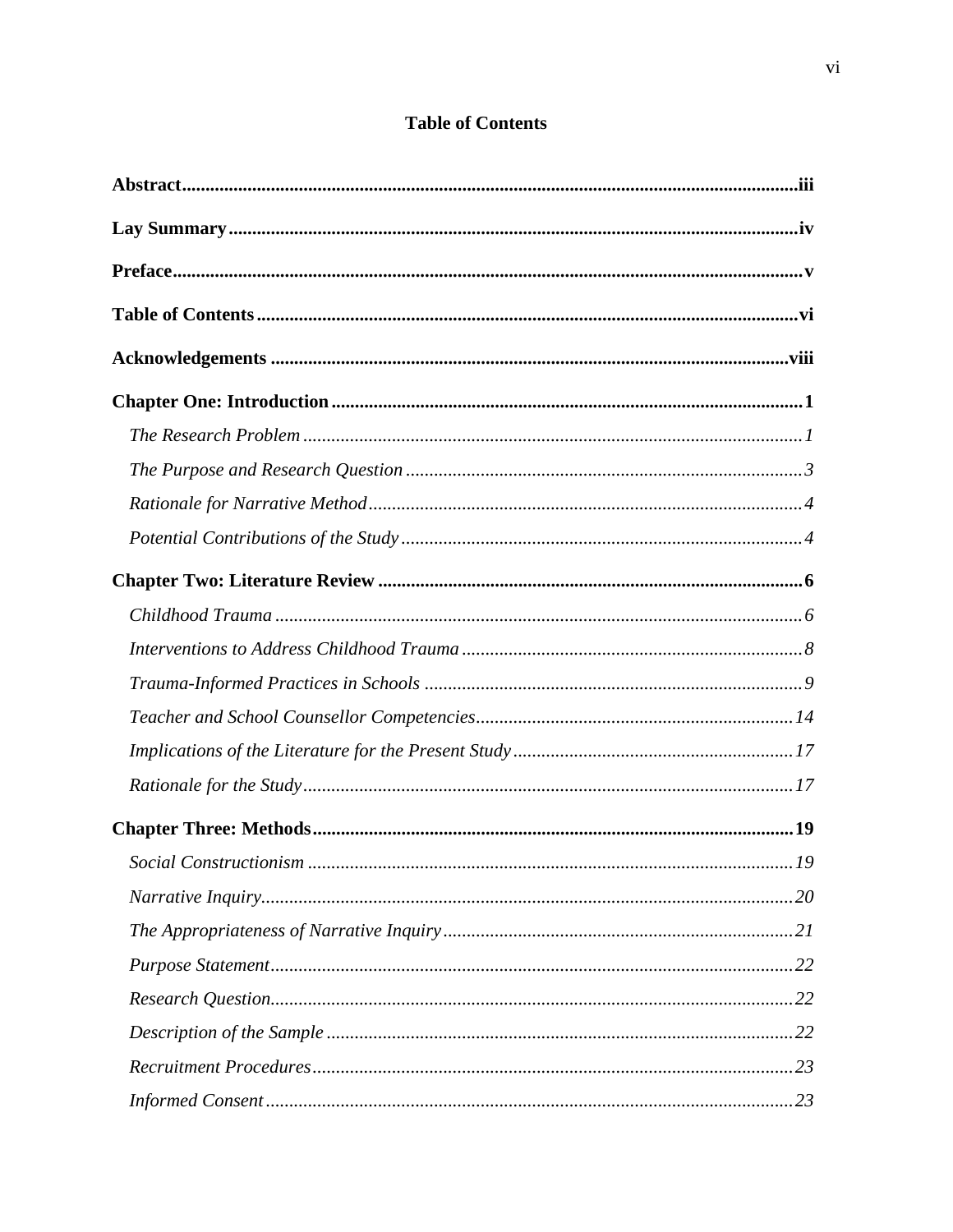<span id="page-6-0"></span>

| Theme 2: Trauma-Informed Practices as a Whole School Approach33               |  |
|-------------------------------------------------------------------------------|--|
|                                                                               |  |
| Theme 4: Strengths and Success of Implementing Trauma-Informed Approaches  44 |  |
|                                                                               |  |
|                                                                               |  |
|                                                                               |  |
|                                                                               |  |
|                                                                               |  |
|                                                                               |  |
|                                                                               |  |
|                                                                               |  |
|                                                                               |  |
|                                                                               |  |
|                                                                               |  |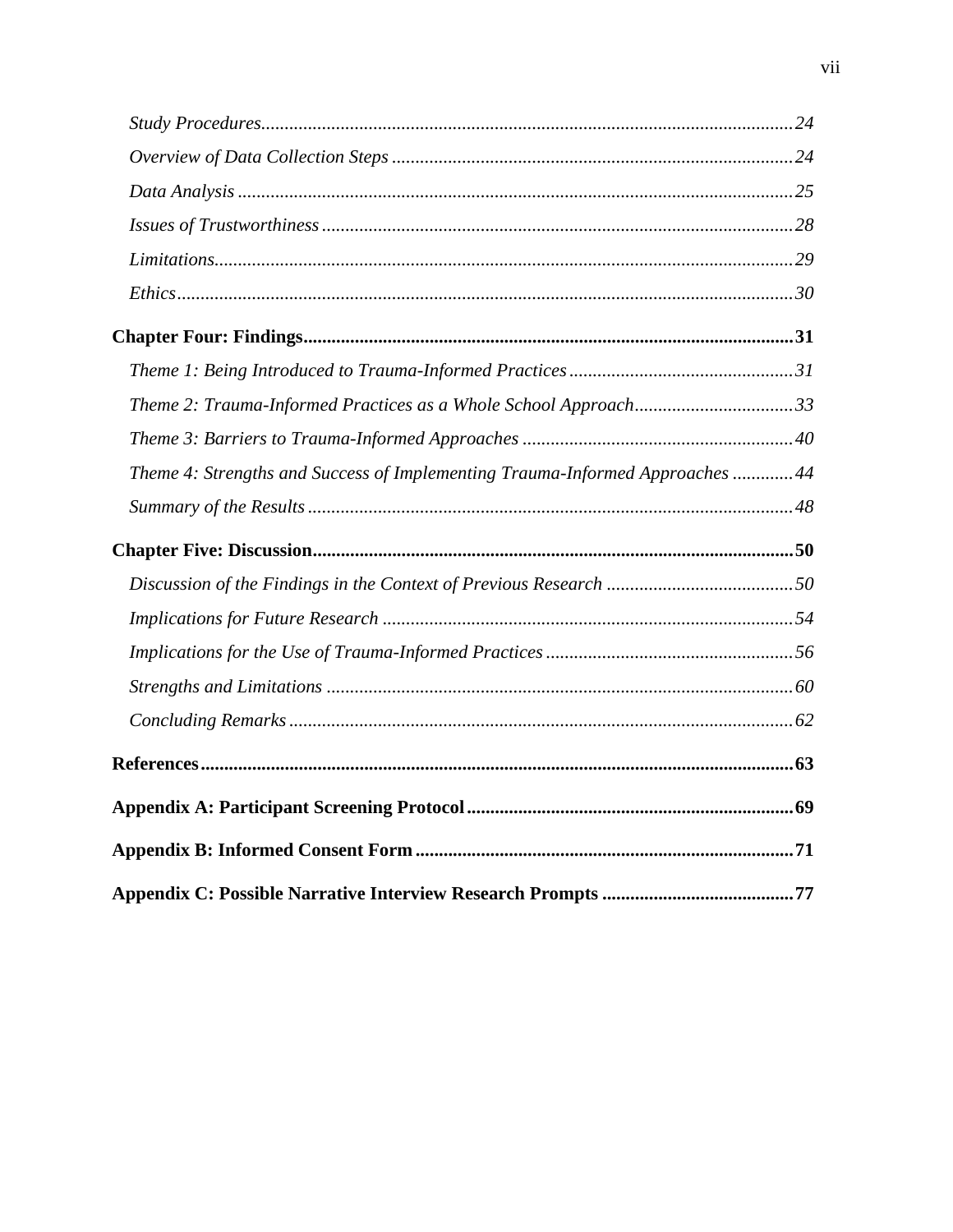#### **Acknowledgements**

I would first like to thank and acknowledge the four women who volunteered their time to participate in the present study. Your stories helped to make this research possible and your passion and dedication to your work with children shone through when you spoke of your experiences in schools.

I would also like to sincerely thank my research supervisor, Marla Buchanan, and my supervisory committee, Dr. William Borgen and Dr. Janet Jamieson. Marla, your wisdom, guidance, kindness, and unwavering support have been integral to my entire academic journey. Thank you for introducing me to trauma-informed practices and integrating it into my passion for supporting children and families through school-based interventions. Without your advice, patience, and many encouraging phone calls, I am certain I would not have completed this research. Dr. Borgen thank you for your insights as a school counsellor and researcher. Your many thoughtful suggestions, questions, and contributions guided the work within this thesis. Dr. Jamieson, I really appreciate the special expertise you provided based on your work in early childhood education. Your passion for the field and knowledge in the area helped to guide my research, ensuring that I had a steady focus on the unique experiences of caring for and guiding young children.

Thank you to my friends, family, and loved ones for your constant support, love, encouragement, and humour throughout my entire academic career. Through many tears, worries, and late-night edits and revisions you made this process bearable. Thank you for believing this was possible and listening to my impassioned rants about school-based traumainformed interventions.

viii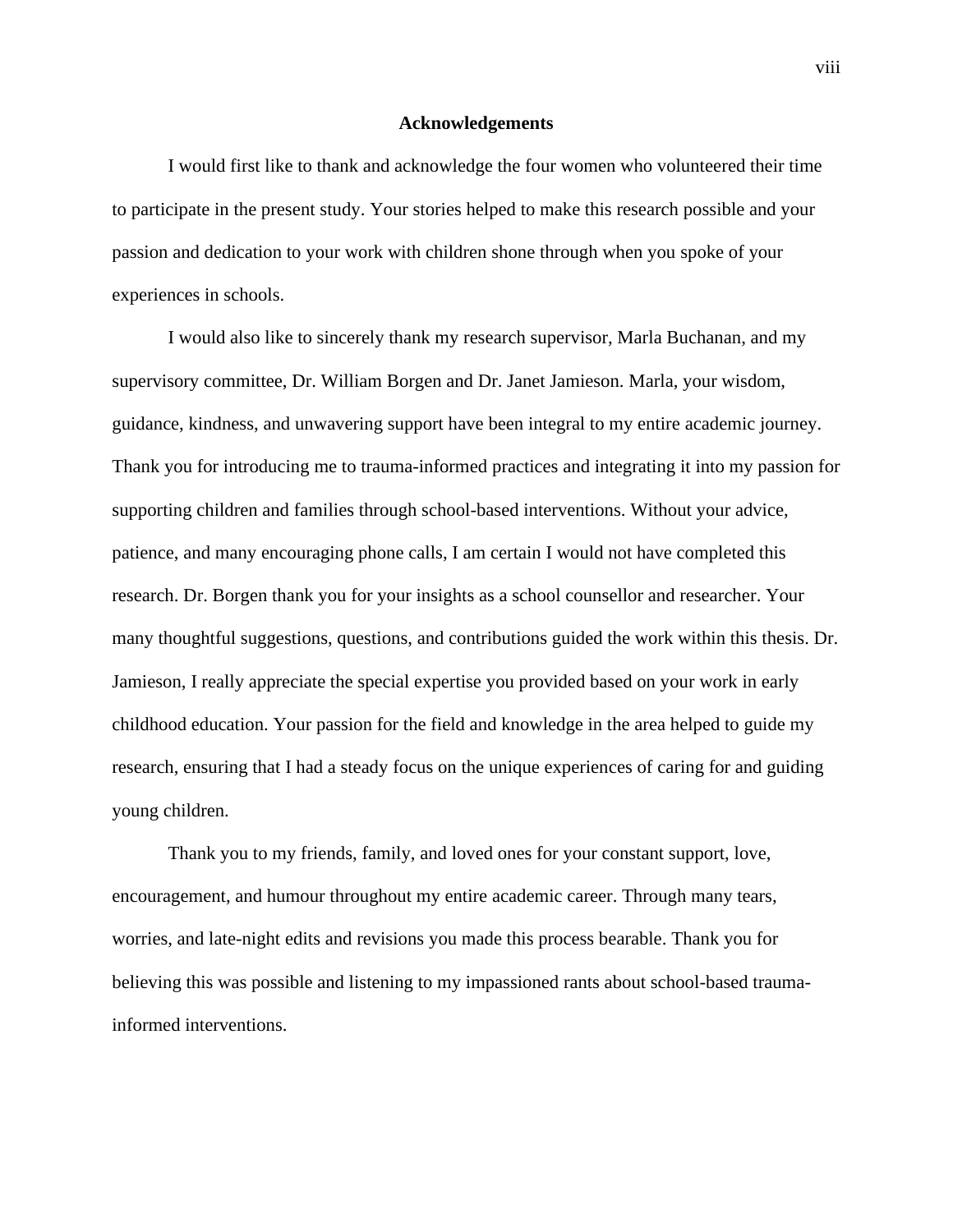## **Chapter One**

# **Introduction**

# <span id="page-8-1"></span><span id="page-8-0"></span>**The Research Problem**

 A traumatic event is one which threatens injury, death, or the physical well-being of one's self or others and has the ability to induce horror, terror, and hopelessness (APA, 2013; Peterson, 2018). The long-term activation of the hormonal stress response system due to childhood trauma can result in neurobiological changes that can persist into adulthood (van der Kolk, 2014). These neurobiological changes are believed to be related to the development of posttraumatic stress symptoms (PTSS), posttraumatic stress disorder (PTSD), depression, anxiety, antisocial personality, disruptive behaviours, and an increased risk for alcohol and substance abuse (van der Kolk, 2014). These challenges can have life-long negative impacts on the overall functioning of individuals (De Bellis & Zisk, 2014; Langley et al., 2015). Furthermore, the estimated lifetime prevalence of PTSD for Canadians is 9.2 percent (Van Ameringen et al., 2008)

 School-based interventions can play a pivotal role in providing mental health resources and support to children that would otherwise not have access to community-based mental health care due to financial and structural barriers. The availability of, and research on, traumainformed practices for children at the early childhood education level is extremely limited, despite the number of young children who have experienced potentially traumatic events (Loomis, 2018). Although children's participation in high quality education programs has been found to help mitigate the effects of trauma, the large majority of trauma-informed practices have been developed for, and researched on, older children, particularly adolescents (Loomis, 2018; Purtle, 2018). Further research on how interventions are used with young children in school settings may help to provide more expansive early intervention to a wider group of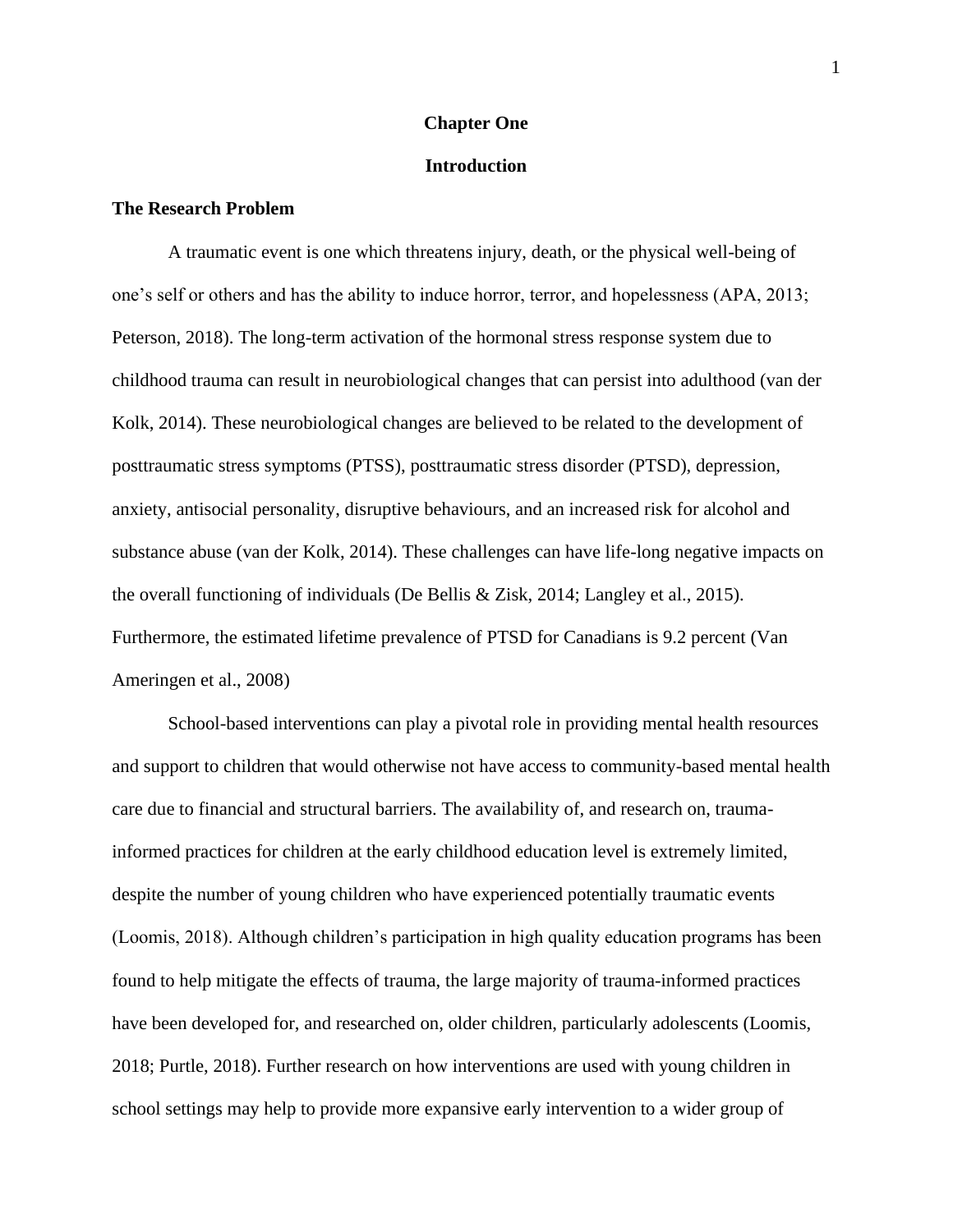children, as well as offer educators and mental health care providers much needed education, support, and resources (Loomis, 2018).

 There are a number of trauma-informed practices that have been developed for use in schools that have a wide empirical research base, including Cognitive Behavioral Intervention for Trauma in Schools (CBITS, Jaycox et al., 2012), Bounce Back (Langley et al., 2015), and Trauma-Focused Cognitive Behavioural Therapy (TF-CBT, Cohen et al., 2000). CBITS is a trauma-informed school-based intervention created for students in grades five through 12, who have experienced traumatic life events. The group-based intervention is delivered through 10 group sessions, one to three individual sessions, two parent psychoeducational session, and one teacher educational session. The program is designed to mitigate the experience of PTSD symptoms, depression, and behavioural challenges (Stein et al., 2003). Additionally, the program aims to improve overall student functioning, grades and attendance, social supports, and coping mechanisms (Jaycox et al., 2012; Langley et al., 2010; Nadeem et al., 2011). In a randomized control trial of 126 grade six students who had experienced trauma, Stein et al. (2003) found CBITS to be a highly effective school-based intervention for reducing PTSD symptoms, depression, and psychosocial dysfunction.

 Bounce Back is an adaptation of the CBITS program for children aged five to 11 years old. The Bounce Back program contains many of the same treatment components as the CBITS program, but it additionally utilizes more parental involvement elements, as well as adaptations to alter the program to be appropriate for younger children. Similar to the CBITS program, the Bounce Back program provides 10 group sessions, two to three individual sessions, and one to three parent education sessions. Langley et al. (2015) conducted a study to evaluate the feasibility and acceptability of the Bounce Back program with 74 children from diverse backgrounds and their primary caregivers. Prior to the treatment program, all participants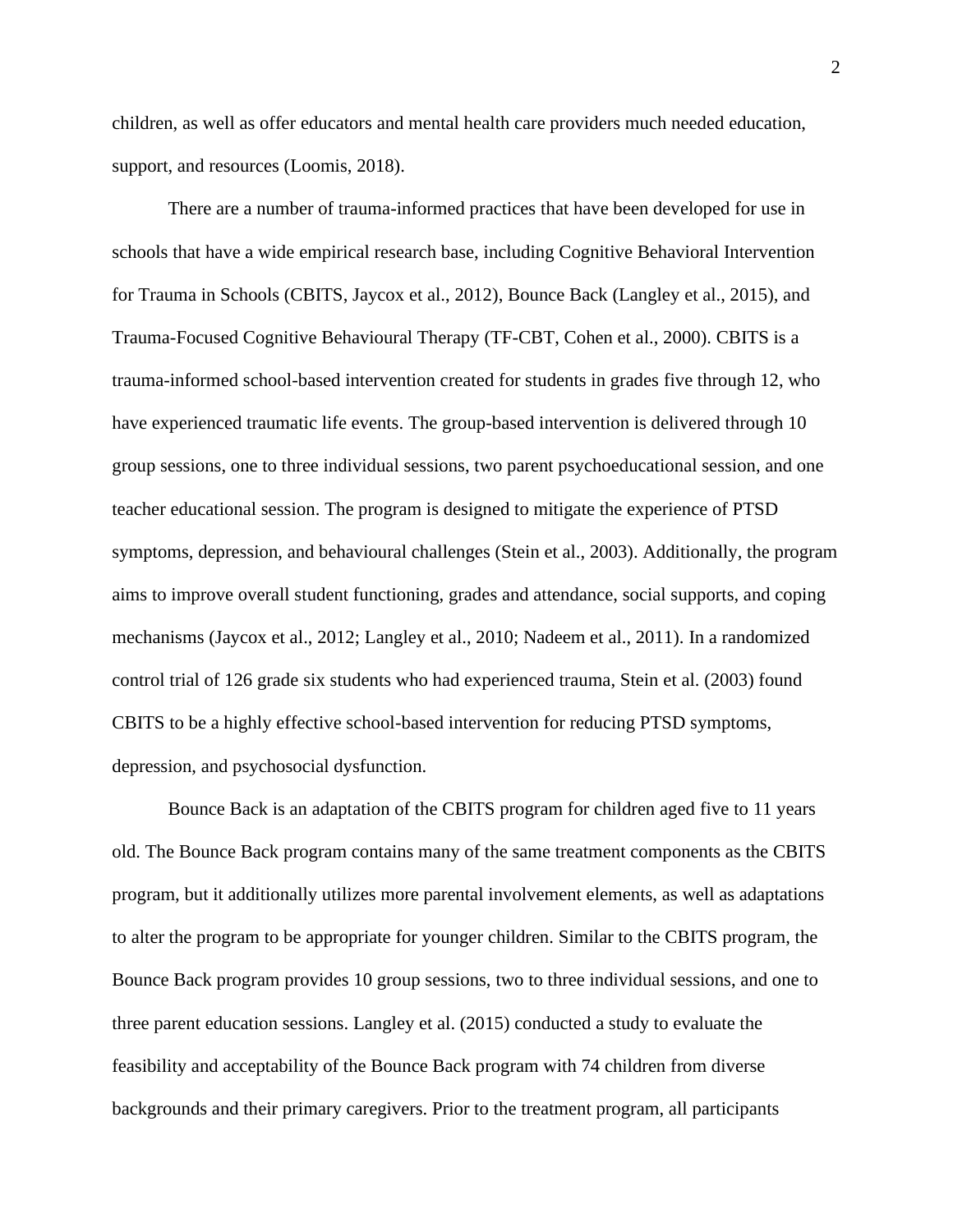endorsed clinically significant posttraumatic stress symptoms. The authors found that the treatment group displayed significant treatment gains on posttraumatic stress, anxiety, and depression, according to both parent and child reports. Post intervention groups maintained and some even continued to display improvements at both three and six month follow-ups, supporting the efficacy of Bounce Back as a school-based trauma-informed intervention for multicultural children in elementary school (Langley et al., 2015).

 TF-CBT is an individual child or conjoint parent and child intervention model for children aged three to 18 years who have experienced diverse forms of trauma. TF-CBT utilizes multiple components of Cognitive Behavioural Therapy (CBT) including psychoeducation, cognitive coping and self-regulation, and relaxation training to address child trauma symptomatology (Cohen et al., 2000; Cohen et al., 2004; Cohen et al., 2016; Cohen et al., 2018). Hansel et al. (2010) investigated the use of TF-CBT in schools setting using 115 low-income students in rural Louisiana. The program offered weekly individual trauma-focused counselling to students impacted by trauma in grades one through 12 (average participant age of 14) as an attempt to mitigate the risks related to PTSD and trauma exposure such as depression, anxiety, and behavioural challenges. Hansel et al. (2010) found that participants self-reported trauma symptoms, on both the UCLA PTSD and the Trauma Symptom Checklist, were statistically significantly lower at follow-up compared to baseline measures, on PTSD scales of intrusion, avoidance/numbing, arousal, anxiety, and depression.

### <span id="page-10-0"></span>**The Purpose and Research Question**

The purpose of the present study was to explore the stories of elementary school counsellors and teachers providing school-based trauma-informed care. The following research question was explored: **What narrative do elementary school counsellors and teachers construct of the experience of providing trauma-informed practices to young children in**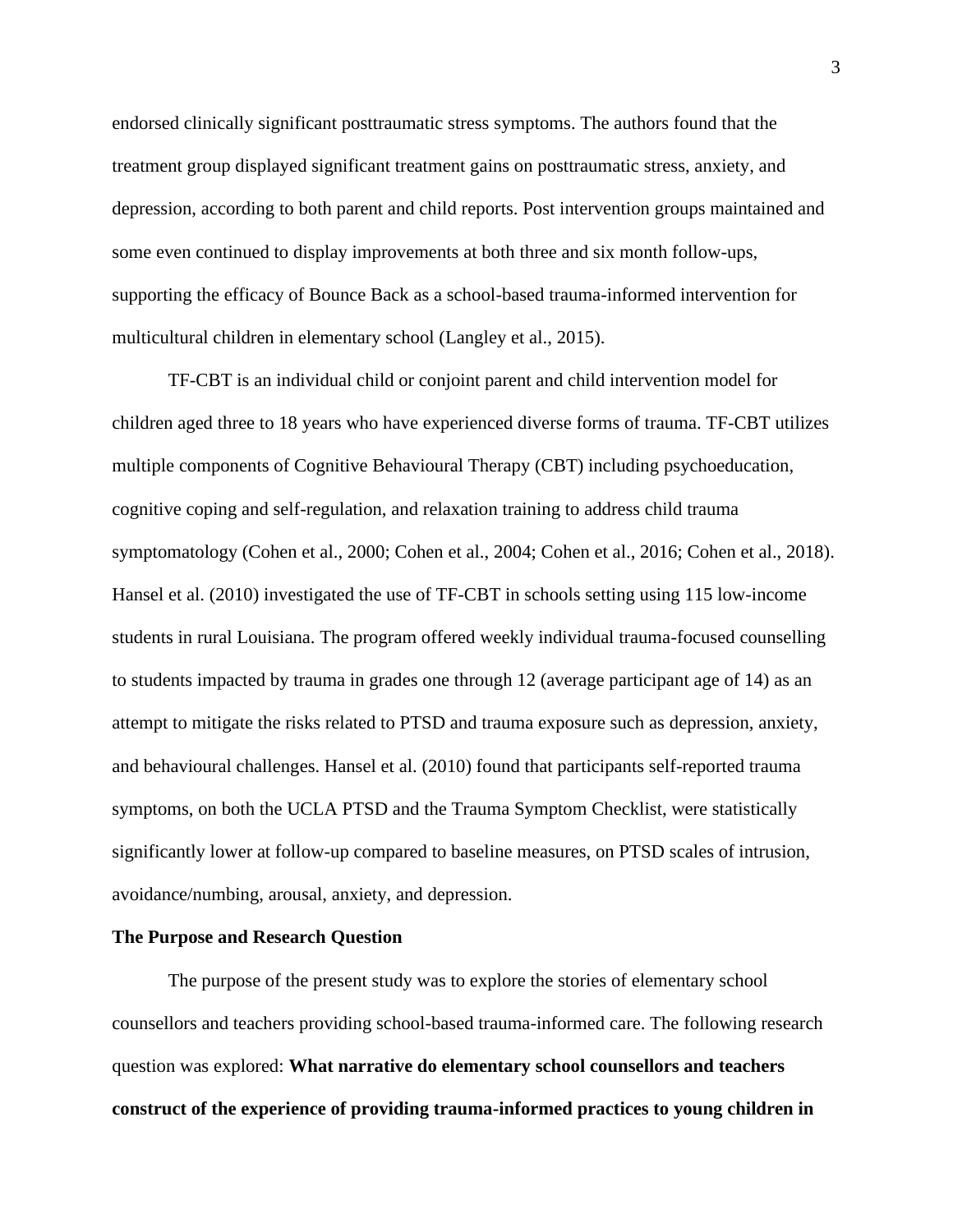**school settings?** Specific areas of their stories that were explored through narrative interviews include: reasons for adopting a trauma-informed approach to their counselling or teaching practice; the school counsellor's or teacher's story of administering trauma-informed practices; the training the school counsellor or teacher received in trauma-informed practices; factors that seem to facilitate or promote administering the trauma-informed care; challenges and barriers to using trauma-informed practices; and any suggestions the participants have in how to better implement or improve the trauma-informed practices they use. Based on the limited research into the use of trauma-informed practices in Canadian schools (Record-Lemon & Buchanan, 2017), the aim of this study was to explore school counsellors' and teachers' perceptions of children's experiences in the trauma-informed setting and their experience of providing trauma-informed care, through semi-structured narrative interviews.

# <span id="page-11-0"></span>**Rationale for Narrative Method**

The primary tenants of narrative inquiry provide participants with a structure of openended prompts that do not restrict or set limitations on the topics the participants can discuss. Narrative inquiry's form of open-ended interviews provides participants the opportunity to share their stories of engaging in and providing trauma-informed practices in early elementary school settings. Through providing participants with the ability to share the information they feel is rich and valuable, the researcher was able to obtain accounts that participants felt best represent their experience with trauma-informed practices. This technique provided a breadth and depth of information that may have been impossible to achieve through more standardized methods of research.

#### <span id="page-11-1"></span>**Potential Contributions of the Study**

This research will hopefully inform both future training of school counselling professionals and teachers, as well as Canadian education policy regarding the challenges and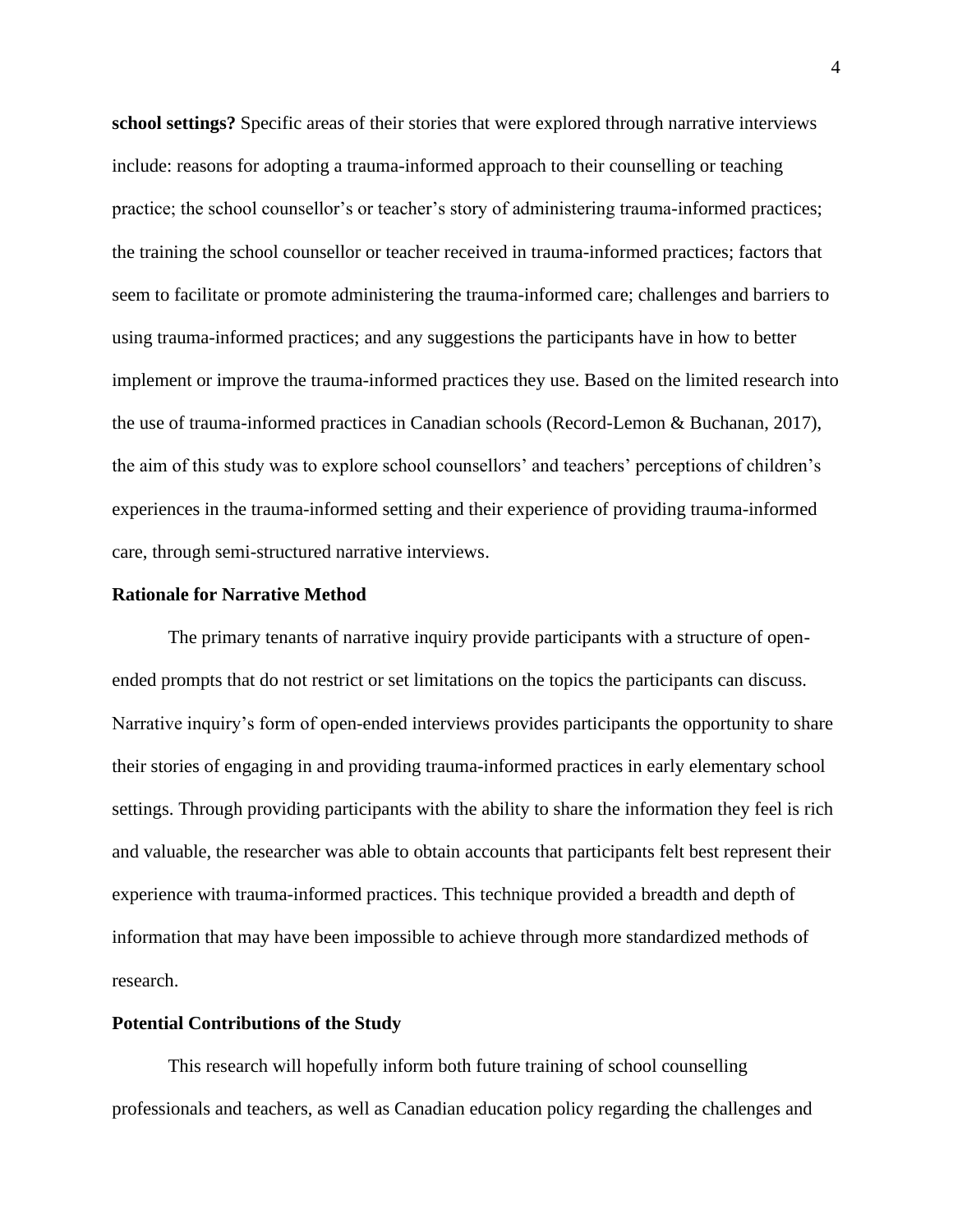benefits faced by professionals providing trauma-informed programming to young children in school settings. As will be discussed further below, traumatic experiences at both the school-age and preschool-age are incredibly prevalent within Canada and can have serious adverse effects on development and long-term effects for individuals. Trauma-informed practices within schools represent a realistic and effective means of addressing this common issue. Trauma-informed practices can be implemented at both the whole school and individual student level. The programs provide school counsellors, teachers, parents, and students with important information about the prevalence, effects, and outcomes of trauma, as well as provides psychoeducation and strategies on coping with the effects of trauma (Herrenkohl et al., 2019). School-based interventions, similarly, are highly effective because of their ability to reach students who may not otherwise receive mental health supports, as well as their cost-effective means of providing whole school support and intervention to a large group of students, parents, and teachers (Jaycox et al., 2012; Nadeem et al., 2011). The present study has the potential to benefit not only educators and counsellors, but parents, families, and young children, as untreated childhood trauma can have consequences on the health and long-term potential of many vulnerable individuals.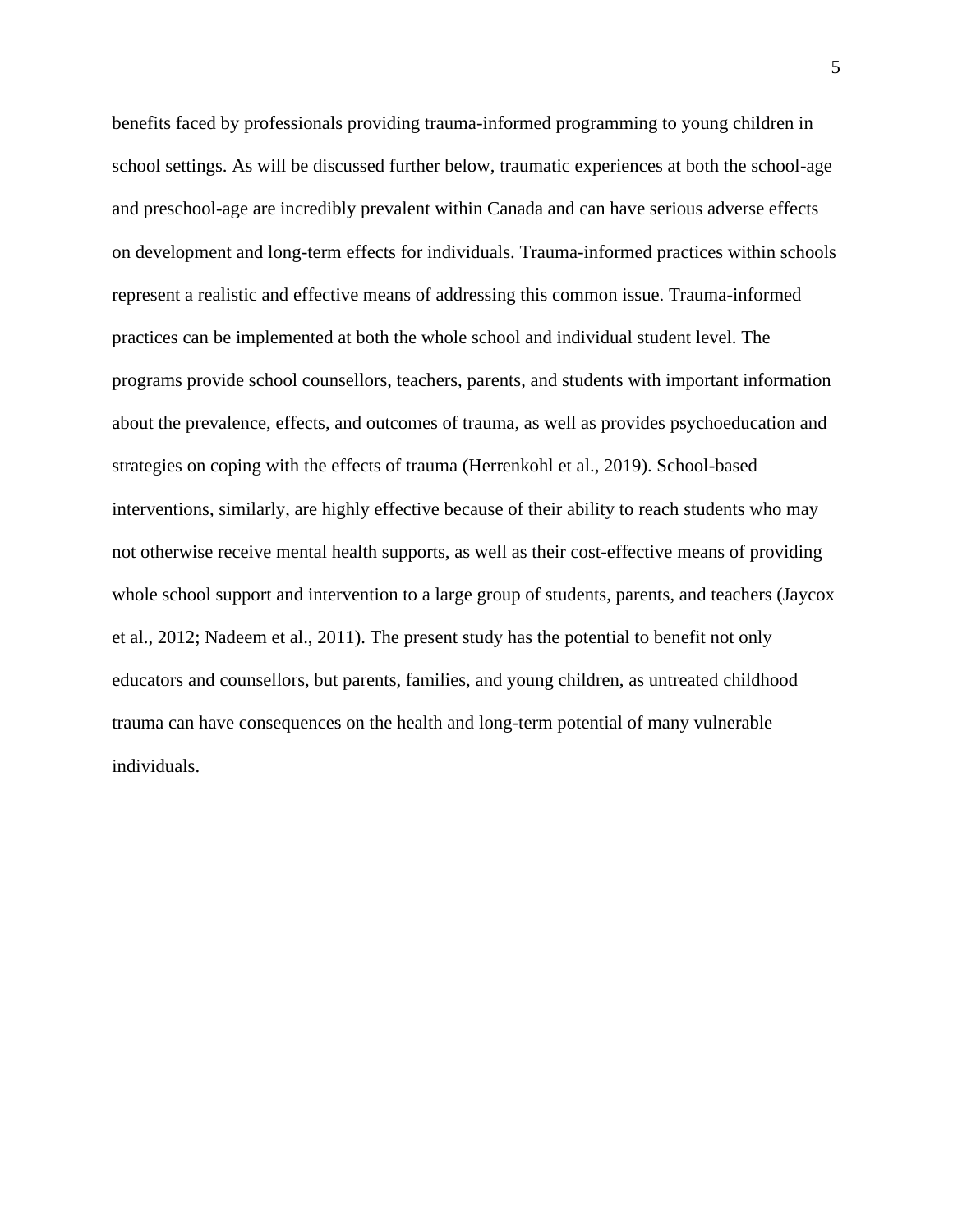#### **Chapter Two**

# **Literature Review**

<span id="page-13-0"></span>A traumatic event that takes place when an individual is 6 years of age or younger is considered an early childhood trauma. Children can experience a wide variety of traumatic events including intentional violence, such as physical or sexual abuse, witnessing domestic violence, school or community violence, acts of terrorism, or war experiences. Additionally, trauma can result from natural disasters, medical trauma, loss of a loved one, or suicide. Early childhood trauma is based on a child's perceived threat to their safety or the safety of their parents/caregivers and can have pervasive negative developmental effects (Peterson, 2018). Traumatic events not only have lasting psychological impacts on children, but they can similarly impair academic and social functioning (Langley et al., 2015).

Literature on childhood trauma and the biological, cognitive, and psychological effects on young children will be reviewed. Subsequently, research on trauma-informed practices in schools will be presented, with a focus on programs developed for and researched on young children. Finally, research supporting the need for further professional education on traumainformed practices will be considered.

# <span id="page-13-1"></span>**Childhood Trauma**

Childhood trauma is a pervasive issue in both educational settings and the community at large. It is estimated that approximately 60-70% of children will experience traumatic events by age 17 (Briggs-Gowan et al., 2010). Greater numbers of children are experiencing early trauma based on events such as natural disasters, man-made disasters, migration from armed conflict, and terrorist attacks, as these issues are becoming increasingly common (Spates et al., 2007). Many of these traumatic events are affecting very young children, as 25-50% of preschool-aged children will have been exposed to a potentially traumatic event by age 4 (Jiminez et al., 2016).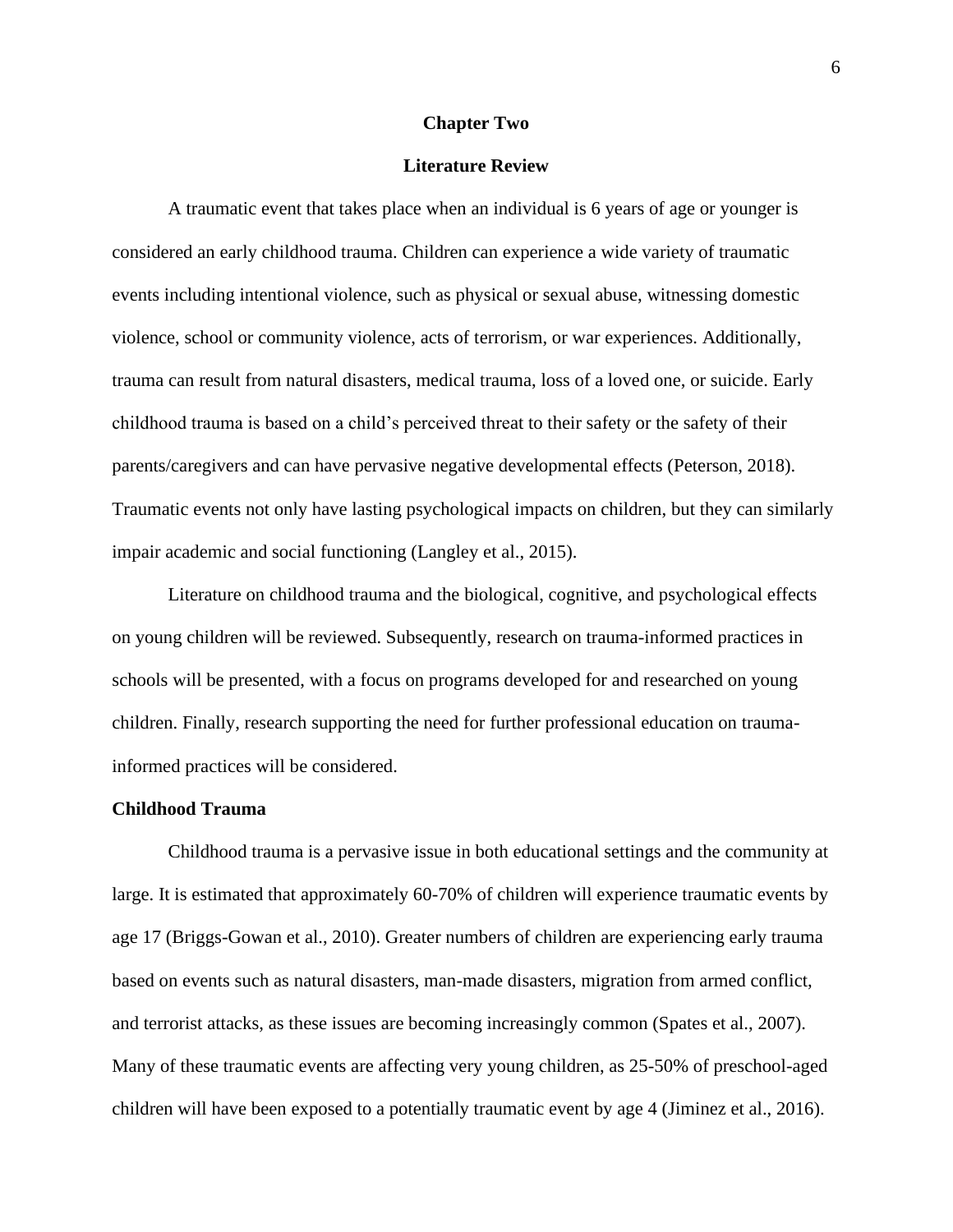Statistics Canada (2015), in a profile on adult Canadians, found that 33% of Canadians aged 15 years and older reported experiencing some form of childhood maltreatment before the age of 15. Childhood maltreatment includes physical and/or sexual abuse and/or witnessing physical violence from a parent or guardian against another adult. Additionally, 40% of Canadian Indigenous peoples report experiencing childhood physical or sexual abuse compared to 29% reported by non-Indigenous people (Statistics Canada, 2015).

Despite the popular belief that young children are protected from traumatic events based on their age and the impermanence of many early memories, a growing body of research has found that young children who have experienced traumatic events can be particularly vulnerable to the effects of trauma when compared to older children (The National Traumatic Child Stress Network, 2010). Young children do not have the resources or knowledge of how to protect themselves from danger and are highly reliant on their caregivers to provide this sense of safety and security. As a result of trauma, many young children blame themselves or their caregivers for not protecting them from danger and for being unable to change the outcome (NTCSN, 2010).

Young children are at a particular risk due to the increased vulnerability of their developing brains. The long-term activation of the hormonal stress response system due to childhood trauma can cause an issue called "toxic stress" (Centre for Disease Control, 2019; De Bellis & Zisk, 2014). This hyperactivation can lead to reduced sizes of cortical areas that persist into adulthood and can affect domains of executive functioning including language, attention, memory, and cognition. These changes can have effects on both IQ and emotion regulation (De Bellis & Zisk, 2014; NCTSN, 2010).

Pioneering research on Adverse Childhood Experiences (ACEs, Felitti et al., 1998) in the United States by CDC-Kaiser Permanente found significant connections between adverse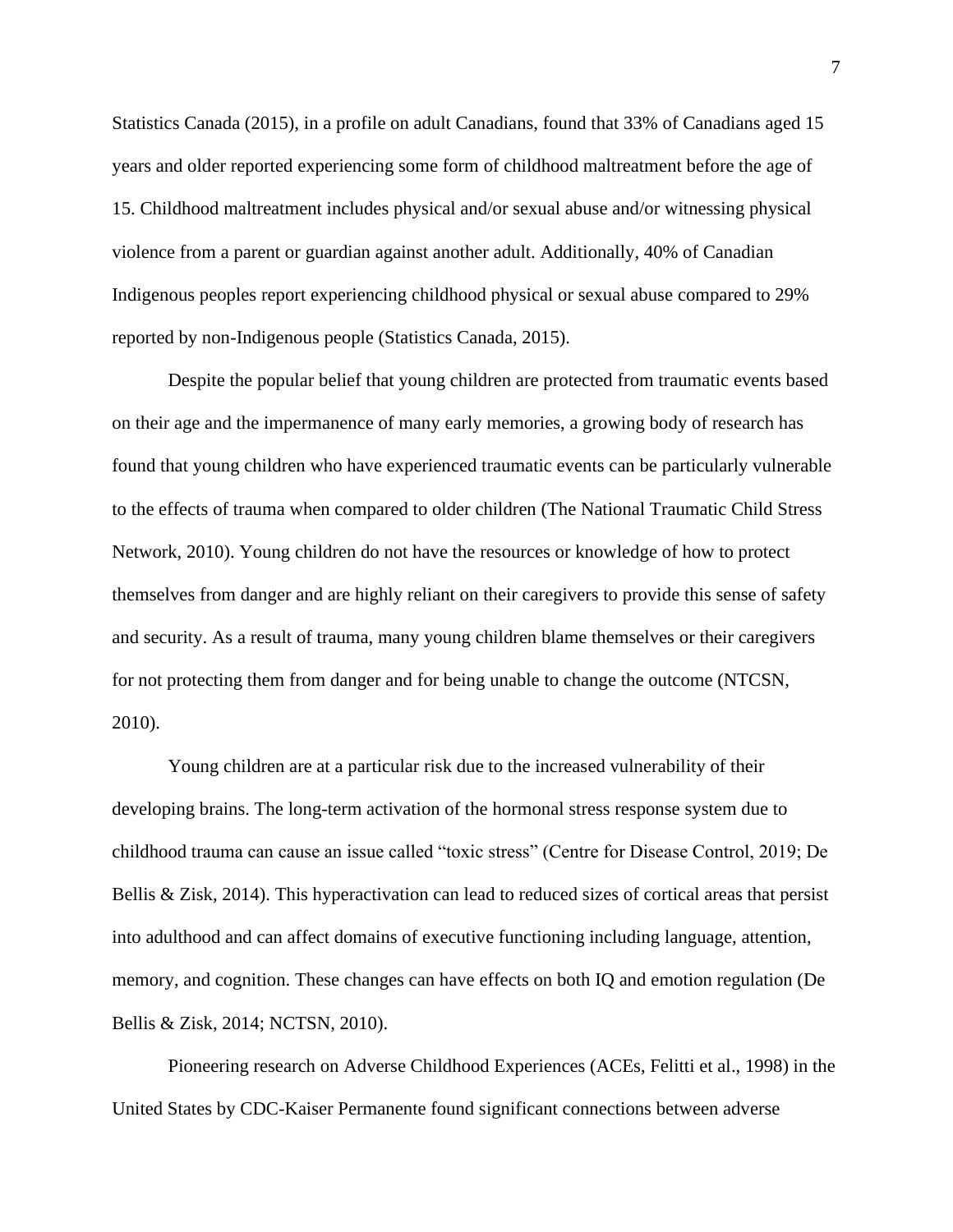experience in children ages 0-17 and their long-term health and functioning. ACEs are defined as exposure to any form of violence, abuse, and neglect, as well as other situations that affect a child's environment if these situations have the power to undermine their sense of safety, stability, and bonding (CDC, 2019). These studies have uncovered extensive negative consequences of childhood abuse and trauma including disruption of healthy brain development and compromised immune systems, which can lead to an increased risk of substance abuse as a strategy to numb out the psychological pain. This research also found an increase in the risk of injury; sexually transmitted infections; mental health problems; teen pregnancy; suicide; and chronic diseases, such as cancer, diabetes, and heart disease. Finally, ACEs can have lifelong consequences for education, employment, and earnings potential (CDC, 2019).

## <span id="page-15-0"></span>**Interventions to Address Childhood Trauma**

When children and families are provided with prompt access to assessment, intervention, and support the behavioural and health consequences of traumatic experiences can often be alleviated (CDC, 2019). Interventions can be used to help reduce symptoms that result from childhood exposure to trauma, including depression, anxiety and fear, posttraumatic stress disorder, struggles in daily functioning and school, and other manifestations of distress, through meeting the unique needs of traumatized children. Trauma-informed treatments provide support that is guided by knowledge and an awareness of how trauma experiences affect survivors' lives and long-term functioning (CDC, 2019).

The majority of children who express or demonstrate distress due to trauma do not receive support or psychological intervention (NCTSN, 2010). There are many factors that can contribute to some children not receiving appropriate mental healthcare, including structural barriers such as a lack of familial resources, insufficient funds to pay for private treatment, parent/caregivers' inability to attend counselling alongside their young children, a lack of time or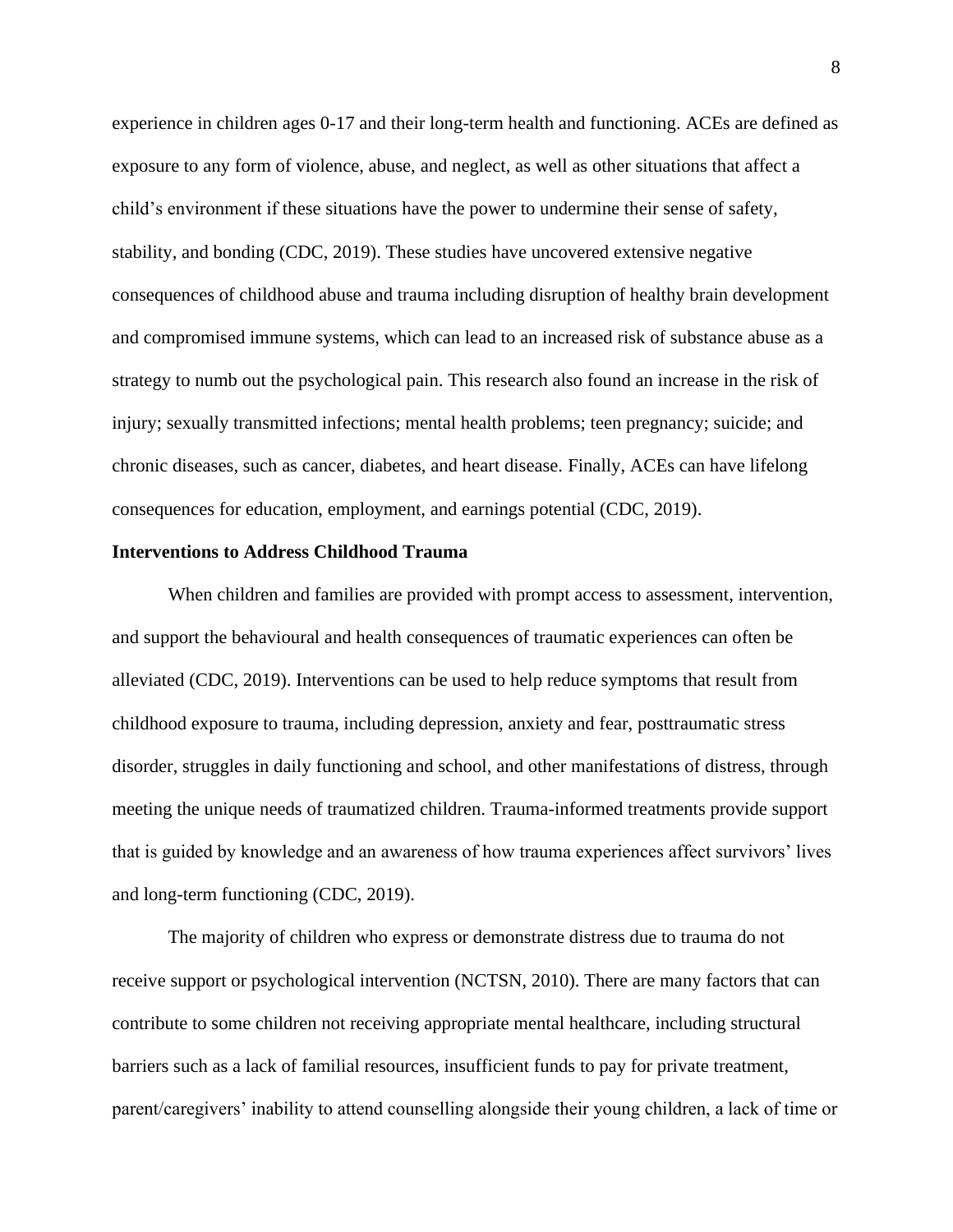means to take children to appointments, language barriers and inability to access sufficient translation of services, or parent/caregivers' distrust or lack of knowledge of mental health services and the mental health community (Nadeem et al., 2011). These barriers disproportionately affect individuals and families with lower socioeconomic status, as well as recent immigrants/refugees who have less resources and knowledge of the Canadian mental health care system (Copeland et al., 2018; Nadeem et al., 2011).

# <span id="page-16-0"></span>**Trauma-Informed Practices in Schools**

Trauma-informed practices are models of care and support that are developed with a recognition of the prevalence of childhood trauma and its effects on domains of learning, development, and well-being (Morgan et al., 2015). Trauma-informed practices attempt to introduce an understanding of trauma and its effects into all the various realms of education and counselling to create an environment which prizes and provides a sense of safety, choice, control, and empowerment (Poole & Greaves, 2012). Trauma-informed practices are very diverse and encompass various forms of intervention, including: basic trauma-informed approaches, such as creating a supportive environment; or trauma-specific services such as trauma assessment, psychoeducational, and/or trauma-based interventions (Poole & Greaves, 2012). Additionally, trauma-informed practices often provide education and support, not only to students, but also to families and school personnel by creating a system of safety, understanding, and well-being (Rishel et al., 2019). Research on school-based trauma-informed practices is a relatively modern field, with the majority of the programs having been developed and researched in the past 20 years (Chafouleas et al., 2015).

School-based interventions have been found to be an effective means of providing mental-health support to children and families that typically struggle to access these resources and programs. Research on school-based interventions indicate several positive effects on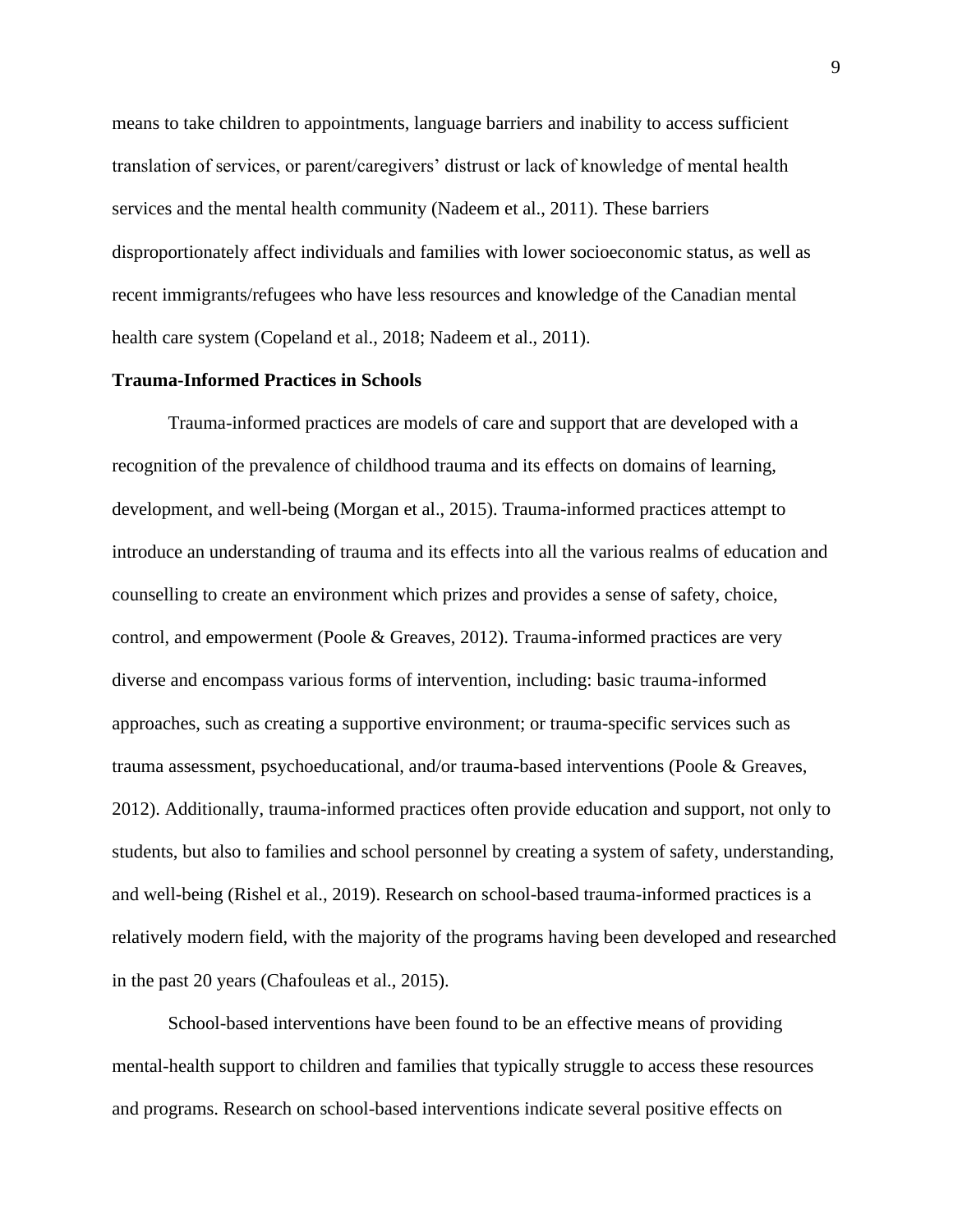children's emotional, behavioural, and psychosocial functioning (Jaycox et al., 2012; Nadeem et al., 2011). Many parents, especially those who have experienced unresolved trauma themselves, often struggle to provide children with the care and enrichment necessary to develop social, emotional, behavioural, and intellectual capacities (CDC, 2019). Schools can play a pivotal role in assessing and intervening when children and families are struggling, as well as providing a nurturing environment to support children to grow and thrive.

Trauma-informed programs in schools have a number of paths to intervention that can have remarkable effects on both teacher and child interactions. One of these key points of intervention is the re-education of teacher/educator interpretations of student behaviour. Children who have experienced significant trauma frequently have symptoms that manifest in behavioural problems, and challenging and aggressive behaviours (Loomis & Felt, 2020). Unfortunately, teachers are often unaware of children's trauma histories or otherwise do not connect children's experience of trauma to their challenging behaviour. This can lead to children who have been traumatized being punished and penalized for their behaviour rather than receiving understanding and support which, subsequently, can lead to a child's expulsion from the classroom or school (Loomis & Felt, 2020). Trauma-informed practices provide an alternative means of conceptualizing and understanding student behaviour that can help teachers and administrators to better support their students, while additionally providing teachers with tools to create safe and empowering classrooms.

While in the past two decades there has been a growing body of research on traumainformed programs in school settings, most of this research has focused on older children and adolescents (Loomis, 2018; Purtle, 2018). Young children are often not included in traumainformed school-based interventions, despite the vital developmental differences between children and adolescents with regard to their cognitive, interpersonal, and emotional functioning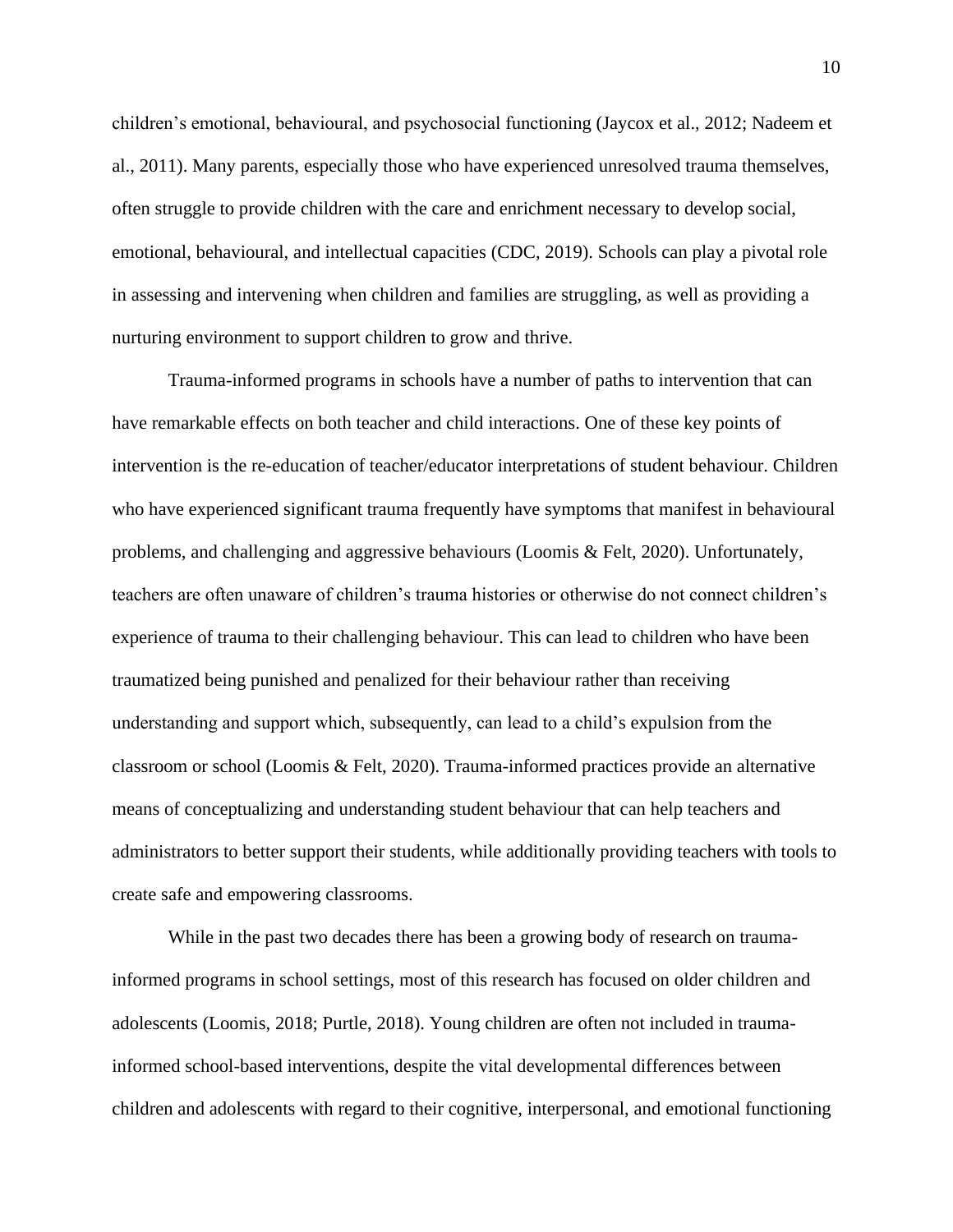(Langley et al., 2015; Loomis, 2018). The limited research on programs that provide traumainformed intervention to children at the early elementary and preschool age levels will be presented.

Head Start Trauma Smart (HSTS, Holmes et al., 2014) is one of the very few programs developed for preschool age children, based on the amalgamation of three therapeutic models that are adapted for the appropriate use on young children. The three models consist of the Attachment, Self-Regulation, and Competency (ARC, Blaustien & Kinniburgh, 2018) model; Trauma-Focused Cognitive Behavioural Therapy (TF-CBT, Cohen et al., 2000) model; and Early Childhood Mental Health Consultation (Perry et al., 2010). HSTS was developed to be implemented by clinicians for students who have experienced traumatic events and display moderate-to-severe PTSD symptoms (Holmes et al., 2014). The program was provided, and outcome measures were given to 81 children aged 31 to 76 months. The intervention was offered in Head Start classrooms to children who were identified as experiencing trauma symptoms from within the community population. Holmes et al. (2014) reported positive outcomes from this novel trauma-informed program. The authors found that teachers and parents reported positive changes in children's externalizing behaviours and had favourable attitudes towards the program (Holmes et al., 2014).

Rishel et al. (2019) conducted a study on a trauma-informed program developed for children in early elementary schools called Trauma-Informed Elementary Schools (TIES). The pilot project was informed by research done in the United States on ACEs with the hope that early intervention on childhood trauma would help to decrease the occurrence of later drug use and dependence. The TIES program is based on the ARC theoretical framework and it strives to work alongside families to identify and support children who are in need of services, by creating a classroom environment that supports healthy development (Rishel et al., 2019). The ARC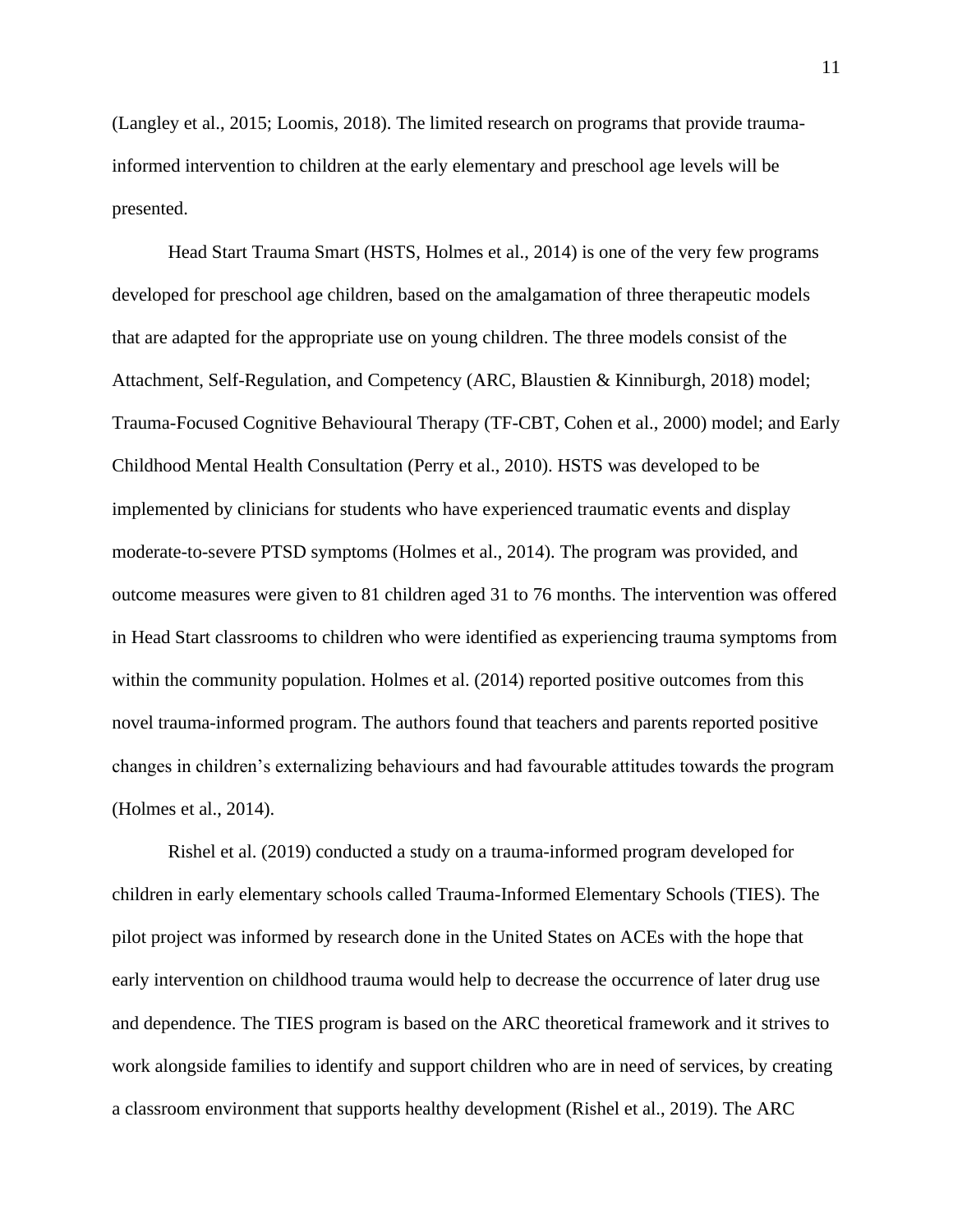framework is a complex trauma-focused model and intervention created by Blaustien and Kinniburgh (2010). Blaustien and Kinniburgh (2010) identified three primary factors that are affected by prolonged interpersonal trauma: attachment, self-regulation, and developmental competencies. The first intervention component provided by the TIES program includes school and teacher training. Prior to the beginning of the school year all teachers and school personnel were taught about the ACEs research, as well as the biological, psychological, and functional impacts and prevalence of trauma on children and families. School personnel were additionally taught about the symptomatology and triggers of trauma and ways to create a safe and supportive school environment for students (Rishel et al., 2019). The second component of the TIES program is providing a Classroom Consultant to assist each teacher in the TIES program. Classroom Consultants are licensed therapists, with a minimum education of a master's degree, that provide on-call support and training to teachers, as well as equip the classroom with a therapeutic "toolbox" and fosters the development of attachment and emotional regulation skills in the classroom. The third intervention component provides outreach and training to parents and caregivers on attachment, trauma, and the importance of the parent-child relationship. The program also provides mental health counselling and referrals to children and parents who require additional support (Rishel et al., 2019). The final component of the TIES program is assessment, in which the agency uses a Classroom Assessment Scoring System (CLASS) to help staff identify areas that require further improvement. While cautious not to overemphasize the results of a small pilot study, Rishel et al. (2019) found significant positive changes on two of the TIES domains: emotional support and classroom organization, supporting the authors' calls for larger scale research and potentially longer periods of intervention.

Jaycox et al. (2012) conducted research on an evidence-based, trauma-informed program for children at the elementary school level, specifically for students in grades four through eight.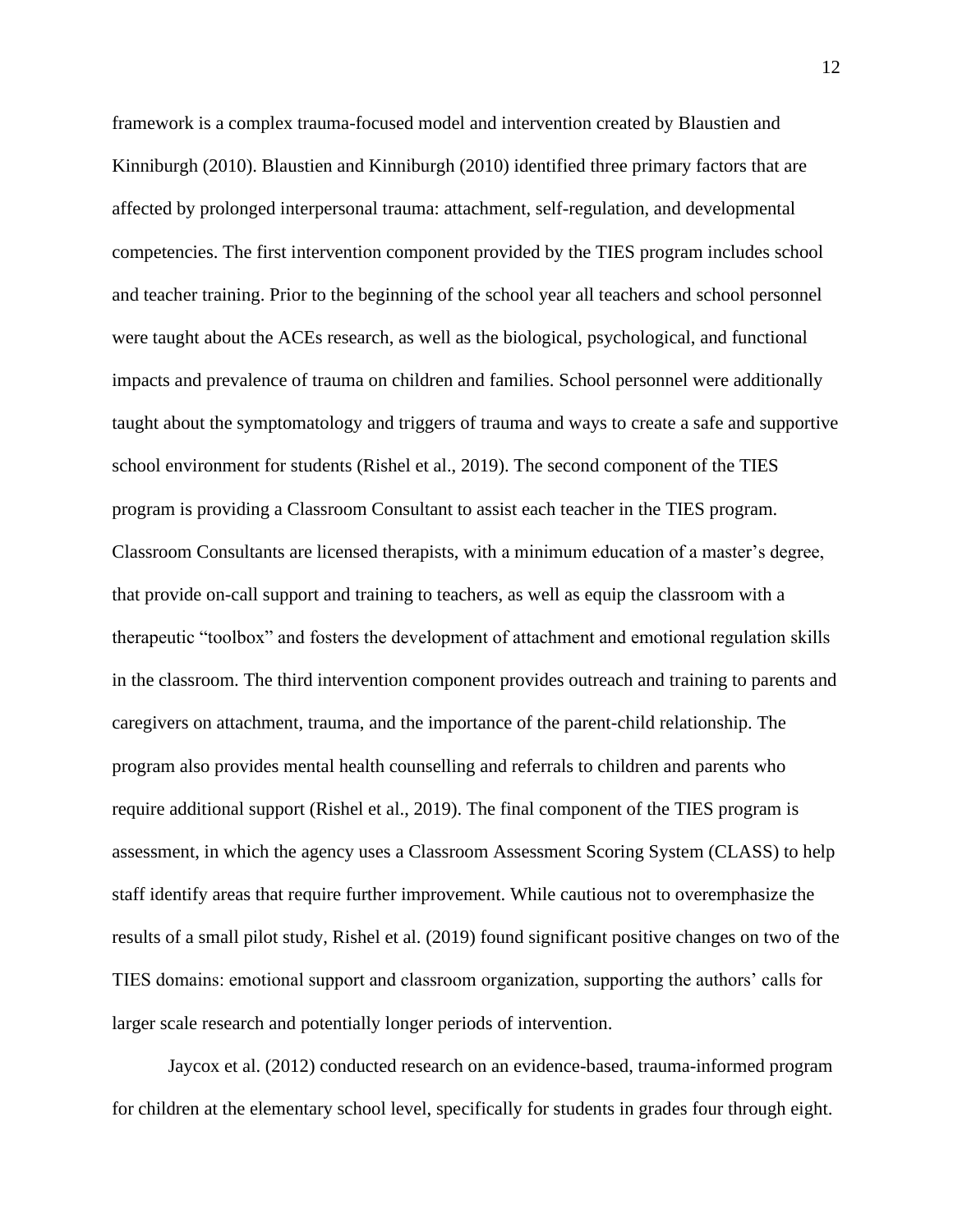CBITS was developed in a partnership between schools and clinical researchers to provide highly feasible and accessible intervention through schools. One of the founding tenets of the program is cultural sensitivity and applicability to diverse student populations (Jaycox et al., 2012). The CBITS program consists of ten group sessions, one to three individual counselling sessions, two parent meetings, and one teacher training. CBITS programs are run by schoolbased mental health professionals with groups of six to eight children (Jaycox et al., 2012). The CBITS curriculum is based on standard cognitive-behavioural interventions used to combat posttraumatic stress symptoms through a number of intervention components. Consisting of many of the same empirically based interventions used in Trauma-Focused Cognitive-Behavioural Therapy, CBITS utilizes psychoeducation, relaxation training, identification of dysfunctional thinking, reducing trauma related avoidance, assessing the safety of avoided experiences, creating a trauma narrative, and social problem solving (Jaycox et al., 2012).

Hoover et al. (2017) conducted a two-year study on the state-wide implementation of the CBITS program in an effort to determine whether trauma-informed practices in schools can be successfully implemented at a large-scale multisystem level (Hoover et al., 2017). The sample size was 316 school-aged children successfully completed the treatment. The program was implemented in grades five through 12 for students displaying symptoms of PTSD and psychological distress (Hoover et al., 2017). The program was provided by 20 school-based clinicians who had received two days of training in the CBITS program, as well as ongoing support and feedback from CBITS trainers (Hoover et al., 2017). The results showed that the program was capable of being successfully implemented within schools at a state-wide level and that students displayed significant reductions in PTSD symptoms and behavioural problem severity, as well as modest improvements in functioning. Parents reported high satisfaction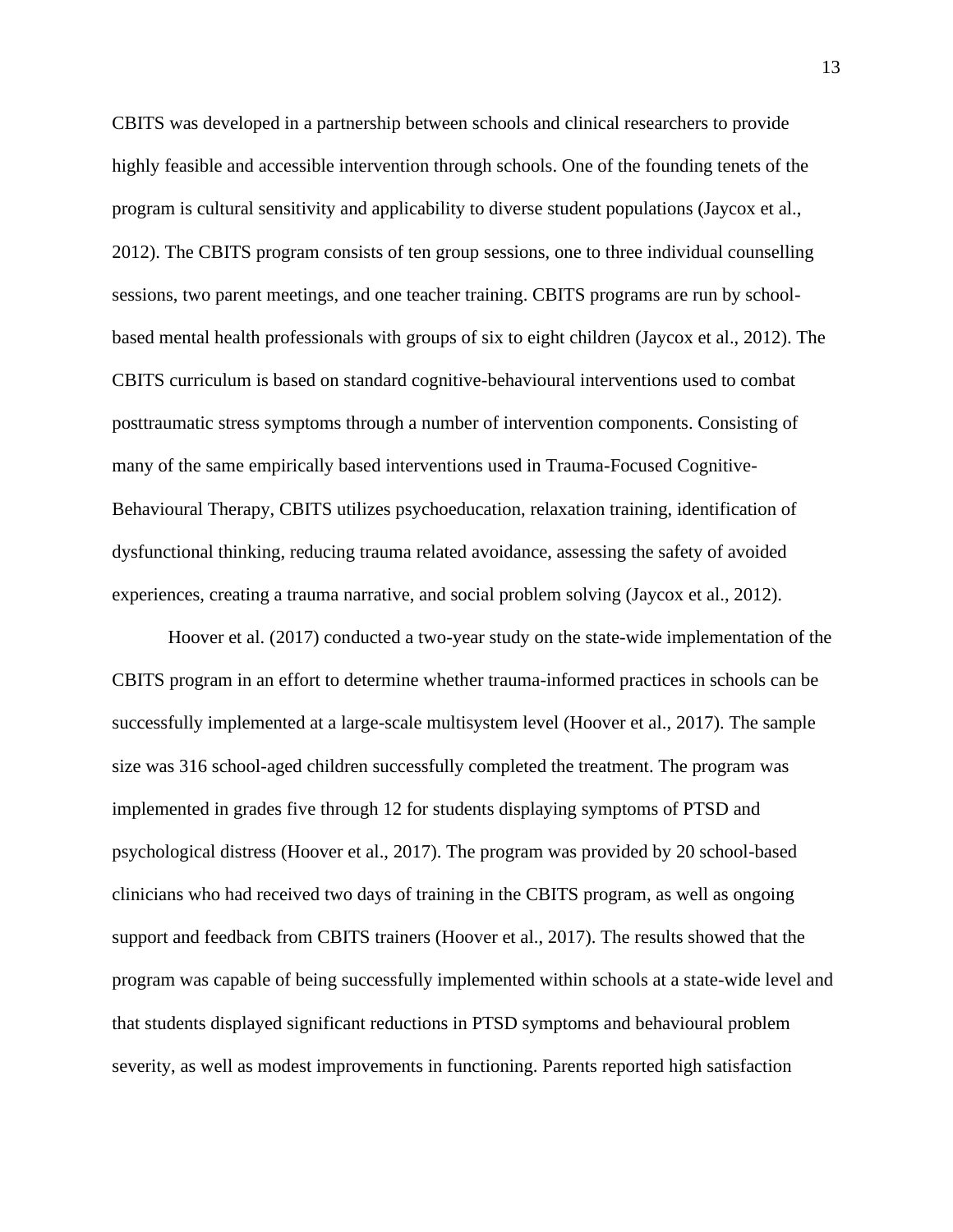ratings of the programs and practitioners showed high rates of program implementation and fidelity (Hoover et al., 2017).

There are a number of factors that support the importance of investigating traumainformed practices in schools. Within the Canadian context, there appears to be a distinct lack of research investigating trauma-informed practices in schools. Record-Lemon and Buchanan (2017) found that only one of the 27 journal articles analysed in their literature review of traumainformed practices in schools was Canadian. This gap in Canadian research on trauma-informed practices in schools is particularly important when considered alongside statistics indicating that 76.1 percent of Canadians will experience at least one traumatic event in their lifetime (Van Ameringen et al., 2008). Additionally, there are increasing numbers of immigrants and refugees relocating to Canada who have experienced trauma related to forced migration, social exclusion and discrimination, and have witnessed or experienced armed conflict (Walker & Zuberi, 2019). Based on the important role of schools in providing mental health support and the limited research of trauma-informed practices in Canadian empirical contexts, further research may support and substantiate the need to institute a formalized system of trauma-informed practices in schools and in early education settings (Record-Lemon & Buchanan, 2017).

## <span id="page-21-0"></span>**Teacher and School Counsellor Competencies**

Teachers and school counsellors play vital roles in providing trauma-informed practices in school settings. School counsellors are key providers of mental health assessment and therapeutic intervention; whereas teachers help to create an enriching and empowering environment that educates and encourages students to develop support-seeking behaviours (Langley et al., 2010). Unfortunately, despite their crucial role, many teachers and school counsellors face barriers to providing this trauma-informed care, including insufficient training and education. Gubi et al. (2019) surveyed 82 school-based mental health trainers, trainees, and

14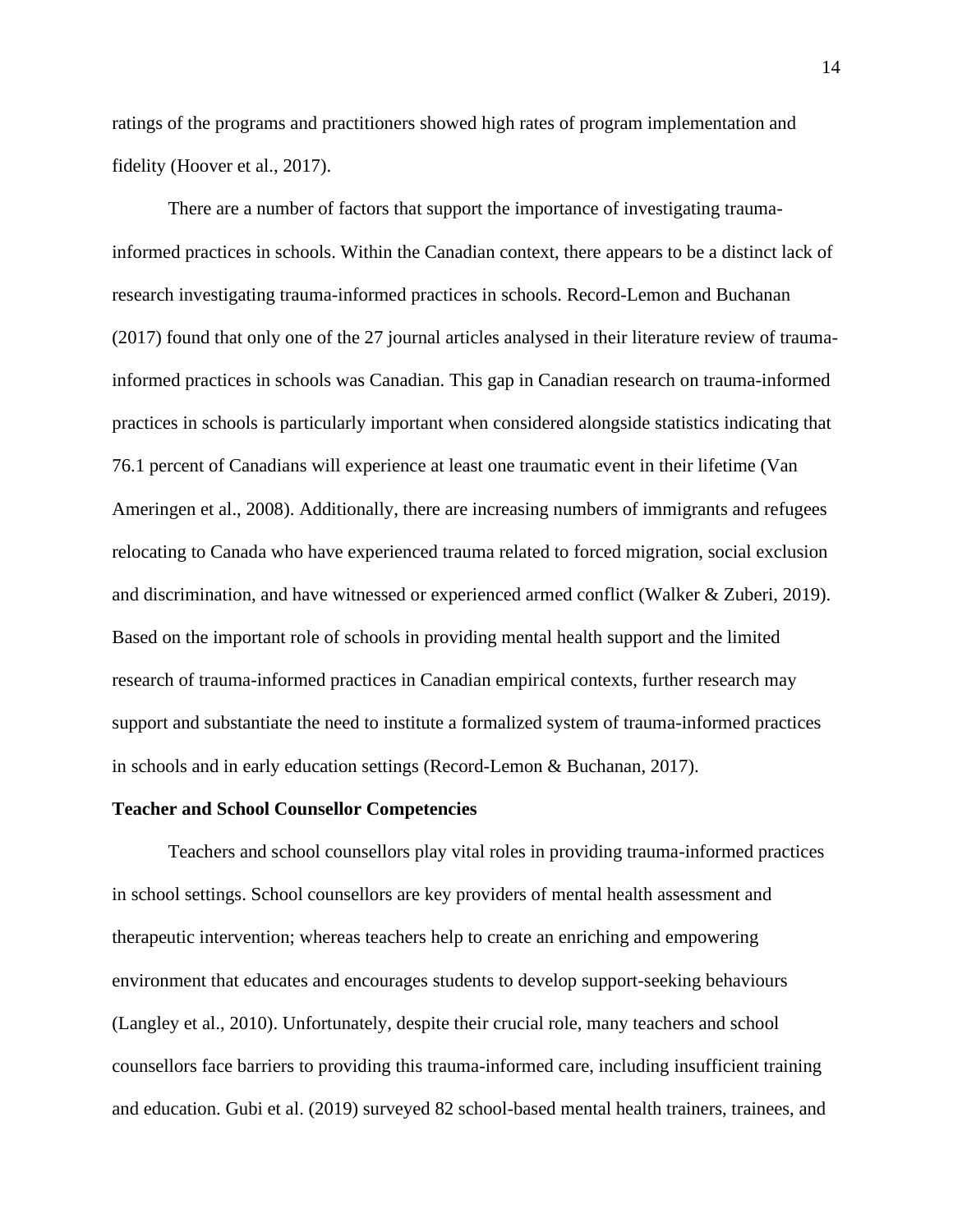practitioners to determine their self-reported level of confidence and competence in working with children who had experienced trauma. The online survey included investigator-generated items exploring school psychologists' experience, education/training, confidence and competence, as well as items from the Attitudes Related to Trauma Informed Care (ARTIC) scale. The authors found that more than 75% of participants rated their overall training in trauma and their confidence in working with students who have experienced trauma as none to minimal. Additionally, approximately 60% of the participants self-rated their training and confidence on the impact of trauma on development, learning, and behaviour as none to minimal (Gubi et al., 2019).

 Alsic et al. (2012) investigated teachers self-reported concerns in supporting eight- to 12 year-old children after they have experienced a trauma. A sample of 765 randomly selected teachers completed the nine-item questionnaire using a six-point Likert-scale. The authors found that teachers report a similar struggle regarding the lack of training and confidence in supporting traumatized students. Alsic et al. (2012) conducted a study of elementary school teachers selfreported confidence in their roles assisting children who have been exposed to traumatic stressors to recover. The authors found that one in every five teachers reported a high degree of difficulty in supporting students who have experienced trauma, in their daily school life, based on a lack of knowledge and skills. The authors discussed the outcome of their study, indicating a need to further research and develop trauma-informed practices in elementary schools (Alsic et al., 2012).

 Luthar and Mendes (2020) reviewed and reported preliminary data based on first-hand reports from teachers working within kindergarten to grade 12 trauma-informed schools, based on their experience of the challenges faced by educators teaching within trauma-informed programs. Luthar and Mendes (2020) utilized social media to elicit responses to their open-ended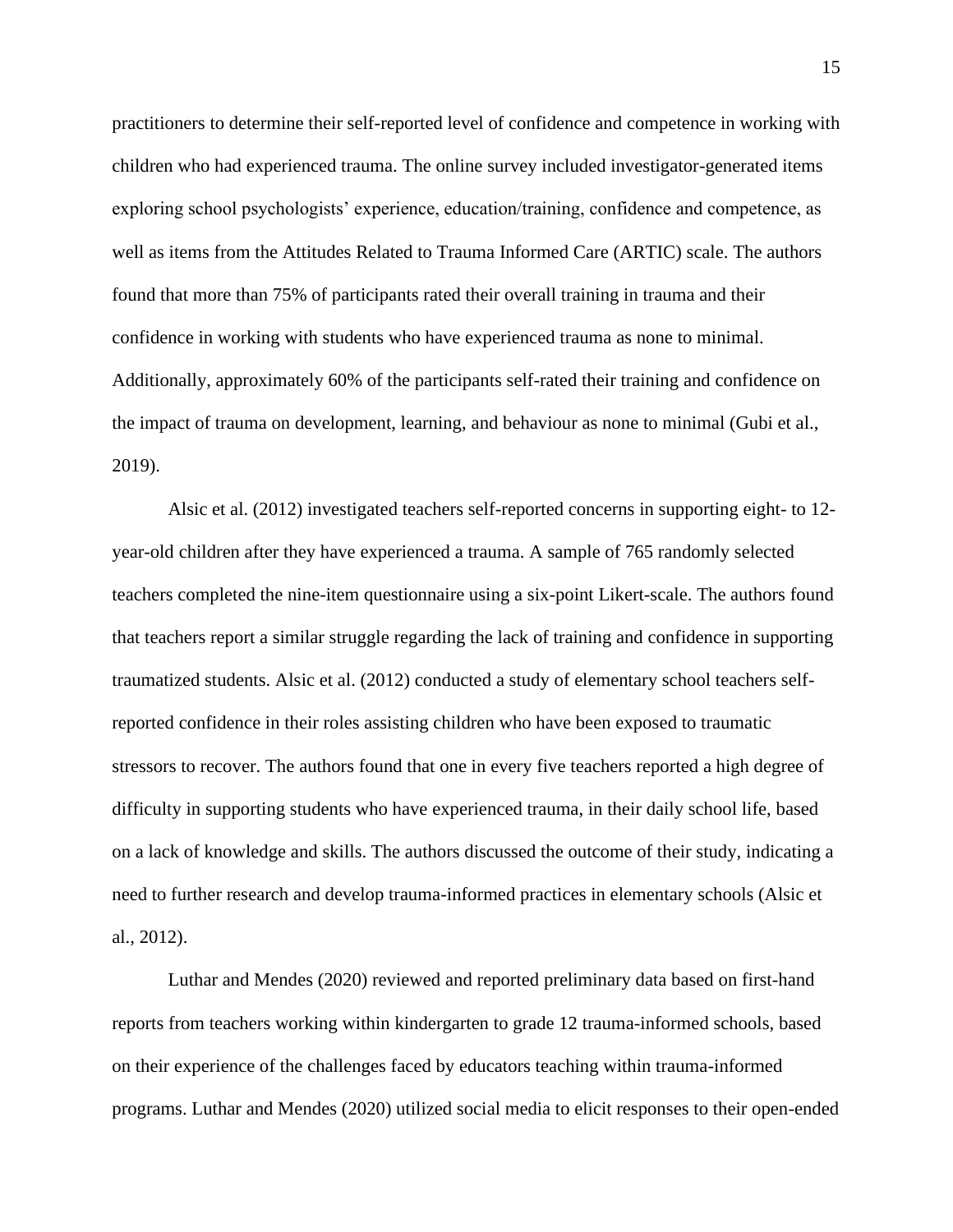qualitative questions. The question-prompts were provided to participants through an institution affiliated professional network group for teachers, as well as a personal social media page created by the second author. The question-prompts sought to attain responses from teachers based on their experiences of working in trauma-informed schools, the challenges they faced in those spaces, and how they can be best addressed. The authors found that teachers were at an elevated risk of burnout from the increased stress of supporting students' emotional well-being and providing ongoing empathic responding to struggling students. Luthar and Mendes (2020) additionally found that many educators felt further emotional distress and fearfulness of not responding to students' needs correctly or effectively. Many educators reported feeling inadequately trained and prepared to respond to students struggles. One of the primary requests stated by teachers included within the study to ameliorate the challenges presented in traumainformed classrooms, was to increase the number of, and access to, trained school-based mental health professionals, as well as further training for teachers on students emotional and behavioural needs (Luthar & Mendes, 2020).

 In their qualitative analysis of 13 school-based mental health professionals' experiences, training, and support needs of students' trauma, Berger and Samuel (2019) identified themes of a need for increased emotional support and external supervision for school-based mental health workers. Berger and Samuel (2019) conducted qualitative semi-structured interviews in which participants answered questions on the experience of supporting students with trauma, current training and support, and the need for future training and support. The participants reported issues among the school staff in relation to self-care and emotional support and the potential need for schools to develop a "self-care policy" to support staffs' emotional well-being, as well as to elicit external supervision for school-based mental health workers to speak with likeminded individuals and to gain advice on how best to support their own mental health (Berger  $\&$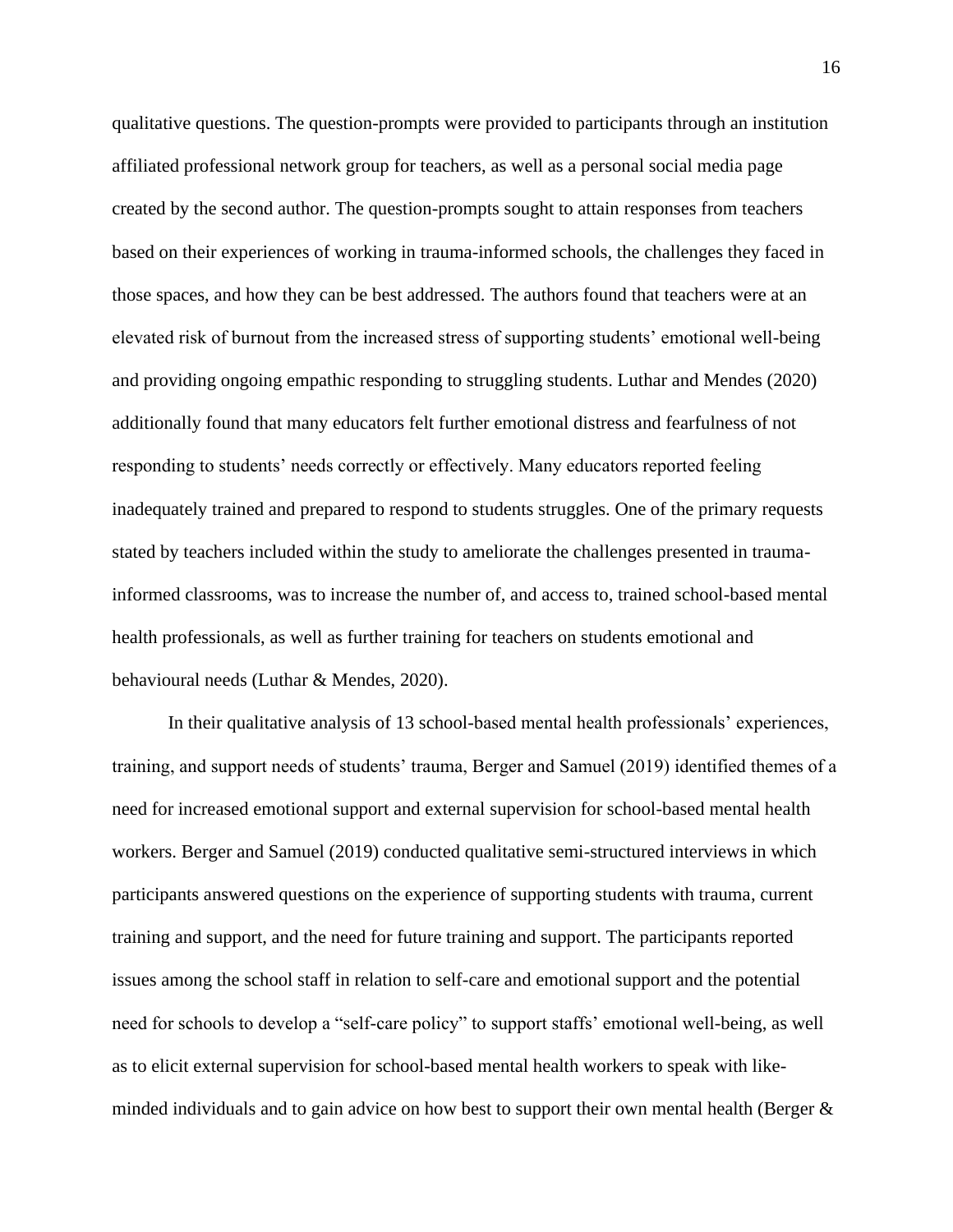Samuel, 2019). Additionally, participants reported issues with the current forms of traumainformed training offered to school-based mental health professionals. The school staff indicated that training offered an adequate means of refreshing information on trauma-informed practices but rarely provided novel information or research that would help to extend staff's scope of practice. Berger and Samuel (2019) found that school-based mental health professionals reported the need for better whole school training. Participants stated that training within post-secondary institutions did not adequately cover student trauma and that there was an ongoing need for a shared language and cohesive responding to students' emotional needs when dealing with the demands of student trauma (Berger & Samuel, 2019).

# <span id="page-24-0"></span>**Implications of the Literature for the Present Study**

The research presented supports schools being an important and effective setting for trauma-intervention and care to be provided to children. Overall, the research findings suggest that school-based trauma-informed interventions can help to reduce students PTSD symptoms, increase students' feelings of emotional well-being, and support teachers and school counsellors in meeting students emotional and psychological needs. Based on the findings of the research presented, there is support for further research on the use of trauma-informed practices in school, particularly due to the dearth of current research on the use of trauma-informed interventions in early childhood education settings (students ages five to eight). The present study sought to expand the literature on the use of school-based trauma-informed practices through collecting and investigating the narratives of Canadian school personnel (teachers and school counsellors) about their experiences of using trauma-informed practices.

#### <span id="page-24-1"></span>**Rationale for the Study**

The British Columbia Ministry of Education's 2004 Safe and Caring School Communities Policy, which was most recently revised in 2017, added a section that stated B.C.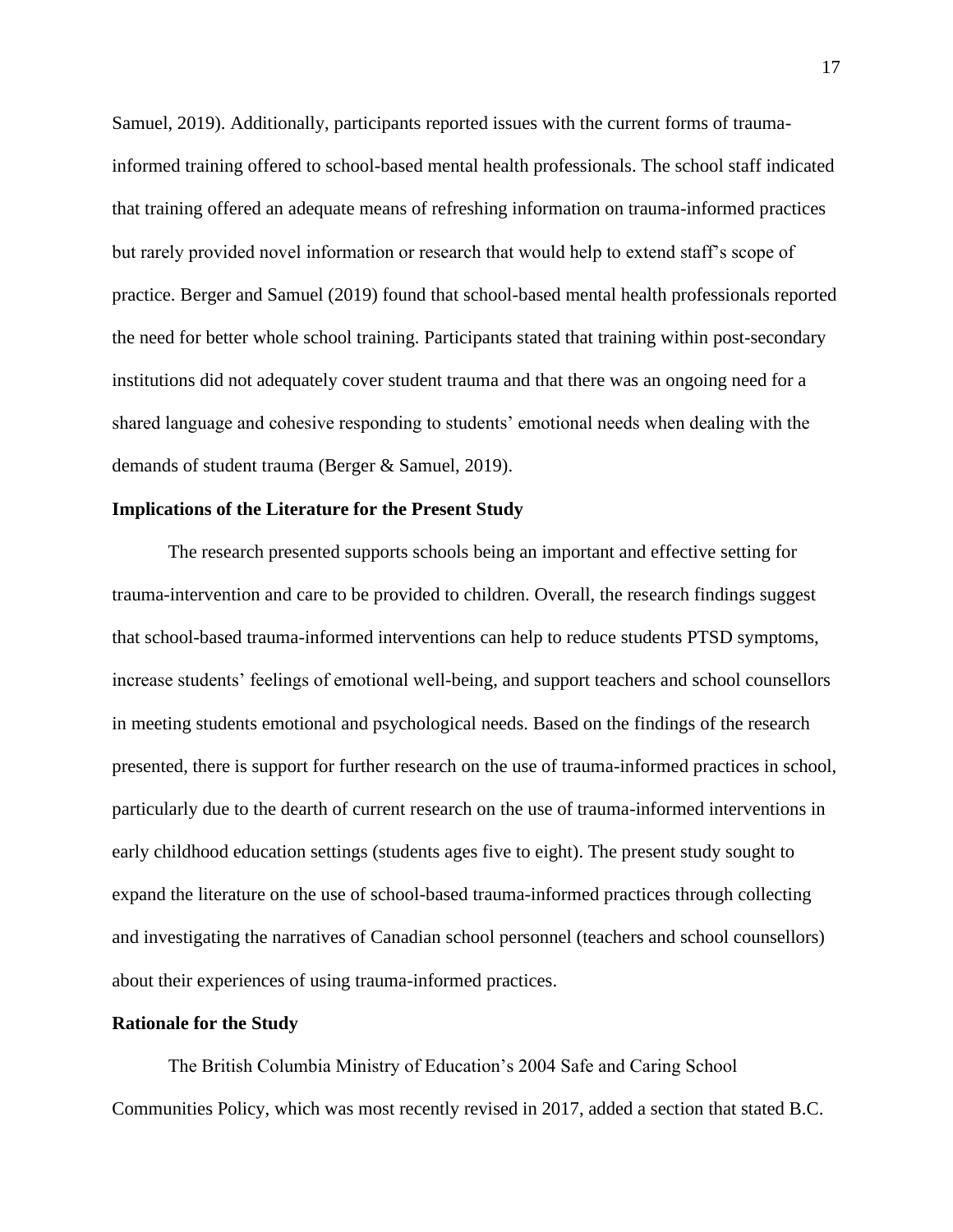school districts must strive to provide trauma sensitive schools and use a trauma-informed lens when interpreting student behaviour. Despite this mandate, the Ministry of Education has not provided a strategy, structure, or means of supporting teachers, school counsellors, or schools in implementing or providing this trauma-informed support and care to students. Furthermore, due to the seemingly limited research into the use of trauma-informed practices in Canadian schools (Record-Lemon & Buchanan, 2017), this study sought to explore school counsellor and teacher perceptions of children's experiences of trauma-informed practices and school counsellors' and teachers' experiences of providing this care.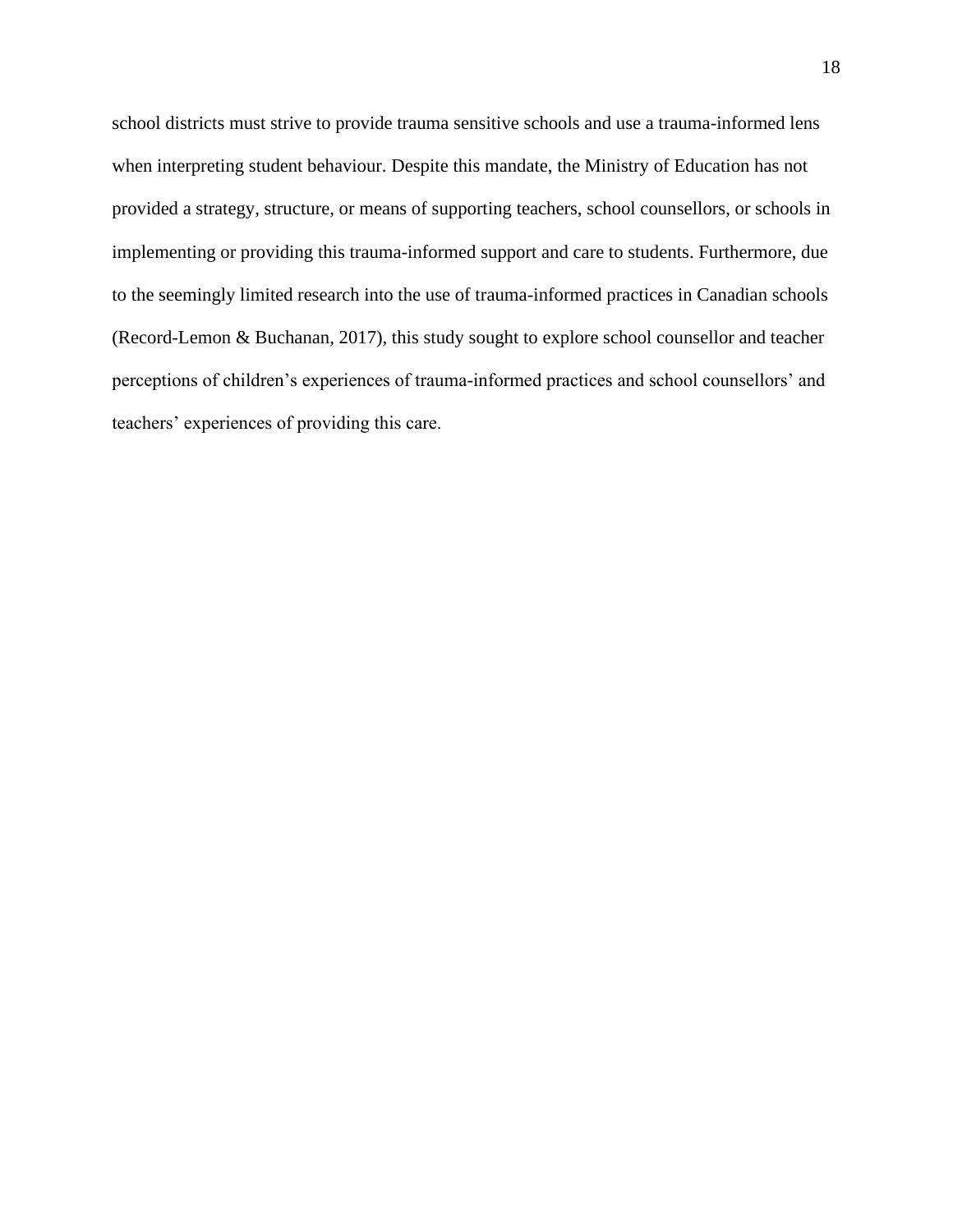#### **Chapter Three**

#### **Methods**

<span id="page-26-0"></span> The purpose of the present study was to collect and examine the narratives of schoolbased mental health professionals and educators providing trauma-informed practices to young school children (ages five to eight). The method that was used to examine this topic was narrative inquiry. Narrative inquiry is based in a postmodern paradigm of social science and its epistemology follows the theory of social constructionism, which conceptualizes knowledge as being socially constructed whereby knowledge is understood as subjective, partial, and constantly evolving (Burr, 1995). Therefore, context plays a key role in providing information about how individuals understand and conceptualize knowledge and truth, as these can vary across both individuals and situations. Due to the subjective nature of narrative inquiry, it is particularly important to explicitly state the researcher's theoretical underpinnings and underlying assumptions in using narrative inquiry as a qualitative research approach. The key tenets of both social constructionism and narrative inquiry will be explicitly stated to establish the epistemological and methodological approaches that will inform the present study. Subsequently, information on the procedures, data collection, data analysis, and issues of trustworthiness will be presented.

## <span id="page-26-1"></span>**Social Constructionism**

 Social constructionism is a multi-disciplinary movement that has been influenced by a variety of fields and intellectual traditions. The intellectual movement that social constructionism is believed to be derived from is postmodernism. Postmodernism is the rejection of the idea of absolute truths and the belief that the world is made up of covert structures which seekers of knowledge must uncover. Social constructionism contends that individuals should take a critical stance towards knowledge that is derived by deconstructing one's observation of the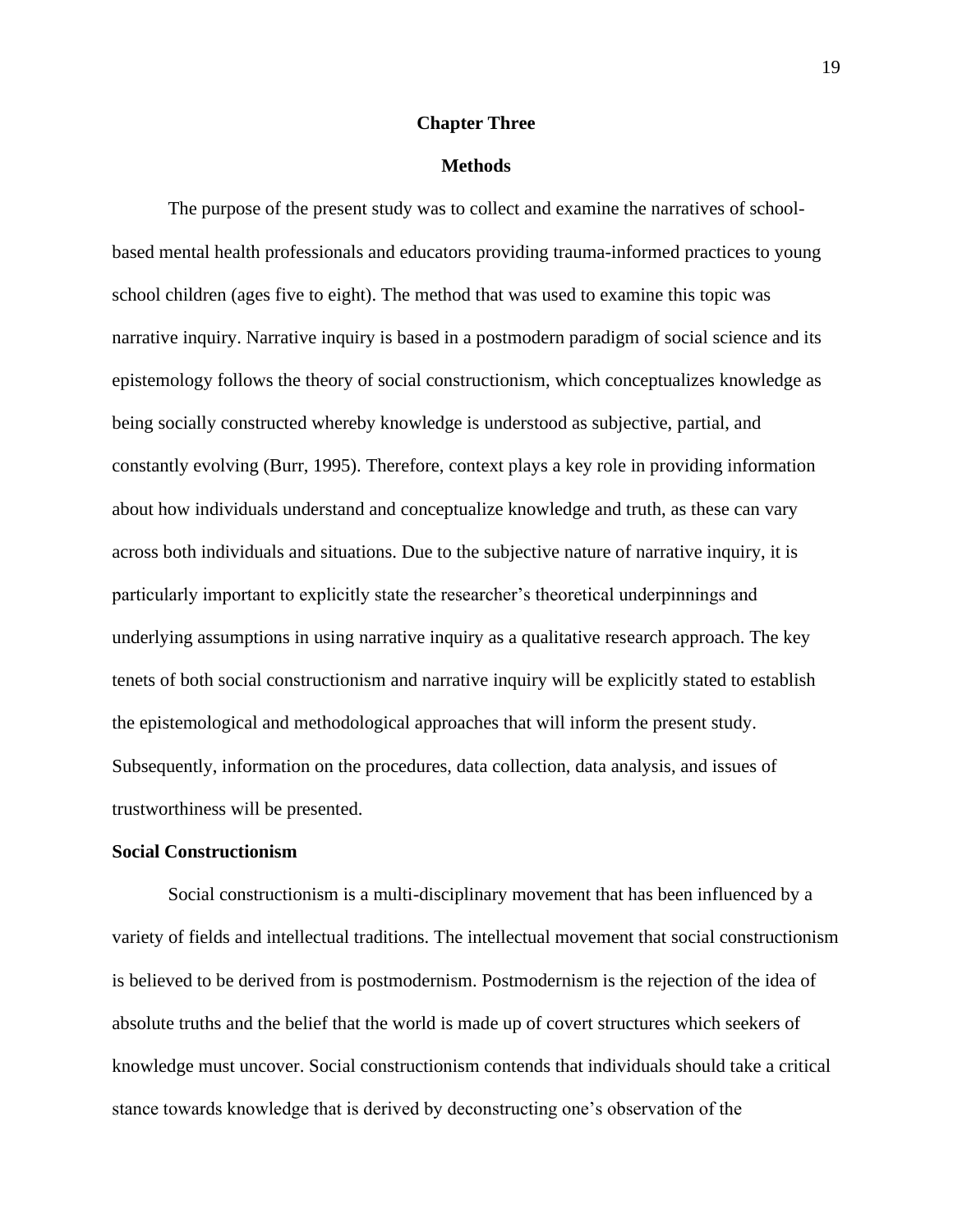environment and social world. Social constructionism cautions against the positivist, empirical assumptions that observation of the natural world will lead to unbiased accurate representations, and that what one perceives to exist is equivalent to what actually exists. The second primary belief is that the means by which individuals organize and understand the world is coloured by cultural and historical influences. The time and place in which individuals are raised and live change their perceptions of the world and one's personal sense of reality. Based on the wide range of possible beliefs and traditions of knowledge, there is no single version that represents the whole truth, or a single reality. The third tenet is that perceptions of the truth are derived through social interactions (particularly through language) rather than through objective observation of the world. The fourth primary belief is that knowledge and social action are connected. Based on the belief that knowledge and reality are subjective interpretations rather than objective fact, the social action that individuals choose to take based on these interpretations will be diverse and will stem from their individual beliefs and contexts. The final tenet of social constructionism is that there is no core self, waiting to be discovered. The self is constantly fluid, always in process and unfolding over time. This self is dialogically developed through language acts and performances (M. Buchanan, personal communication, December 4, 2020).

# <span id="page-27-0"></span>**Narrative Inquiry**

 Narrative inquiry is based on the construction of individuals' stories of human experience. This methodology provides a framework in which researchers can study how people experience the world through the way they tell their stories. Narrative inquiry is an appropriate research approach for a diverse range of disciplines and topics, based on its capacity to investigate critical life events, while simultaneously acquiring a holistic interpretation of an individual's context (Mertova & Webster, 2020). This methodology provides researchers with the opportunity to gather data that is based on the fullness and richness of human experience,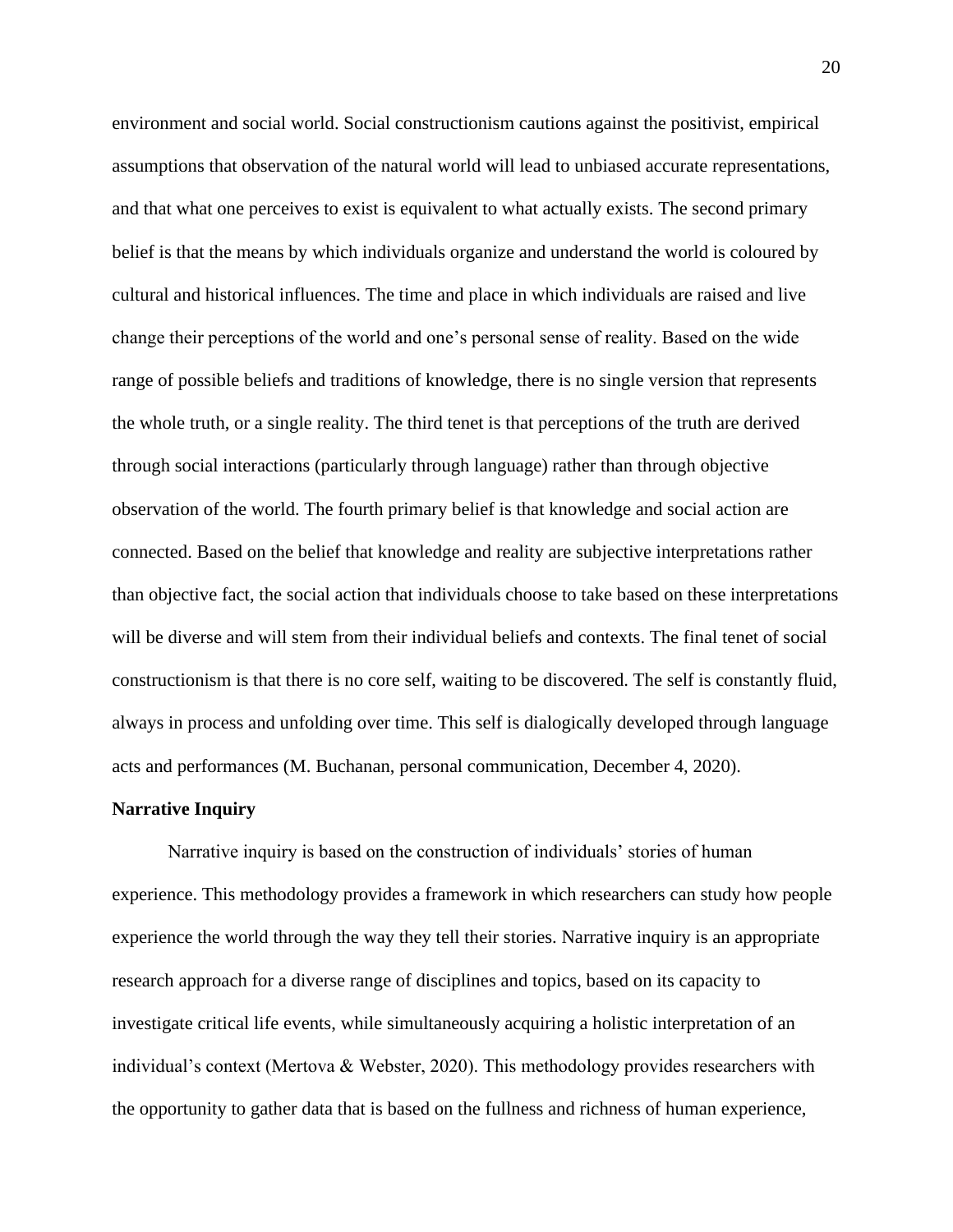through their stories. Narrative inquiry respects and represents the transitory nature of experience, as individuals' meaning of experiences and life events are constantly changing (Mertova & Webster, 2020).

 Narrative inquiry as a research methodology in psychology is based on the examination of the content, structure, and function of the narratives' individuals use to interpret the world and the narratives they tell others to interact with it (Murray, 2003). A narrative approach to research does not pursue knowledge that is considered an empirical or objective "truth", contrastingly, it is concerned with how individuals socially construct their worldviews and communicate them through narrative forms (Murray, 2003). Riessman (2008) indicates a number of particularly pertinent functions of narratives in psychological research, including forms of storytelling, the collection of narrative data, and the application of narrative analysis as a form of systematic data analysis.

## <span id="page-28-0"></span>**The Appropriateness of Narrative Inquiry**

 Narrative inquiry provides the means to explore concepts and phenomena that are evolving and dynamic processes, such as trauma-informed practices. Trauma-informed practices are a relatively modern concept and narrative inquiry provides an appropriate means for researching a concept that is currently developing and evolving (Mertova & Webster, 2020). Narrative inquiry is an ideal method for constructing and recording the stories of diverse sets of people. In the context of the current study, interview information will be gathered from counsellors and teachers providing trauma-informed care in B.C. schools.

Previous research applying narrative approaches to investigating a trauma-informed program has been utilized by Harden et al. (2015). In their mixed-methods review of the traumainformed youth violence prevention program, the Truth N'Trauma Project, Harden et al., (2015) interviewed 32 youth participants and 18 faculty/staff about their experience of participating in

21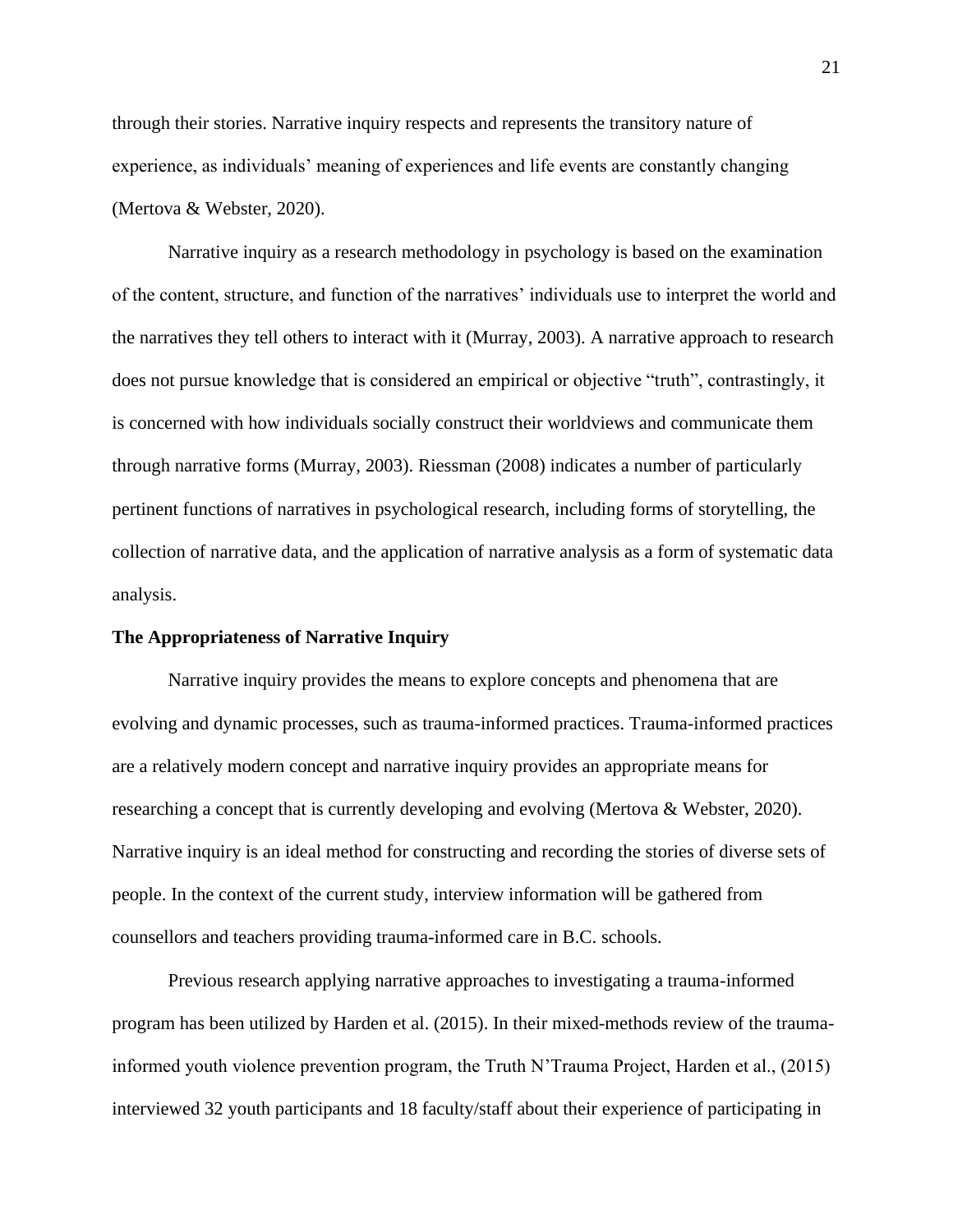the program. The authors found the qualitative component of their study provided valuable data connecting participants' experience in the program to their self-rated positive change.

# <span id="page-29-0"></span>**Purpose Statement**

The purpose of this research study was to explore the stories of elementary school counsellors and teachers utilizing school-based trauma-informed practices. This study collected the stories of Canadian early elementary school counsellors and teachers who work within trauma-informed schools or who have experience utilizing trauma-informed practices in their schools. This research provides in-depth information about the experience of utilizing traumainformed programs within the Canadian early elementary school setting, as well as potentially create a better understanding into how programs can be implemented and the resources or support that can be provided to practitioners within the school system.

# <span id="page-29-1"></span>**Research Question**

What narratives do elementary school counsellors and teachers construct of the experience of providing trauma-informed practices to young children in school settings?

### <span id="page-29-2"></span>**Description of the Sample**

 The present study investigated the experiences of individuals utilizing trauma-informed practices in school settings directed towards young children (ages five to eight). The participants included in this study were school counselling professionals and teachers providing traumainformed care. All the school counselling professionals included in this study had a minimum accreditation of a master's degree in psychology (clinical or school counselling), child and youth care, or social work. All the teachers included in this study had a bachelor's degree as well as a teaching certificate. Additionally, the participants included in the present study possessed training in providing trauma-informed interventions or approaches to children in a school setting. School personnel participants in this study were recruited based on their experience providing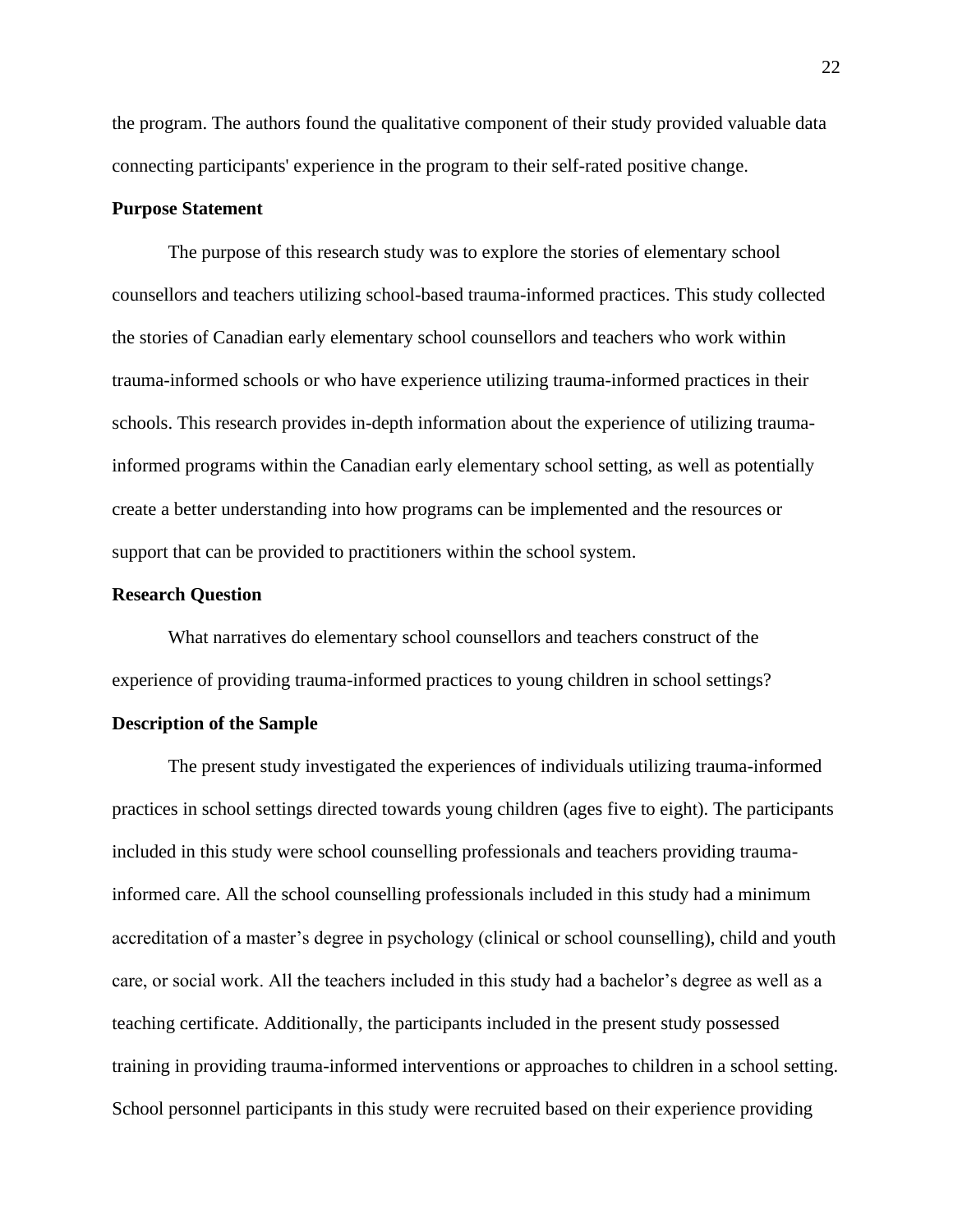trauma-informed programming to their students, as well as their interest and willingness to participate in the study.

# *Description of the Participants*

The participant sample (n=four) was made up of two teacher participants and two school counsellor participants. Pseudonyms were assigned to each of the participants to ensure their privacy and confidentiality. Tessa is an integration support teacher working in the B.C. Fraser Valley with seven years of teaching experience. Daphne is a classroom teacher for grades three and four and a literacy intervention teacher for kindergarten through grade five, working in a school on Vancouver Island. Daphne has 12 years of teaching experience.

Sarah is a school counsellor in the Lower Mainland of B.C. working with children in a kindergarten to grade five elementary school. Sarah completed her Master of Counselling Psychology at the University of British Columbia (UBC). Alison is a school counsellor working in an Elementary school on the North Shore of B.C.. Alison completed her Master of Counselling Psychology at UBC.

# <span id="page-30-0"></span>**Recruitment Procedures**

 Recruitment letters were shared with school counsellors and teachers in the Lower Mainland of B.C.. The recruitment documents contained telephone and email contact information given to school counselling professionals and teachers who were interested in participating in the study. Recruitment posters were posted on school counsellor and teacher social media pages and the CNPS Facebook group. The potential participants who contacted the researcher underwent a brief screening protocol (See Appendix A) to obtain information related to their position, credentials, trauma-informed training, age of students in their trauma-informed programs, and the type of trauma-informed program they use.

# <span id="page-30-1"></span>**Informed Consent**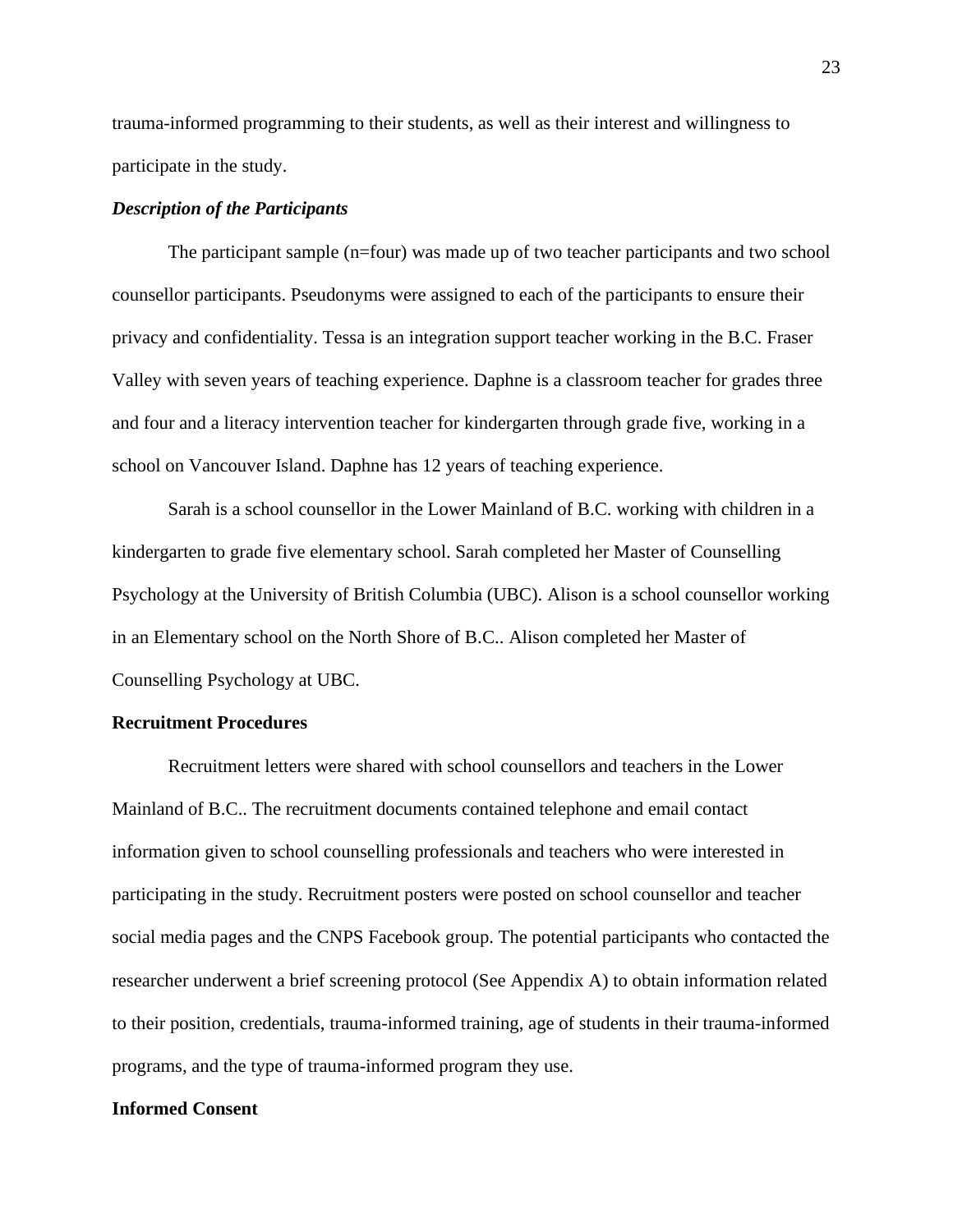Once the participants were identified, informed consent documents for participating in the research were provided to all participants (school personnel) both verbally and in writing at the beginning of each research interview (see Appendix B). Participants were told that participating in the study was voluntary and they had the right to end the interview, and their participation, at any time. Written informed consent forms were signed by the participants and a copy was provided to the school counsellors and teachers in this study.

## <span id="page-31-0"></span>**Study Procedures**

The total number in the sample for this study was four participants, made up of two school counsellors and two teachers (one classroom teacher, one special education teacher). All participants were engaged in a semi-structured, audio-recorded interview that elicited information from them about their stories of providing trauma-informed practices in an elementary school. The interview protocols utilized open-ended questions. The participants were informed that they could speak about any part of, or experience regarding, trauma-informed practices that they would like to share. The researcher had a protocol of prompting questions (see Appendix C) used in interviews that elicited further information on topics such as the benefits of providing and participating in trauma-informed practices, the challenges of providing and participating in trauma-informed practices, how they were first introduced to trauma-informed practices, and any recommendations they would suggest for altering these interventions to be better implemented in the classroom setting or with young children. The study began after the research received approval by the UBC Behavioural Research Ethics Board. The UBC Behavioural Research Ethics Board certificate number for the present study is H21-03403.

#### <span id="page-31-1"></span>**Overview of Data Collection Steps**

The comprehensive interviews provided the ability to obtain informative accounts of important individuals' stories and experiences of providing of trauma-informed practices for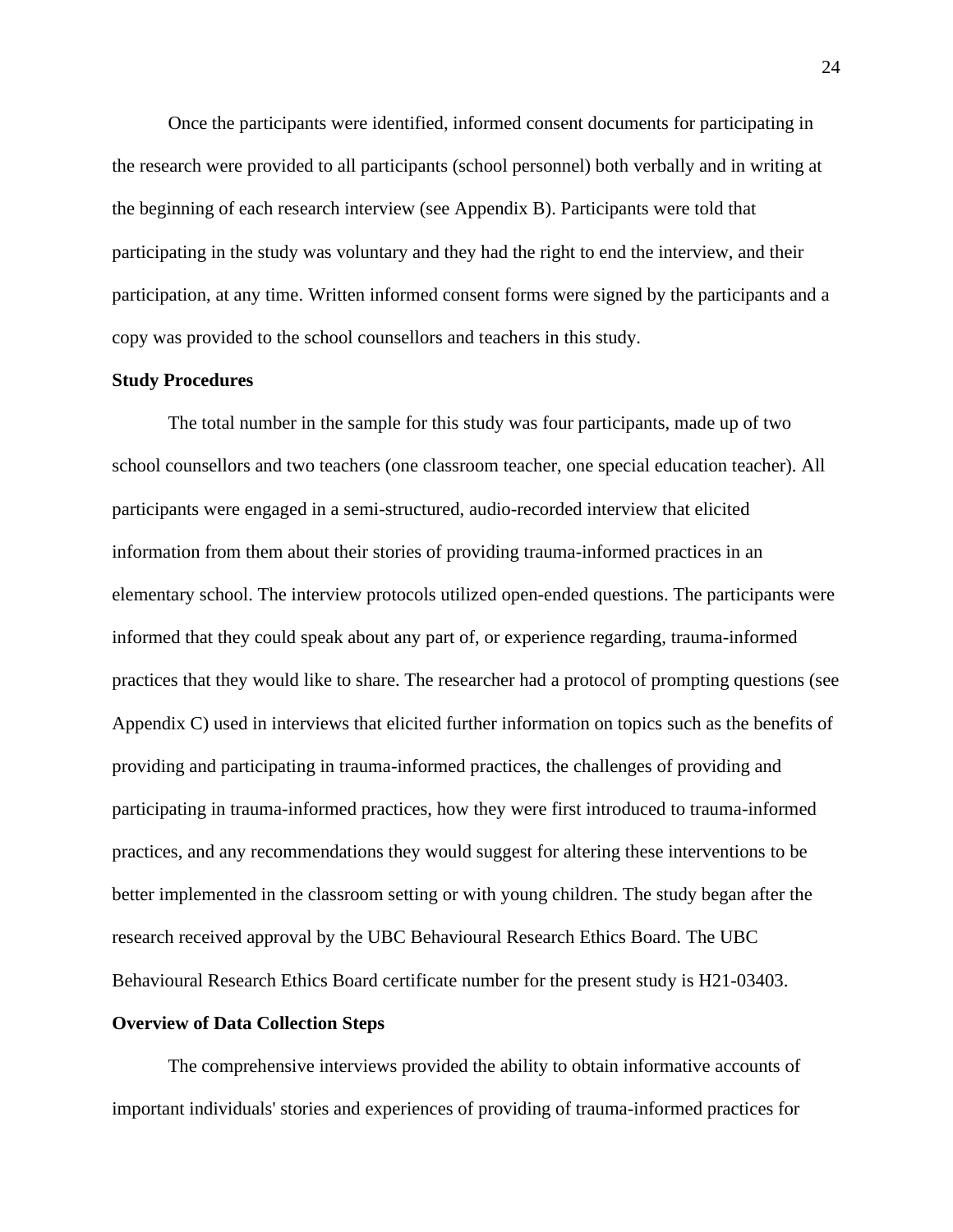young children in a school context. In accordance with narrative inquiry, the structure of the interviews was informal, with the purpose of the interview protocol being to provide a guideline for investigating topics related to participating in or providing trauma-informed practices, and aided participants in providing richer accounts of their stories. There are a number of key standards that were maintained throughout the interview process to provide participants with a safe and supportive environment to share their stories, including an empathic and understanding interviewer, providing enough time and space to get to know each participant, and allowing the participants to determine the parts of their stories that were important and salient to them (Murray, 2003).

# <span id="page-32-0"></span>**Data Analysis**

 Braun and Clarke's (2006) thematic analysis was used to inform the process of analysing the participant data through transcribing and coding all participants' narrative transcripts. Braun and Clarke (2006) define thematic analysis as a method of identifying, coding, and reporting the themes and patterns present in the data set. Thematic analysis was selected for use in the present study based on its ability to be used with a narrative methodology and its ability to align with a social constructionist framework of examining information (Braun & Clarke, 2006). Braun and Clarke (2006) break down thematic analysis into a six-step process: (1) Transcribing and familiarizing yourself with your data, (2) Generating initial codes, (3) Searching for themes, (4) Reviewing themes, (5) Defining and naming themes, and (6) Producing the report. The steps are described in greater detail below.

# *Transcription and Familiarization (Step One)*

 Transcription of verbal data into written data is often seen as a key phase in an interpretive qualitative methodology, as transcription can be seen as an interpretive act, as opposed to a straightforward rote act converting spoken words to writing (Braun  $\&$  Clarke,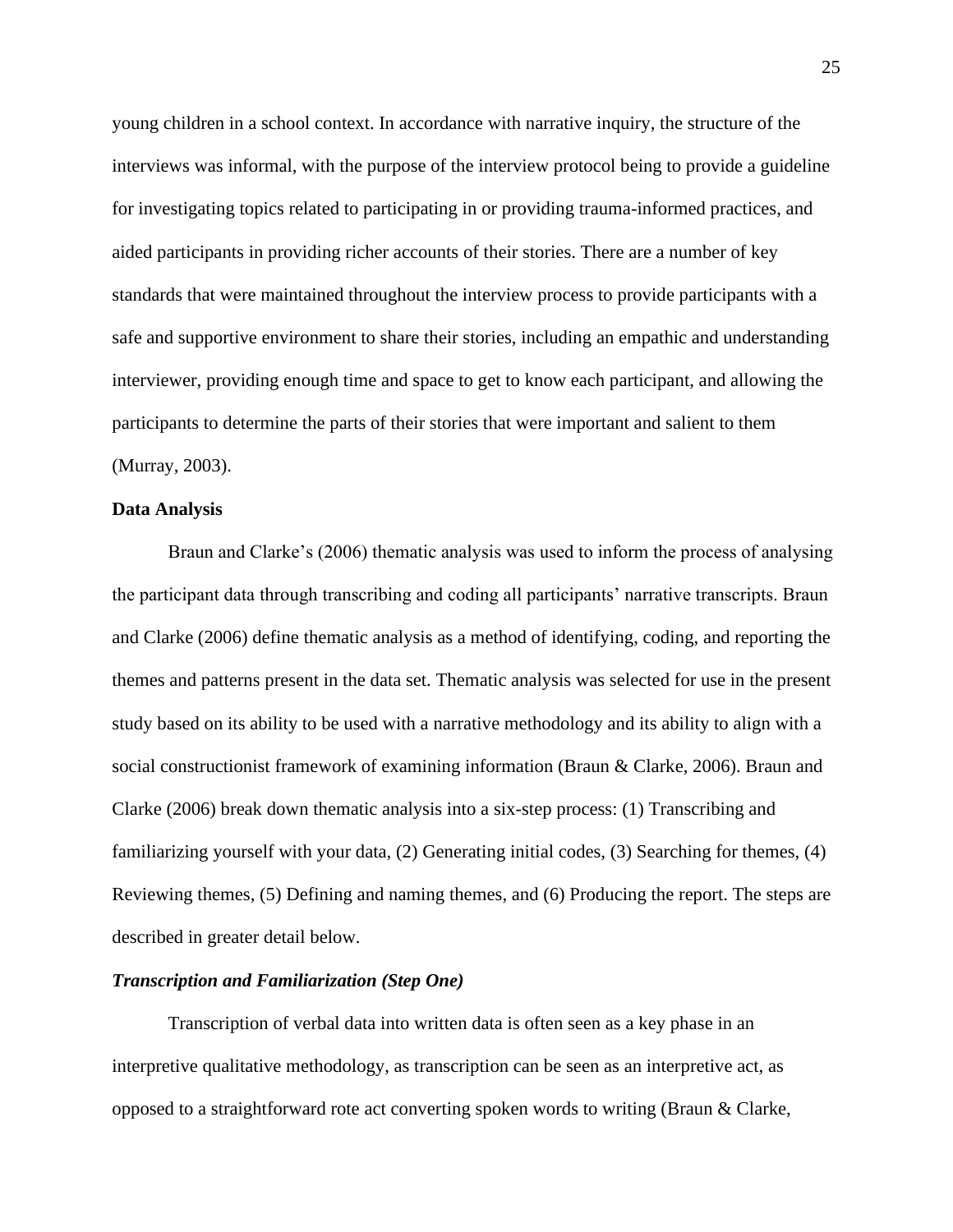2006). The thorough process of transcription and capturing a verbatim account of both verbal and nonverbal (e.g. coughs) utterances provides the researcher with the opportunity to gain indepth knowledge of the contents of the data. Through this process, and the process of listening to and reading through the interviews repeatedly, the researcher begins the second component of step one, familiarization. During familiarization, the researcher gains an awareness of the content of the data sets and begins to create ideas and impressions of themes and patterns (Braun  $\&$ Clarke, 2006).

#### *Generating Codes (Step Two)*

 In this step of the analysis, the researcher engages in a process of identifying initial codes from the data that can be assessed as potentially useful or meaningful. The coding and organizing of data into meaningful units of analysis is a narrower, more specific process than the later organization of data into themes. At this stage in the process, the researcher will code for as many potential meaning units as possible, as well as be cautious to gather enough of the surrounding data when coding so that the context is not lost from the meaning of the text (Braun & Clarke, 2006).

# *Searching for Themes (Step Three)*

 This stage of the analysis groups and categorizes the coded data into broader categories of subthemes (or categories), as opposed to codes. At this step in the process, the researcher will determine how many different themes can be created from the coded data and what data can be categorized into different themes (Braun & Clarke, 2006). This step involves collecting similar codes and placing them under main categories—or sub themes.

#### *Reviewing Themes (Step Four)*

Step four of thematic analysis is the process of clarifying and refining the themes identified in step three. In this stage, themes are occasionally collapsed together as they are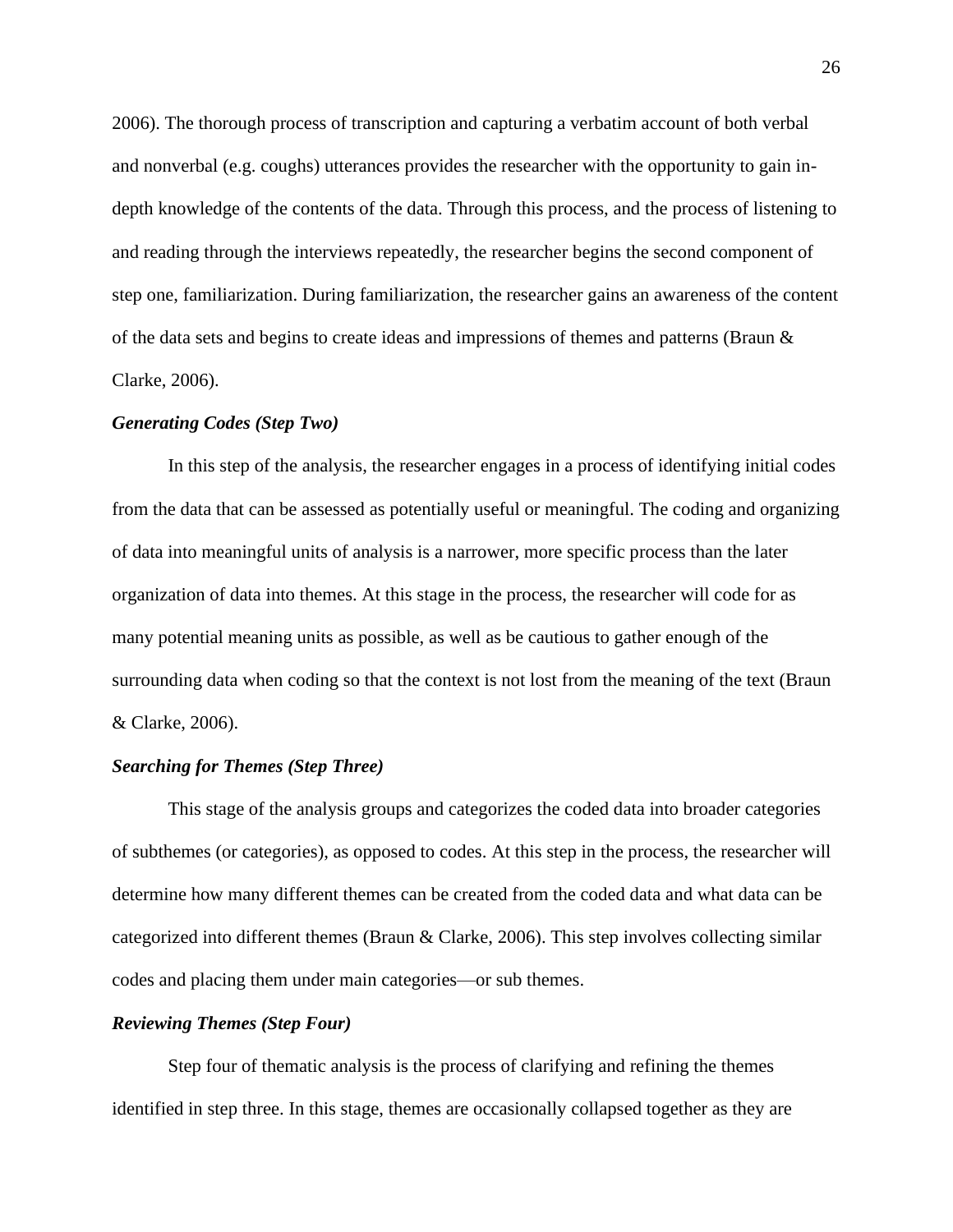found to be identifying the same idea, expanded into separate themes, or discarded should it be determined that there is not a sufficient amount of supporting data (Braun & Clarke, 2006). The data within the themes should be clearly related to each other, while the identified themes should have a clear demarcation between them. The second component of step four includes examining the validity of the themes in relation to the data set and whether the breadth of themes accurately represents the essence of the data as a whole (Braun & Clarke, 2006).

# *Defining and Naming Themes (Step Five)*

 In step five of thematic analysis, the researcher will go through the process of defining and refining the identified themes through determining the meaning behind each of the themes, and the group of themes as a whole. This process provides clearer information about what aspects of the data each theme is representing, as well as provides a greater means to name each theme (Braun & Clarke, 2006).

## *Reporting the Data (Step Six)*

 The final step of Braun and Clarke's (2006) thematic analysis includes the final analysis and write-up of the report. This final report must adequately tell the story of the data in such a way that readers can be convinced of the validity of the report. This report must provide a clear, concise, logical, and intriguing representation of the story told by the data. This analysis is additionally required to provide meaning beyond a simple description and report of the data; it must also provide an argument that is related to the research question (Braun & Clarke, 2006).

Numerous dissertations and thesis at UBC have utilized Braun & Clarke's (2006) method of analysis in their narrative research studies, indicating the appropriateness of its use in the present study. Additionally, narrative thematic analysis, as it was presented by Braun and Clarke (2006), was selected based on its similarity to narrative thematic analysis, as described by Riessman (2008) in her text on Narrative Research.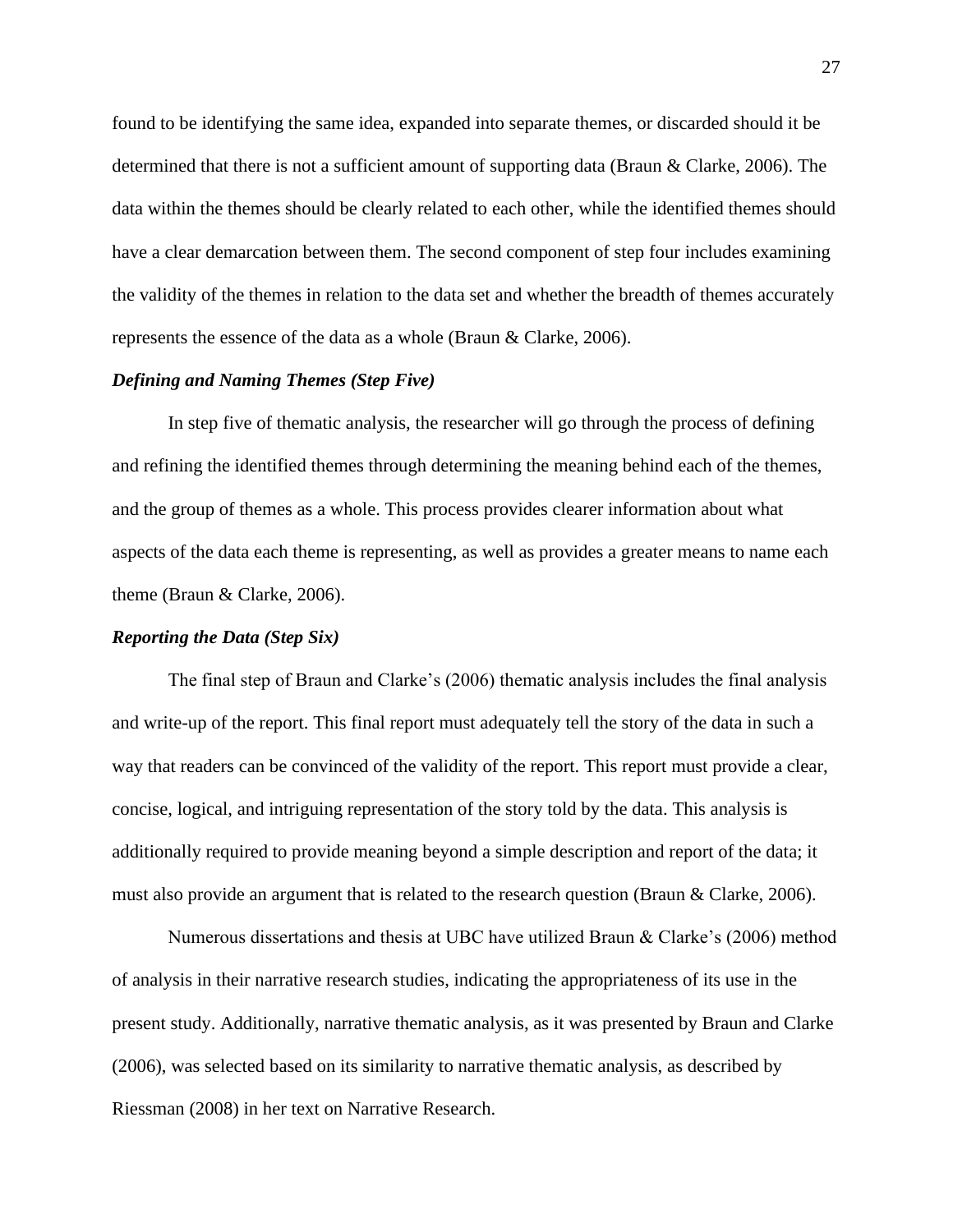## <span id="page-35-0"></span>**Issues of Trustworthiness**

Creswell and Creswell (2018) suggest that qualitative researchers apply multiple strategies to support the accuracy of their findings and the trustworthiness of the data/report. The present study applied several approaches to enhance the accuracy of the researcher's ability to assess data. These strategies were to utilize member checking to determine the trustworthiness of the qualitative findings and to consider the bias and reflexivity of the researcher in terms of influence on the results of the study (Creswell & Creswell, 2018).

#### *Researcher Bias and Reflexivity*

One of the central tenets of qualitative research includes researcher reflexivity. Researcher reflexivity is the researcher's ability to be self-reflective and to create an open and honest narrative (Creswell & Creswell, 2018). I, as researcher, unconsciously shape the interviews and the data that is collected (Murray, 2003). Through the process of this study, I had multiple interactions with various participants, including recruitment, informed consent, narrative interviews, and the follow-up member checking. Participants' interactions with myself through the steps of the study may have affect the way in which they answered my questions in the interview process.

An additional component of potential bias is my experience working in early childhood education. During my years of experience teaching in a preschool classroom with children ages 30 months to five years, I worked with children who had experienced various forms of trauma, as well as saw first-hand the minimal education, mental health resources, and support available in a typical early childhood education classroom. Additionally, I currently work in a counselling capacity providing play therapy to children six years old and younger who have experienced trauma related to disruptions in attachments. My bias towards the need for additional training and resources, as well as training in trauma-informed practices, may have coloured my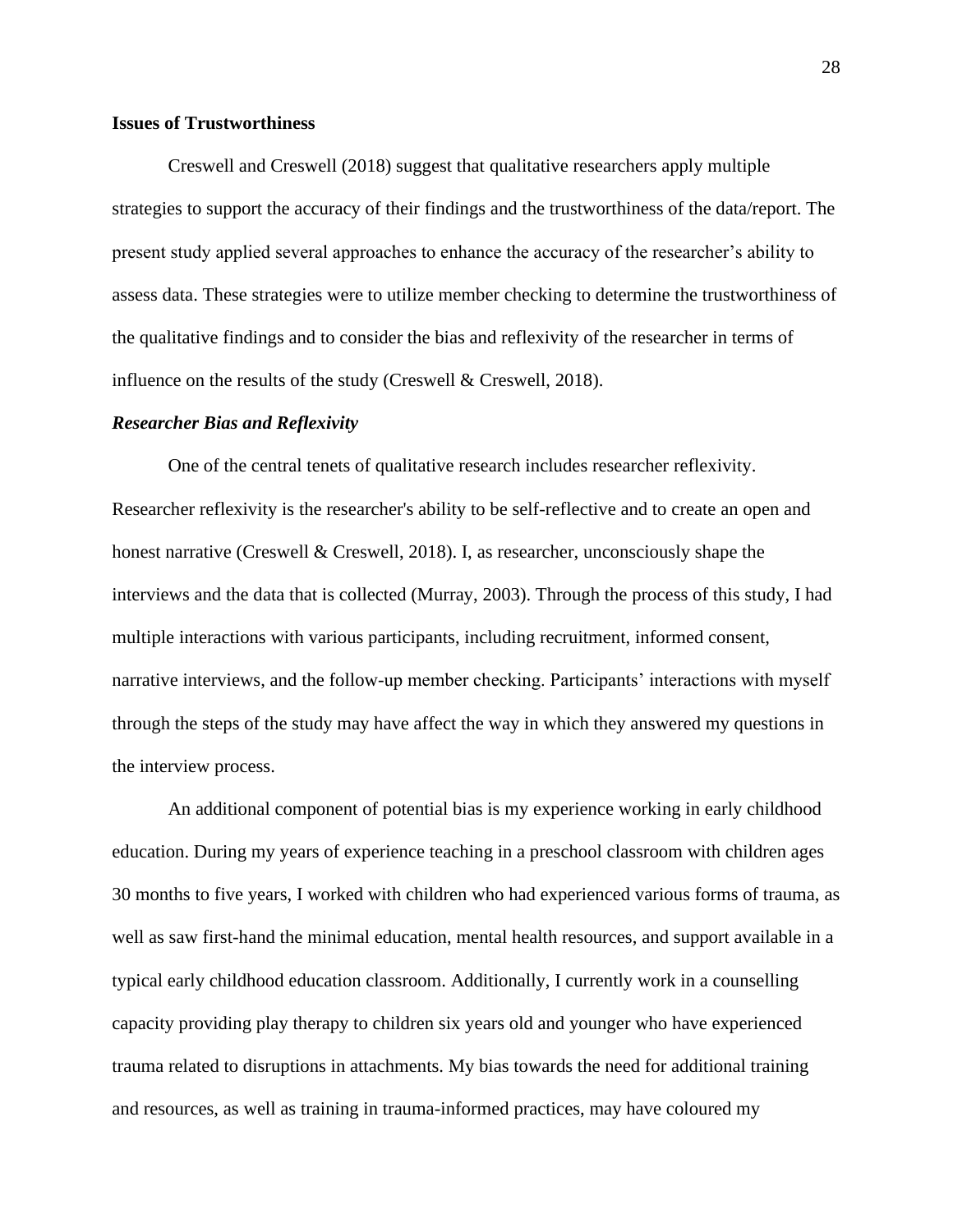demeanour and questions in interviews, as well as my analysis of the data. Therefore, I recorded my thoughts and perspectives in a research journal. I posed self-reflective questions to flush out my biases and understandings at each stage of the research process. I also consult with my research supervisor about my subjectivity and my positionality in the research process in an attempt to uncover my frames of reference. Finally, member checks provided the opportunity for participants to provide feedback about the accuracy of the narratives and to correct any potential misinterpretations.

#### *Member Checking*

Member checking adds to the accuracy of the final report, as it provides participants with the opportunity to review the researcher's findings. In an interview after the process of thematic analysis, participants were provided with the major findings and themes of the analysis so that they could comment on the constructed narrative (Creswell & Creswell, 2018). The member checks in this study took place to ensure the comprehensiveness, trustworthiness, and pragmatic value of the constructed narratives (M. Buchanan, personal communication, October 13, 2021). The criteria to assess trustworthiness was ascertained through asking the participants the following questions: a) comprehensiveness—Are the findings comprehensive? Is there anything missing or does anything need to be added? b) fidelity" – Is the narrative a trustworthy representation of the participant's story as told?; c) pragmatic value—Do the findings have implications for the delivery of this program in the future? d) recommendations—Do you have any changes to recommend? Any feedback obtained from participants was included in the findings of the research on trauma-informed practices for young children.

### **Limitations**

While qualitative methods provided a unique opportunity to capture the individual stories of providing trauma-informed practices, a narrative approach severely restricted the number of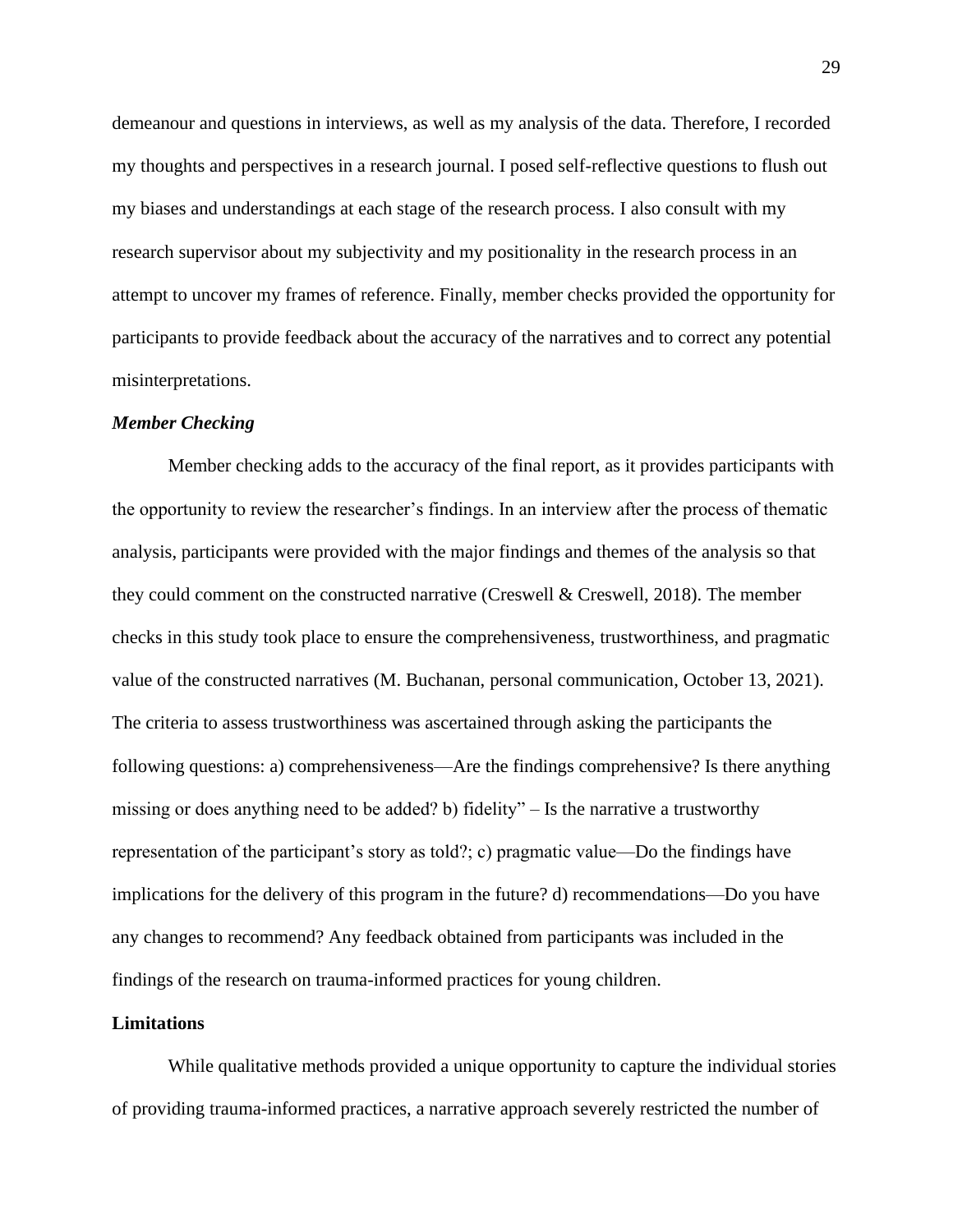participants who were interviewed in the study. According to Creswell and Creswell (2018), there are a number of limitations to using interviews as a primary means of data collection, including that the information gathered from participants is indirect and filtered through the unique world view of the participant. Similarly, information gathered through interviews is typically not gathered in the natural field setting. I am aware of the potential effect my presence may have had on the information I collected through interviews.

## **Ethics**

 One of the primary areas of ethical concern was the risk of a participant feeling distressed or triggered as a result of participating in the interviews. While the purpose of the study was to gather information on the experience of facilitating a trauma-informed program, the topic of trauma is inherently sensitive and had the potential to raise thoughts or feelings that the participants were unprepared for. In preparation for this potential, the researcher compiled a list of low cost/free counselling services in the Lower Mainland, in the case that any participant felt the need for additional support. The interviewer obtained both formal written and verbal informed consent from each of the adult participants prior to the beginning of the interviews. All participants were told they were free to withdraw from the study at any point and that they were under no obligation to participate.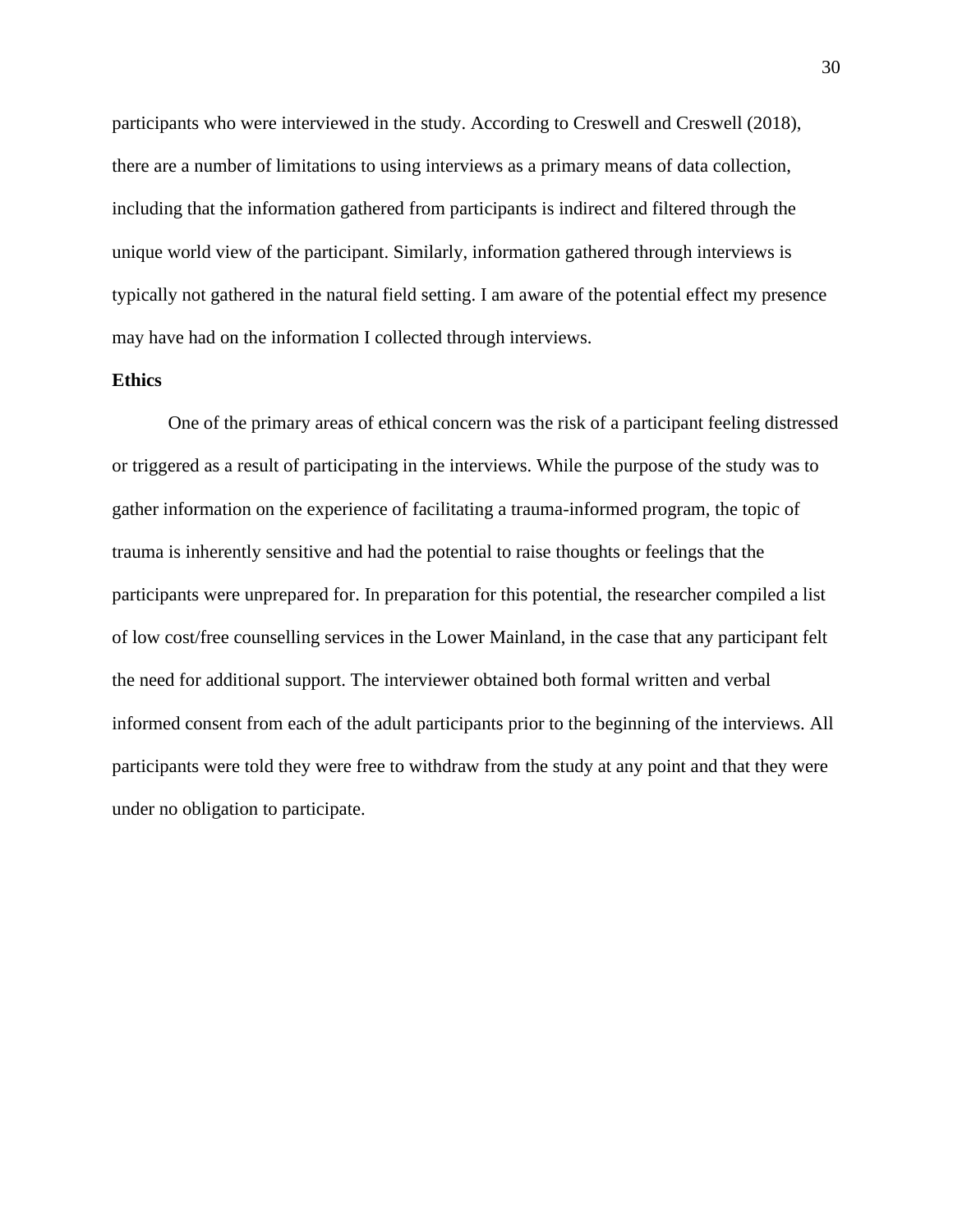#### **Chapter Four**

### **Findings**

 In the narrative interviews in the present study, participants were invited to share their stories of using trauma-informed practices in their schools. These stories represented a range of experiences in using and providing trauma-informed practices, including how they were introduced to these approaches, how trauma-informed practices are provided at an individual and school level, barriers to providing trauma-informed approaches, and their strengths and successes. The findings are shared in the present study through the use of pseudonyms assigned to each of the participants: Sarah, Tessa, Alison, and Daphne.

## **Theme 1: Being Introduced to Trauma-Informed Practices**

 Each of the four participants reported diverse experiences of being introduced to, and learning about, trauma-informed practices. Only one of the four participants reported being taught about trauma-informed practices in their post-secondary education. This school counsellor was first exposed to trauma-informed practices in their Master of Counselling Psychology degree at UBC. The other three participants shared that their post-secondary education did not include trauma-informed information and training. One participant believed that their training in the Master of Counselling Psychology program at UBC adequately prepared them to seek out further information and training on trauma-informed practices because the degree is a generalist program.

Both teacher participants were introduced to trauma-informed education and training through workshops and trainings provided by their school districts. One participant shared their experience of district offered trainings: "What's really good is like throughout the year there's trainings for special education teachers within the district" (Tessa). Multiple participants stated a particular interest in trauma-informed trainings that led them to actively seek out these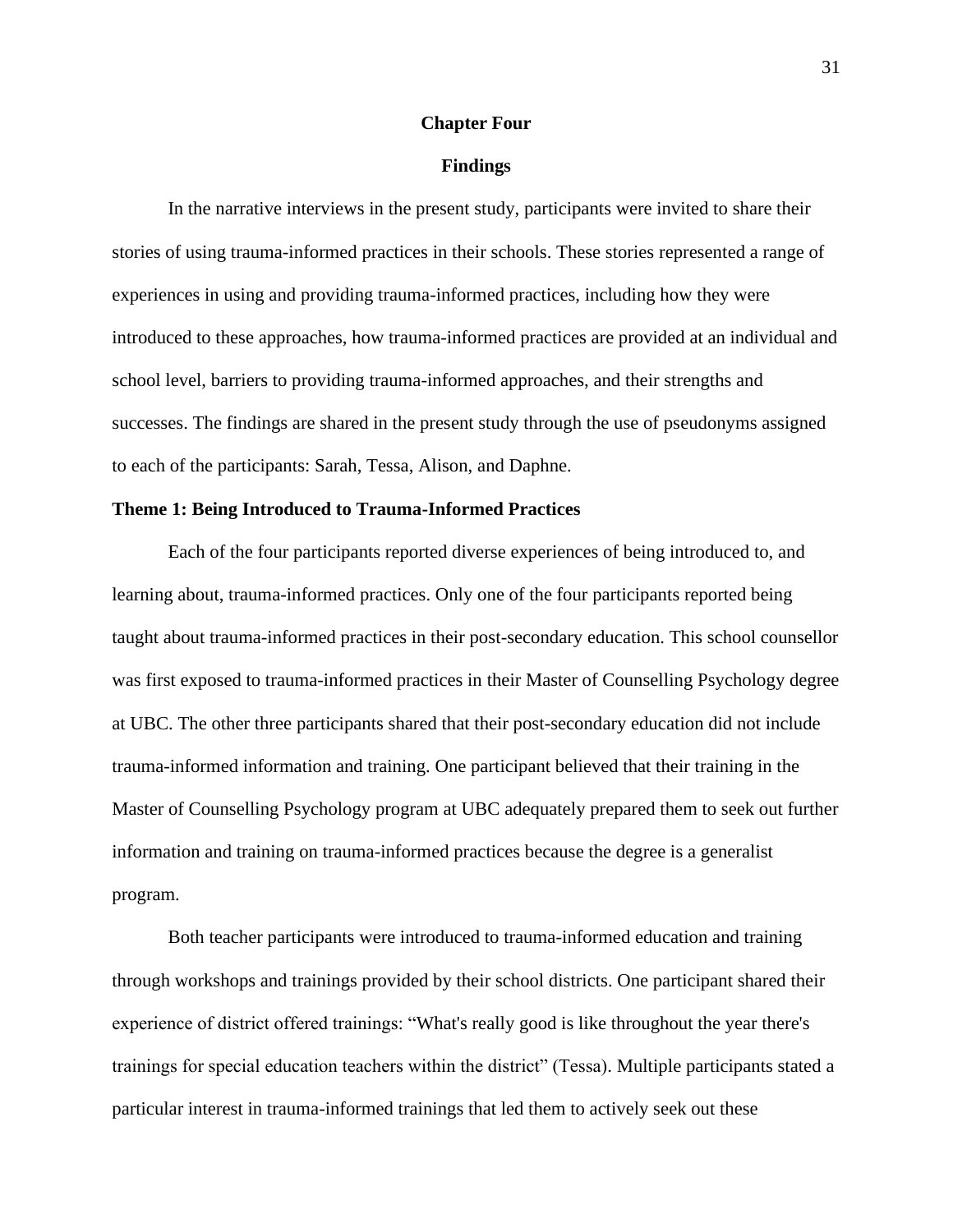workshops and learning opportunities. Both school counsellor participants sought additional training in trauma-informed approaches to school counselling, including expressive arts therapy, sand tray, and somatic and body-oriented therapies. Participants additionally pursued education and training independently through reading books on the topic, listening to podcasts, reading academic and journal articles, seeking peer consultation, and participating in formal workshops and training on trauma-informed interventions, typically provided by child psychologists or nonprofit organisations that work specifically with children who have experienced trauma.

Approaches, interventions, and trainings mentioned by the participants as important or influential include: research on the neurobiological effects of trauma, sensorimotor psychotherapy, Satir approach to Sand tray, EMDR methods of calming and self-soothing, National Institute for the Clinical Application of Behavioural Medicine (NICABM) traumainformed programming, Second Step (school program rooted in social emotional learning), Low Arousal Approach (a range of behavioural management strategies that focus on reduction of fear, anxiety, and frustration), and My Way (school-based intervention to support children with severe behavioural challenges participate in learning and classroom activities at their level of tolerance). Each of the participants shared that these trainings and their independent means of learning were critical for their work and understanding of student populations. One participant explained her experience of first finding and pursuing trauma-informed training:

When I was brand new that's what was open. Yeah, and all the kids I was working with had severe trauma, it seemed to me. And so, I just started like finding whatever I could about it and so then I was going to all these district ones, I just loved everything they were saying, and it fit with everything in my own experience. So, I was living it out and I was learning about it at the same time. And I was so . . . it really like built my perspective of what I was doing as I was becoming a counsellor. 'Cause I just- it just helped me be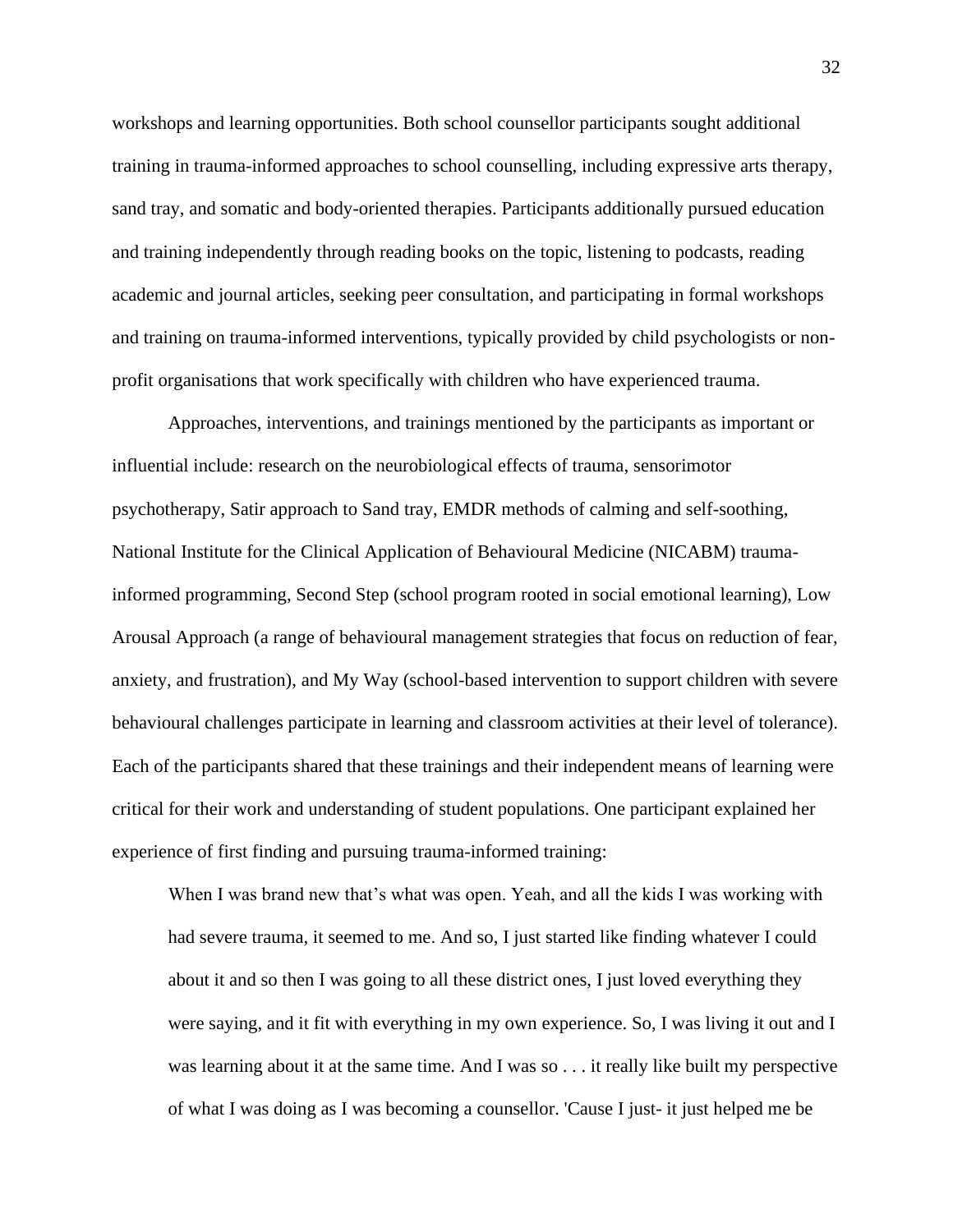able to see all the kids. And I guess it's not really . . . but polyvagal theory. I don't know if he uses that language either but that all seemed to fit. And then I did training with [an expert] in sand tray, and again, like her perspective is we're looking at kids either hyper aroused or hypo aroused. And again, like this trauma response that the body is living in. It just seems like everything I was finding, it all sort of fit together in that lens and it worked for the kids I was seeing, so I kept using it. (Sarah)

But participants additionally expressed concerns that this education had to be pursued in their free time and often these trainings and learning resources were paid for by the individual, as opposed to the school or school district. In speaking of a training offered by the school district one participant explained that "… it's a good program, but it relies on the unpaid labour of mostly women" she continued, "Yes, these programs are so beneficial, and you know? They're so needed, but then like let's make this part of the curriculum; let's get paid for this. So, you know, this is still work" (Tessa). When trainings were paid for and provided by the school/school district, an additional barrier was the fact that trainings were often offered, or had to be taken, outside of school hours.

### **Theme 2: Trauma-Informed Practices as a Whole School Approach**

A primary theme found throughout the participants' narrative interviews was a shared belief that a trauma-informed intervention must take place at the whole school level, not exclusively within the counselling setting, and trauma-informed care must be provided by all staff and school stakeholders, not only school counsellors or special educators. One teacher participant, Daphne, spoke to this challenge:

A lot of kids, especially by the time they get to grade four-five, if they had really challenging childhood experiences, they don't have a lot of the coping mechanisms and strategies for processing. And we have wonderful counsellors, but they are completely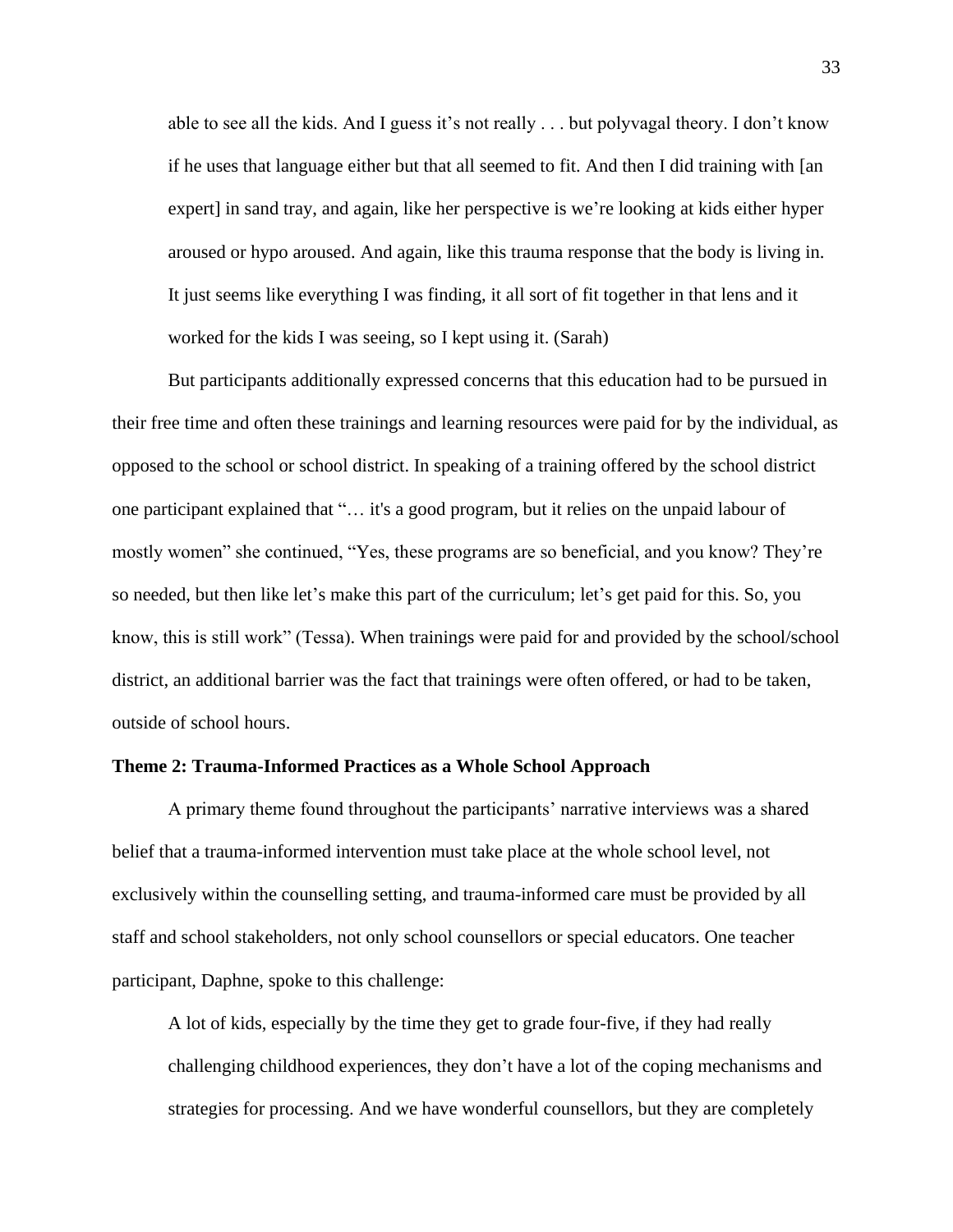over-run, right? It's really challenging and so the majority of that, and I think in most schools this is true, but the majority of the social emotional learning happens in the classroom. (Daphne)

Within this theme there are four main components: (a) *training of school staff* in traumainformed practices (b) *trauma-informed teachers and classrooms*, (c) *trauma-informed practices changing perceptions* and how school personnel conceptualise and interact with students, (d) *key components of providing a trauma-informed setting*.

### *Training of School Staff*

 A common theme found between the participants was the experience of sharing their knowledge and training in trauma-informed practices with other members of the school staff. These educational sessions were provided both formally and informally to other members of the participants' schools, in both group training sessions and individual meetings and consultations. One participant shared how she was asked by an administrator to provide a formal presentation to the school staff on trauma-informed practices on a professional development day. Sarah described the interaction with her principal "[they] asked if I would lead some pro-d and so, at first, I was quite nervous about it. I didn't really like public speaking, but I was like 'oh yeah, this seems like an important piece of this role." The participants found that other staff members were largely interested and engaged in learning about trauma-informed practices. Both school counsellors reported feeling burdened by having to train the staff on the topic, while also feeling it was their responsibility to provide knowledge and education on such an important topic. For example, one participant spoke about the burden of providing trauma-informed education to staff:

I certainly felt a heaviness of having to bring that information to the schools and it sort of- I felt like it was just me personally trying to persuade teachers. . . . Well, my admin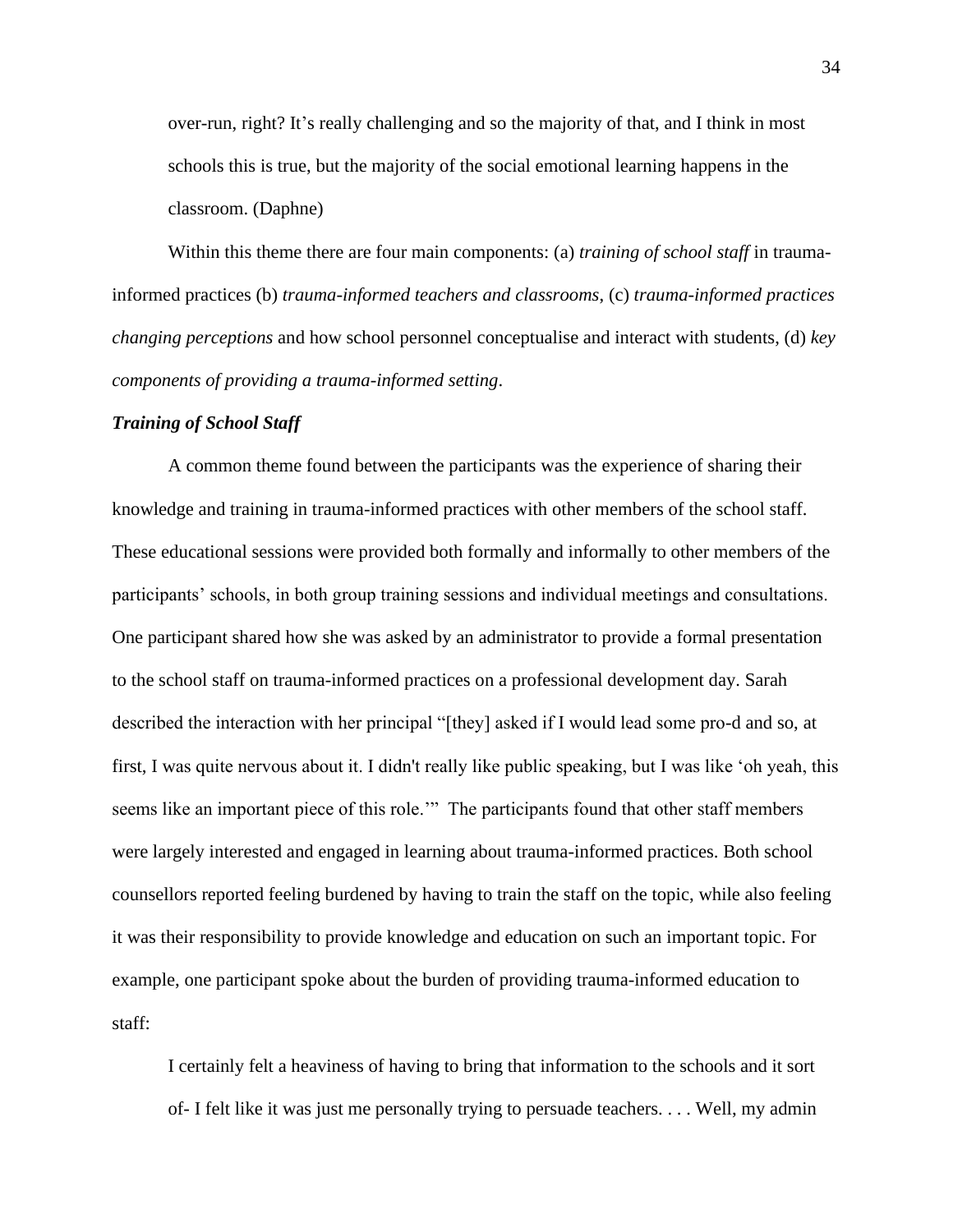were on board with it, but it still felt like it's only I personally was leading that perspective. And I think it's helpful when a whole district is teaching that and not just teaching the counsellors to then go teach other people. (Sarah)

All four participants expressed the importance of trauma-informed training starting at the district level and, additionally, multiple participants found that it was crucially important that training and education regarding trauma-informed practices be provided to teachers and school staff from multiple sources. One school counsellor shared their experience of the pivotal difference that professional development in trauma-informed practices from outside sources made in helping a teacher to understand the effects of trauma, and the importance of being trauma-informed:

[They] just kept coming back to me with the same you know demands and the same you know "you need to be doing something different", "you need to force this child to come to school." So then after the trauma-informed training I remember we were in my office with another support staff, this teacher, myself, and this teacher was going on again getting angry. And I, and so I said, "Can we just stop and consider and remember that this child has experienced trauma?" And I just noticed that it stopped everything, everybody was quiet, and then I said, "If we're going to look at this child in the lens of trauma, how can we be more inviting and understanding of what's happening?" And I-I was I felt like that finally got through to this teacher, to just stop for a minute and consider the trauma that the child had been through. (Alison)

Another participant shared a similar experience of the importance of not being the only source of trauma-informed education through their experience with a teacher:

I just had a teacher come up to me and she'd just done a training about kids with FASD and she was saying "it's like what you've been telling us about the trauma brain or from a trauma-informed perspective." (Sarah)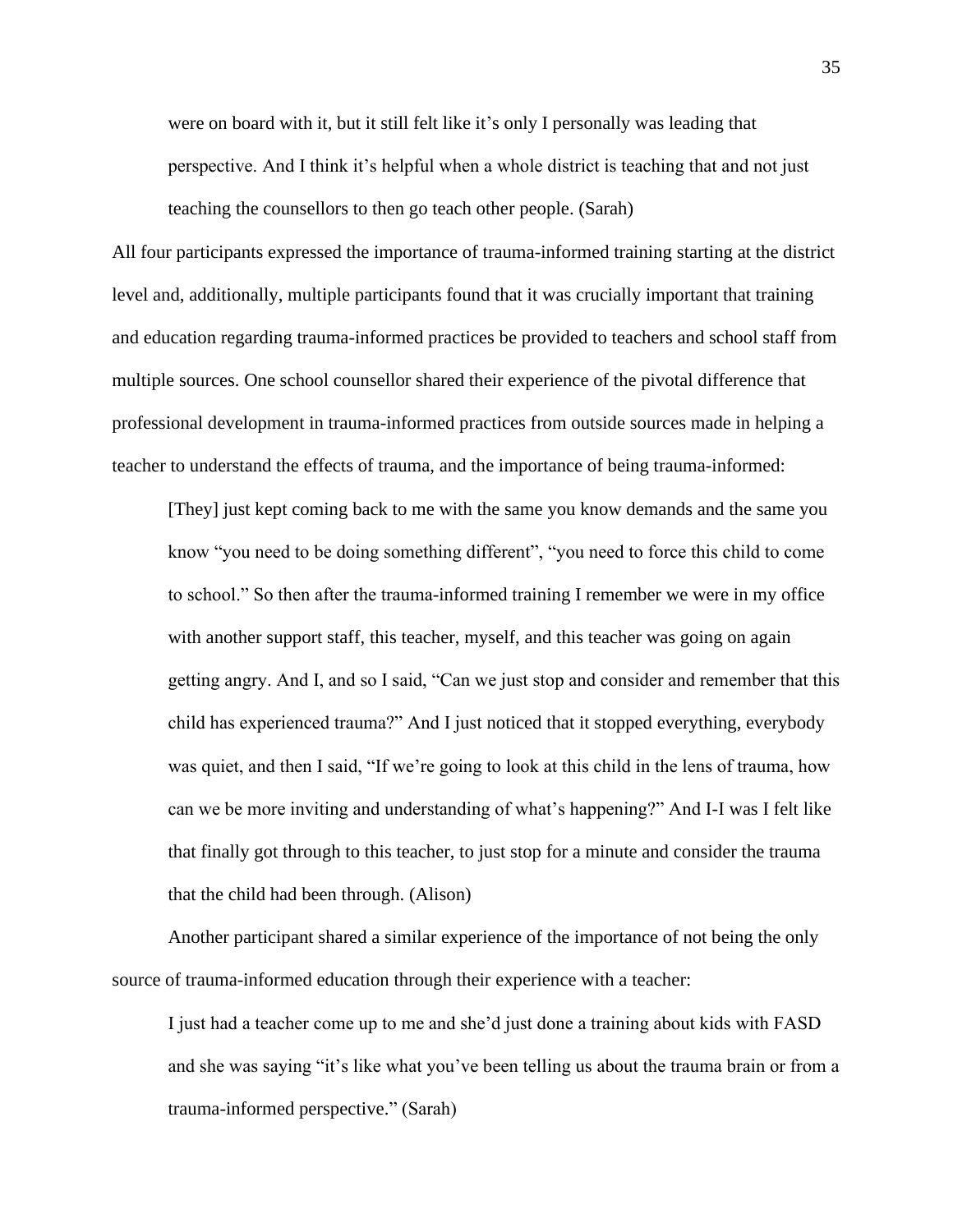## *Trauma-informed Teachers and Classrooms*

Despite the challenge and pressure felt by the school counsellors in this study to lead the education of other school staff and to champion a trauma-informed perspective, all four of the participants expressed strong beliefs in the importance of trauma-informed practices as a whole school initiative. Multiple participants shared the experience that school counsellors only have a very limited time to spend with a very small number of children within the school. This strict limit on time means that trauma-informed interventions that take place within the counselling room are often very brief and few children receive this trauma-informed care. During most school hours students are predominantly interacting with classroom teachers and educational assistants. Thus, it is critically important that trauma-informed perspectives and interventions are utilized outside of the counselling room. One participant shared the importance of the district providing trauma-informed education and training to all the teachers within the district:

For me as a counsellor I'll see fewer students and students who are really struggling, whereas the classroom teacher sees all the kids. The fact that the trauma-informed video and books were available to the whole entire staff was really significant, 'cause they would reach all the kids rather than just the kids on my caseload. (Alison)

## *Trauma-informed Practices Changing Perceptions*

In the narrative interviews, every participant expressed changes in perception that trauma-informed practices had made to individuals understanding and perceptions of student behaviour. A common story between each of the participants was the experience that increasing knowledge and awareness of trauma and trauma-informed practices shifted teachers', educational assistants', administrators', and school counsellors' beliefs about students' behaviour. There was a widespread change from a "behavioural" approach to managing students' issues to a "empathetic" or trauma-informed approach.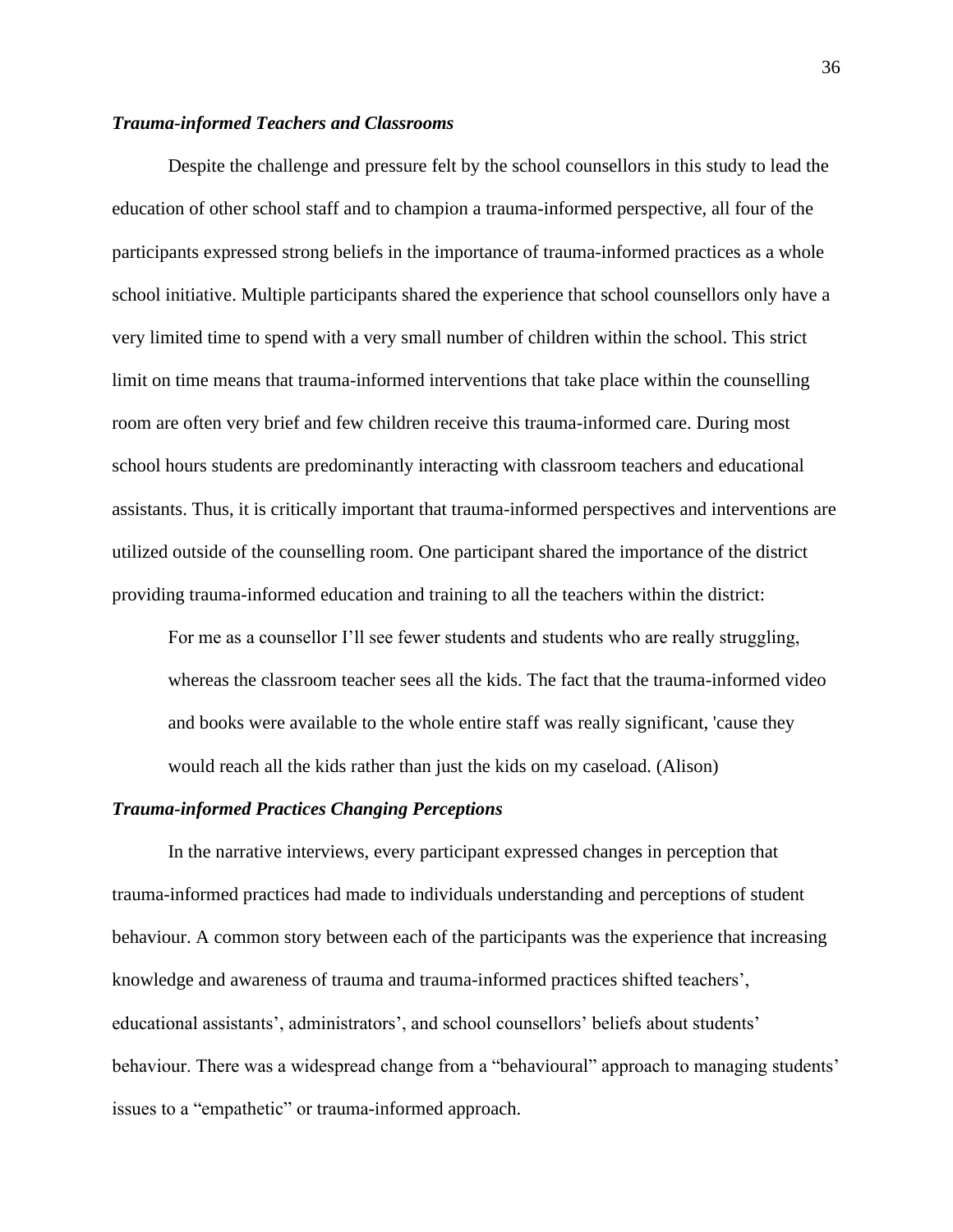So, working with the teachers, where they may not understand why a child is behaving the way they are. So, you know, talking to them about how the trauma has impacted the child's behaviour. I think that teachers could- can- so lot of my work is in working with the teachers, educating them. Instead of being really critical or judgmental, to kind of come at it through the lens of empathy and understanding. So instead of being angry and upset with a child or frustrated with the child just saying, you know, "here's what's happened for this child and this child is doing the best that they can." (Alison)

Participants found that before school staff had received trauma-informed training, there was an ingrained belief that students' misbehaviour was related to "bad behaviour", being "defiant", "refusal" to comply, and often children would receive the label of "being a bad kid". One participant explained their struggle with other staff who often complained that a particular child was "so defiant". The participant spoke of their dislike of this word and their belief in the need to "try to understand the function of what's going on here and then can we try to approach behaviour in that way of like it's satisfying a need." (Tessa) This approach, the participant believed, would help to reduce the belief that the child was purposely trying to bother the teachers or that they had no respect for the staff.

Participants tied this shift in perception in student behaviour to the teachers' understanding of the effects of trauma on brain and behaviour and the realization of the prevalence of childhood trauma. Multiple participants shared in their narrative interviews that school staff have struggled to empathize and understand students that are disruptive and struggle behaviourally within the classroom. This struggle was contrasted with the ease to which they accept behavioural challenges and adaptations to classroom rules and procedures that are made for children with other support needs, such as Autism Spectrum Disorder, Down Syndrome, and chronic health conditions. One participant expanded on this need to shift perceptions: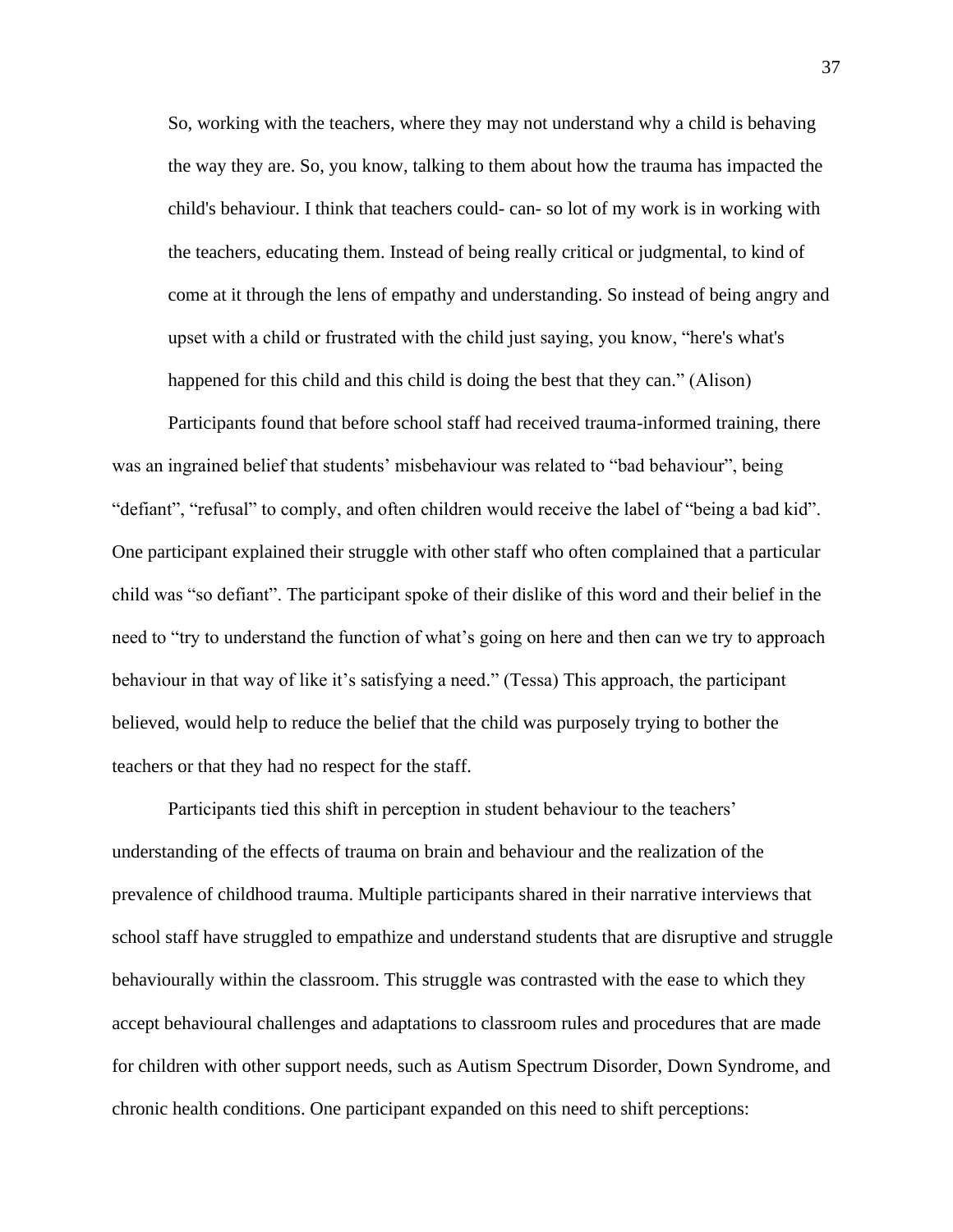I often find that, for the adults in the building, there's a little bit more capacity for acceptance and understanding, when a kid has a clear diagnosis. Like then they can say "oh that's because of this" and they sort of like make space for that child. But a lot of times kids who have experienced trauma, they don't always look different from any other kid. (Sarah)

The participants noted a change in perception concerning children's behaviour as there has been increased understanding about the role of trauma and that childhood trauma is not always known to the teacher or counsellor. Despite this shift beginning to take place, all four participants spoke of school staff who struggle to adopt this change in perception and continue "butting heads" with both the participants and the children they support. One participant shared their frustration in this interaction with some staff on adopting trauma-informed approaches:

Your expectation was kind of just like we would all see this as like the same benefit. That you see it. Yeah, other barriers arise to like peoples' experience… experiences and ways of being that make it a barrier for them to take it on. (Tessa)

Despite these challenges, all four participants were optimistic that teachers and key school stakeholders could display increased empathy, patience, and understanding for student behaviours when knowledge and education about childhood trauma is provided to school staff. One participant was hopeful that the COVID-19 pandemic had increased school staff's acceptance and awareness of individual mental health. With that increase in awareness, the participant perceived greater empathy for children struggling within the classroom and the challenges they may be facing at home and outside of the classroom.

I think there is always a resistance it was like "this is so annoying, this child needs to learn this child needs to learn", "this child needs to do well in school." So, the focus was so academic, but I think since COVID everybody is more open to looking at mental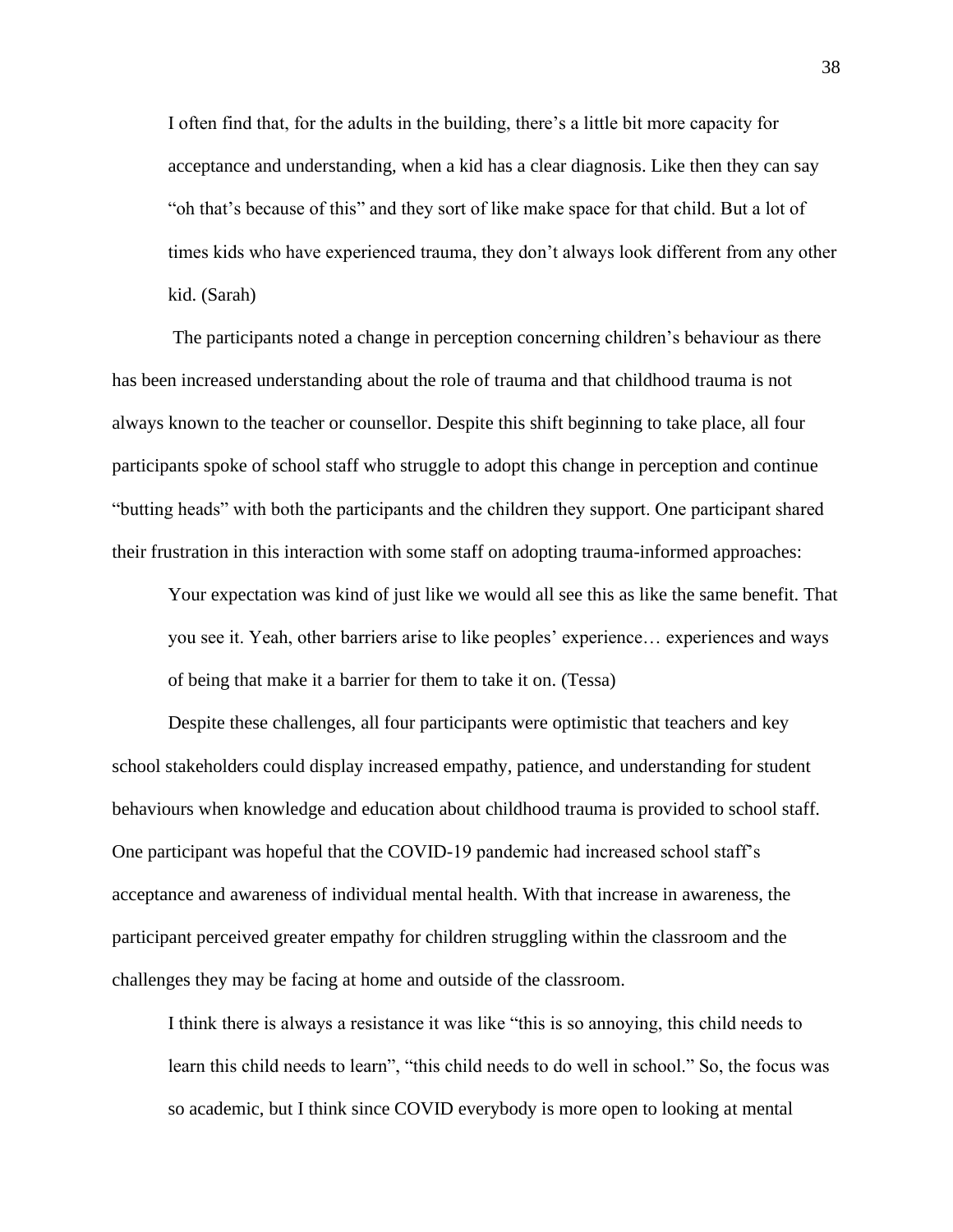health. And they're much- so they are able to see, I'd say, most educators are able to see that if we don't address their mental health, they're not going to learn. (Alison)

### *Key Components of Providing a Trauma-informed Setting*

When sharing their stories of providing trauma-informed care in the classroom, the counselling room, and the whole school, there were common themes among the participants in how they implemented these approaches. A primary factor that participants described as necessary to providing a trauma-informed setting is predictability and creating routines. One participant spoke about their work within the school as implementing a trauma-informed framework. They shared their story of considering how the school can "set things up for success when things are not predictable or are not normal" (Sarah). The participant shared their school's process of creating systems for these times, such as when a substitute teacher is in the classroom or when a visiting instructor is teaching tennis or hip-hop. With an increased understanding that normalcy and predictability are critically important to helping students function and feel safe in the classroom, special considerations were made in how to maintain and provide for this need. Another participant spoke to the importance of creating routine for students when working on academic skills. The participant shared that they often work with their students over a long period of time to develop a pattern and consistency in their routine, in order for students to feel safe and secure enough to begin learning:

And a big piece of that, I'm finding, is like consistency, so they know, they know, when I'm coming, they know where we're going, and there's a routine too. So, like every time first we play with sounds, then we play with letters, then we play with reading. And then at the end there's, depending on the group, there's a game or a sticker. And just like doing those three things but doing it at a super easy level so that they're just like getting comfortable with coming and knowing me and like that's been months, months. (Daphne)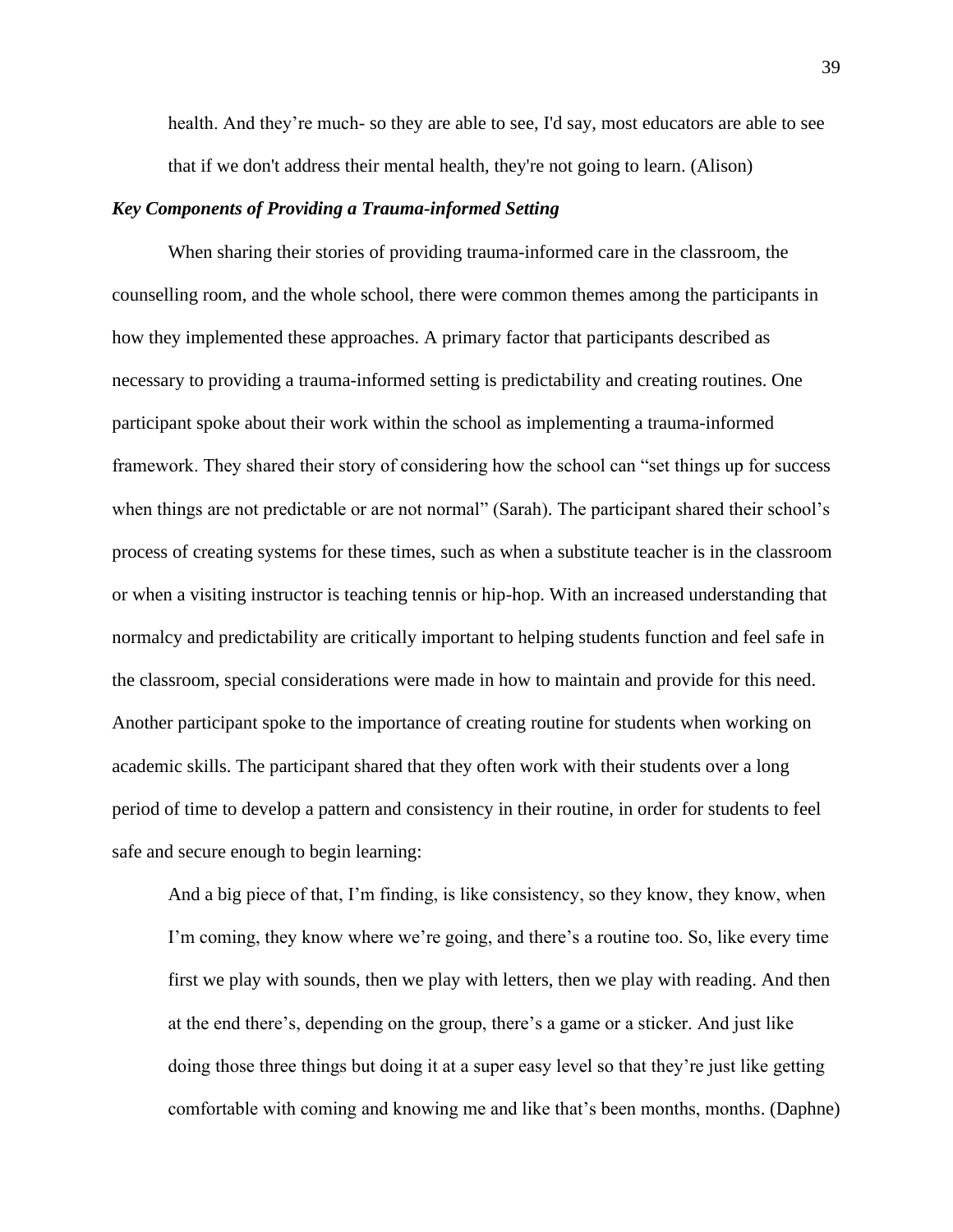#### **Theme 3: Barriers to Trauma-Informed Approaches**

One of the major topics that arose within the narrative interviews, both naturally from the participants narratives and through specific narrative prompts from the researcher, was the major barriers facing the implementation of trauma-informed practices both within the counselling room and within the larger school setting. This theme is represented by several components that include: (a) *teacher burnout* and the experience of compassion fatigue, (b) *school counsellors' limited time and availability,* (c) maintaining *client confidentiality* in the elementary school setting.

# *Teacher Burnout*

 Each participant, both the teachers and school counsellors, expressed their compassion for the challenges faced by teachers working within the current school system. There was a shared concern amongst the participants that the expectations for classroom teachers was considerable and that the implementation of trauma-informed practices at a whole school level would place further expectation and pressure onto classroom teachers. All the participants within the study spoke to a shared ideal that before academic learning can take place, students must feel safe and secure within the classroom. One teacher participant recognized that research exists supporting the use of trauma-informed practices and that the time dedicated to social emotional curriculum increases children's capacity for academics, through contributing to an environment students can safely learn within. After speaking to this recognition, the participant additionally identified the stress and pressure this can place on classroom teachers to balance a socialemotional, trauma-informed curriculum while also attending to the academic expectations and needs within the classroom. This feeling of stress is exacerbated when teachers have dedicated time and energy to creating and preparing learning materials that are destroyed or thrown on the floor by students acting out.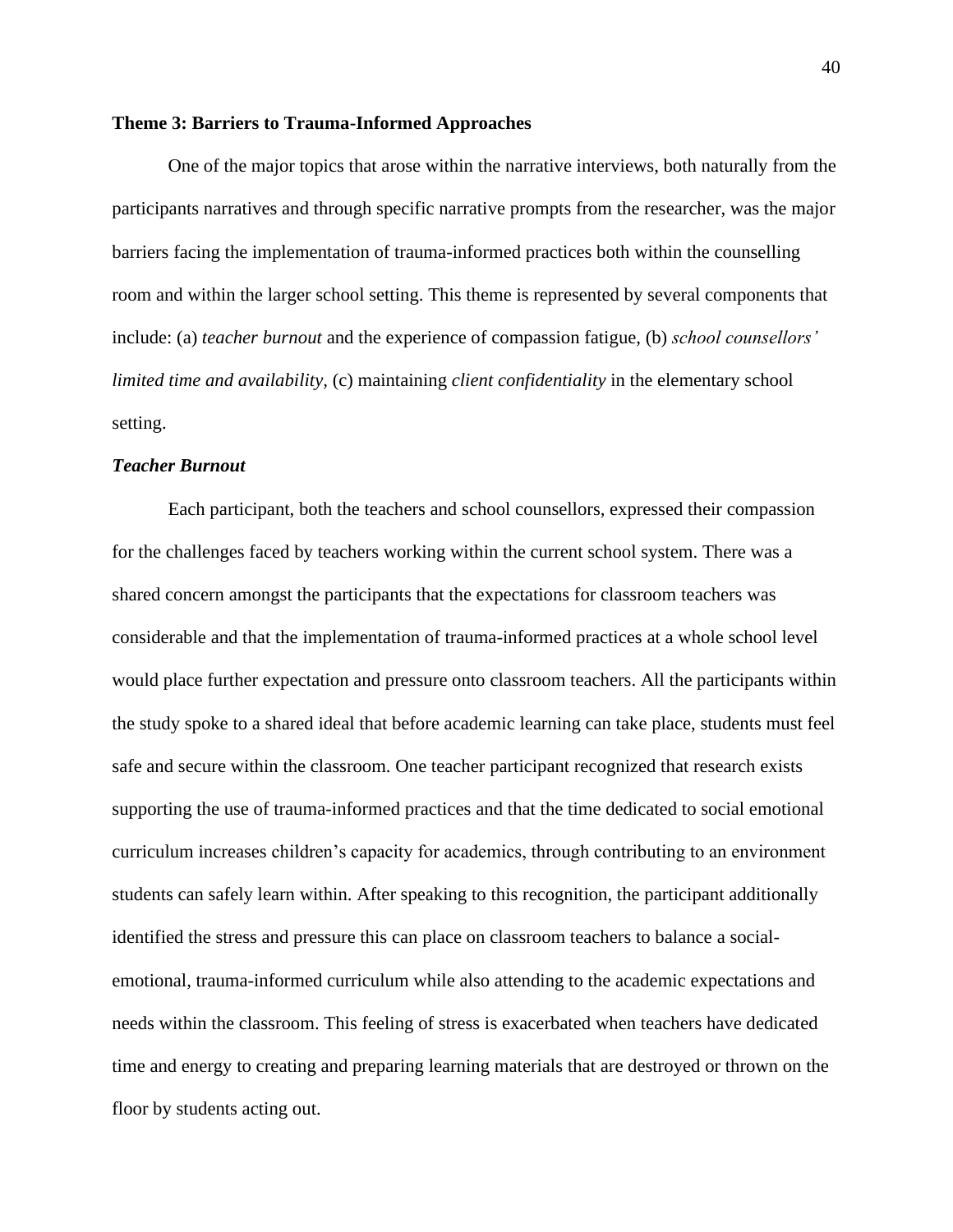Another participant spoke to the expectations placed on classroom teachers. The participant shared within their narrative interview an understanding of the benefits of including teachers within the trauma-informed approaches and training because a teacher can be "far more effective" than a school counsellor based on their time and availability with the students. While understanding this benefit and ability, the participant explained their viewpoint:

I think one of the flaws of trauma-informed practice is it tries to look at how a system can support these kids by shifting perspective, without actually putting in more funding and more support. And I think we actually need more funding and I think we need more people and I think it's actually too much to ask teachers to also be counsellors… and know that much. (Sarah)

 The participant additionally recognized that most teachers are very open and excited to learn about trauma-informed care because they want to provide quality care to their students, but that teachers lack the capacity to know how to do everything. This understanding was shared and expressed by other participants. One teacher participant expressed their frustration with the state of the current system and its inability to provide for the emotional needs of students. The participant had a strong belief that it is the school's responsibility to provide an environment in which students feel loved and safe but:

. . . the really awful part is that we are so lacking in support that one person, one teacher in that room and even if I stepped in… OK split my time between like all of my kids. Maybe that is an hour a day or whatever, it's not but, like, say that it was, that's still not enough for… you know? Like, one teacher cannot provide that to 25 students in their class; it's just not possible. (Tessa)

A final reflection found within the participant narratives was that when working in the classroom it takes considerably more energy and effort by the teachers to use a trauma-informed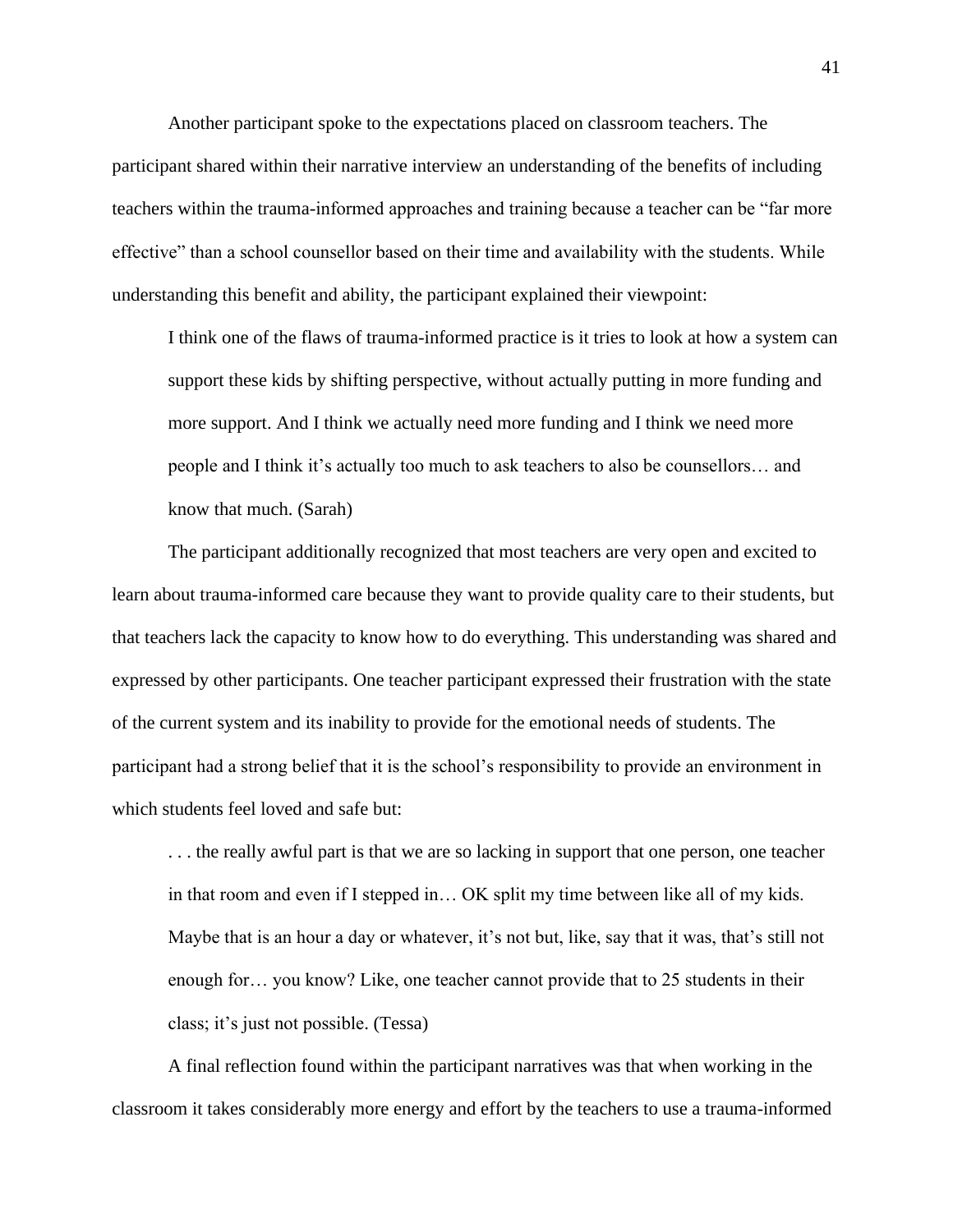lens to interpret student behaviour and challenges than it does to send a child to the principal's office. The participant that shared this realization stated their belief that trauma-informed practices are a necessary step in creating a school environment that all students can learn within. They additionally shared their understanding that teachers experiencing burnout can lack the emotional resources and energy to interpret challenging student behaviour from a lens of empathy and understanding.

### *School Counsellors' Limited Time and Availability*

Closely related to the issue of teacher burnout, is the severely limited time and availability of school counsellors to work with individual students or to work with the larger group. Every participant commented on the large caseloads assigned to school counsellors and that in the typical elementary school in B.C., school counsellors are only at a particular school two days per week. Both school counsellors that participated in narrative interviews shared feelings of guilt that they had so many students they were currently supporting, or on their waiting lists, that they felt they may never meet all the children who try seeking counselling through the school. One of the participants who works as a classroom teacher shared her experience within elementary schools of really appreciating the work done by school counsellors, but also recognizing that they are "completely overrun" which leaves responsibility for most of the social emotional learning that takes place at school, on the classroom teacher.

 The school counsellors spoke to their struggle with overwhelming caseloads and the experience that they receive referrals to meet with students from a variety of sources, including parents/caregivers, teachers, and self-referrals. While the school counsellor expressed encouragement that so many individuals are seeking and seeing the need for mental health support, they simultaneously recognized that they are unable to meet the demand within the system. One participant shared her experience of facing time as a major barrier: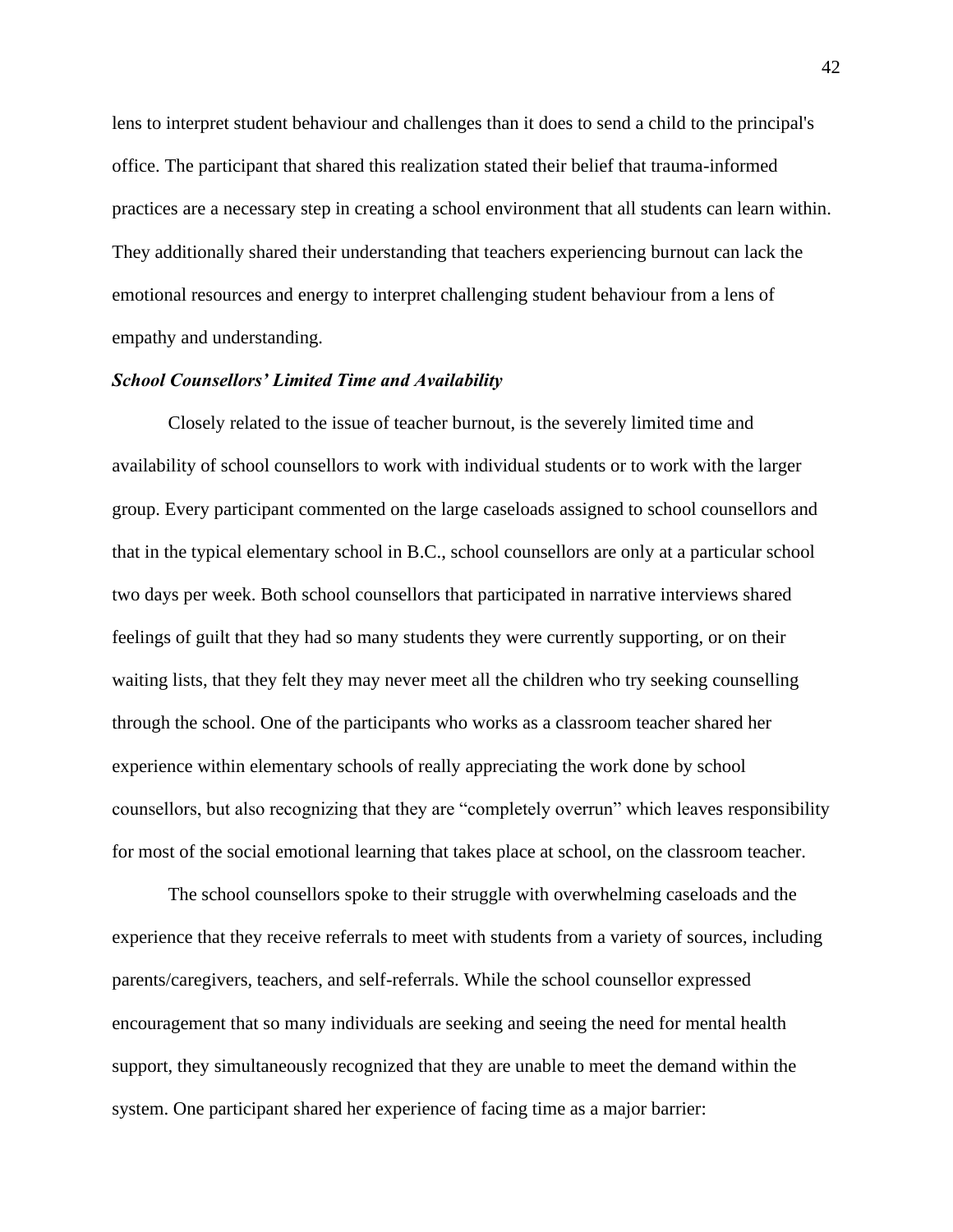I'm only at a school two days a week and you know if you want to have a 20/25-minute session with a child, you could only see maybe eight to ten kids in a day. And at one school I have had 60 kids referred to me. I could see maybe 16 kids in a week. I've got 60 kids that want to see me, or their parents want to see me, or their teacher wants me to see them. And that 60, that doesn't include the kids to just show up at my door and want to just run something by me or problem- friendship problem solving that they're having. (Alison)

 The school counsellor additionally found that the constraints on their time meant that they cannot provide psychoeducational programs and training to the students as a group, which may help students develop coping mechanisms and strategies. The school counsellor shared their feelings of frustration and guilt at not being able to provide preventative interventions to the students that they are unable to work with individually.

### *Client Confidentiality*

 A barrier identified by a participant in their narrative interview was the challenge of maintaining client confidentiality, as a school counsellor. School counsellors are often provided information from the child client or their parents about a trauma that has occurred. Some children and parents request that these disclosures be kept confidential from other school personnel for fear of judgement. The participant shared the challenge of balancing confidentiality when a child requires a safety plan or alterations to school rules or structure to help them function within the school. One school counsellor shared that in working with their clients within the school they may provide permission for the child to leave the classroom when they are overwhelmed or anxious and go to a "calm" or "safe" place within the school. This safety plan goes against the usual expectations at the school which states students must gain permission from the teacher before leaving the classroom. The school counsellor can struggle to get other staff on-board with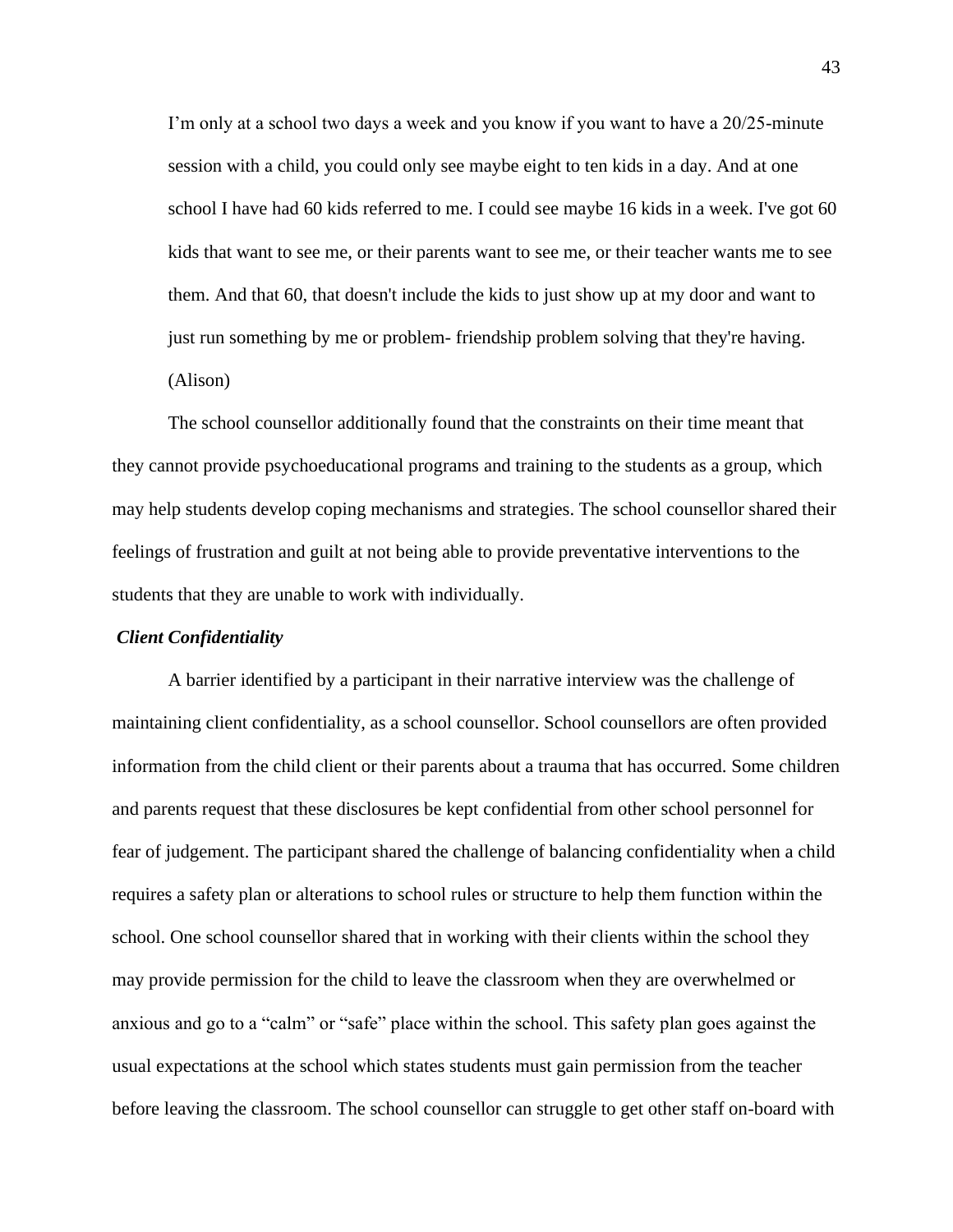child safety plans and alterations to the school rules. As this counsellor explains, "Then what will happen is that one of the support staff might see a child alone and question the child 'why are you here?', 'where should you be?', 'you should be in the classroom', 'what are you doing?', 'why are you walking in the hall?'" (Alison) The school counsellor struggles to share information about the students' challenges with school personnel in a way that is respectful to the student and the family but understands that it can be a barrier for students using emotional regulation strategies when they experience school staff questioning them.

Additionally, one of the school counsellors expressed concern about the appropriateness of the school setting to do deep trauma work. The participant had concerns about students becoming hyper or hypo aroused and returning to a classroom setting, which may not offer a safe space. The participant additionally recognized that for some students, school counselling is the students only opportunity to seek mental health services and to see a counsellor, based on the lowered barriers of the student's ability to self-refer to school counsellors and that seeing the school counsellor is no-cost.

#### **Theme 4: Strengths and Success of Implementing Trauma-Informed Approaches**

A common theme that emerged from the participant narratives were stories of the many strengths and supports that were created within schools using trauma-informed practices. This theme was both naturally found within the participants' stories, as well as elicited at the end of the narrative interviews as a prompt provided by the researcher. The theme of strengths and successes of trauma-informed approaches is separated into three distinct subthemes: (a) *building relationships* with students, (b) *supporting diverse needs* through trauma-informed practices, and (c) *reducing mental health stigma.*

#### *Building Relationships*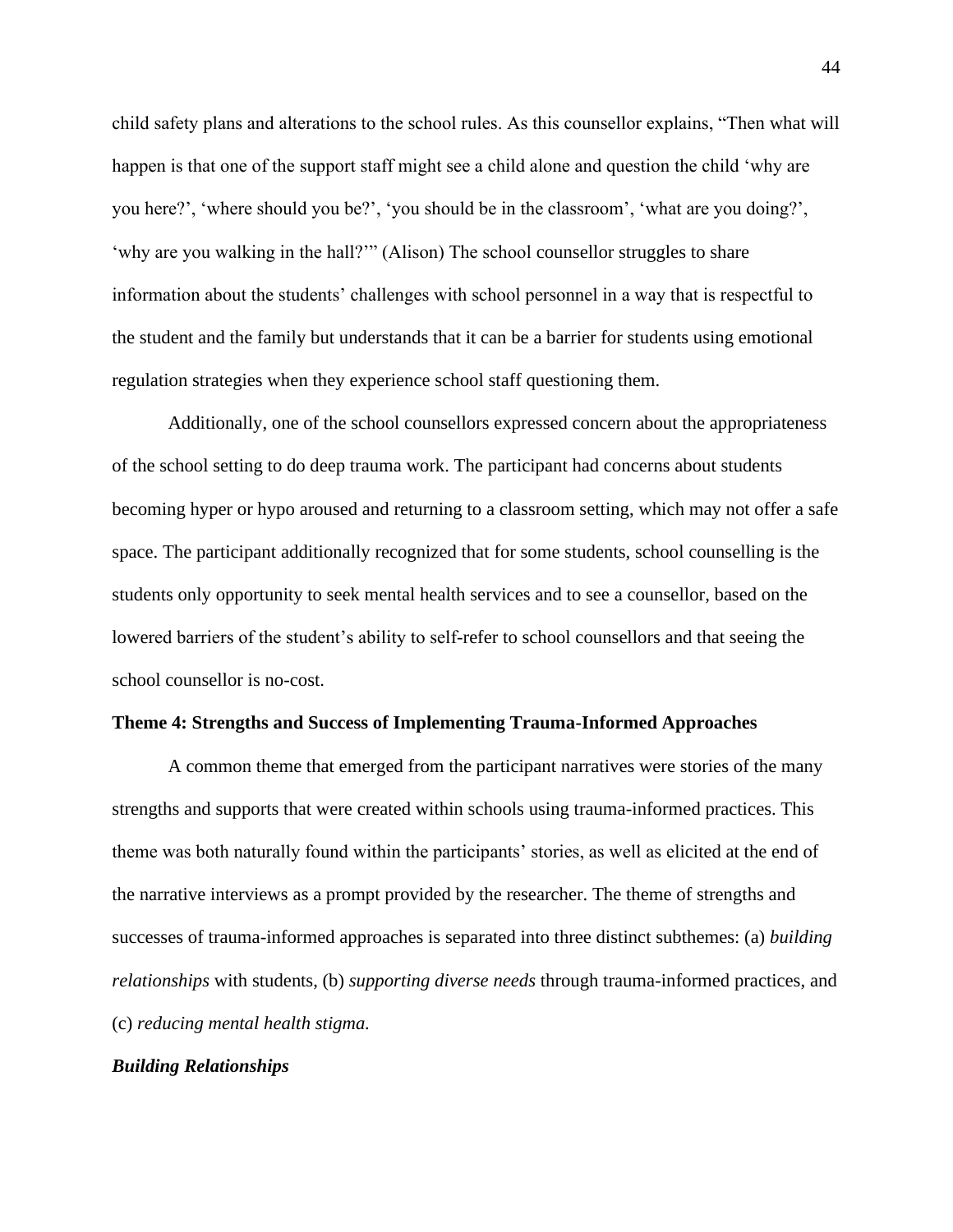In their stories of providing trauma-informed care, each participant spoke to the importance and strength of developing close, caring relationships with students. There was a shared belief amongst the participants that for trauma-informed practices to work within the classroom, students must feel that they are cared for, liked, and understood by the important adults that surround them. Furthermore, participants expressed that, students feeling accepted and safe within the school, seemed to them, to be a necessary precursor to students successfully functioning within the classroom and a necessary precursor to being able to learn. One participant shared that

. . . relationship and connection it just doesn't seem like… especially with the student population, there is any capacity for learning. Like kids really have to know that you're on their side, that you like them, that you know them, you see them, to really be able to like to work hard for you. (Daphne)

Another participant conveyed their belief in the importance of relationships to be able to intervene when a child is in a moment of crisis or dysregulation. For the child "they know that I'm a safe person, I am coming to help them. I'm not coming in to, like, do worse. I'm coming to help them" (Tessa). The participants found that relationship building, and the empathy and understanding they gain through the relationship, is an incredible strength of trauma-informed practices and is a primary component in successfully working with many of the children within schools. One of the school counsellor participants found that relationships are not only key to working with students at the school, but also in gaining the trust and participation of parents.

I would say sometimes it takes two or three years for me to build a relationship with the family in a way that they're trusting. So that we're working together to support the child. And they're, you know, then they're starting to listen to other ideas or alternative approaches. It takes a long time to build that trust and you have to invest in the time of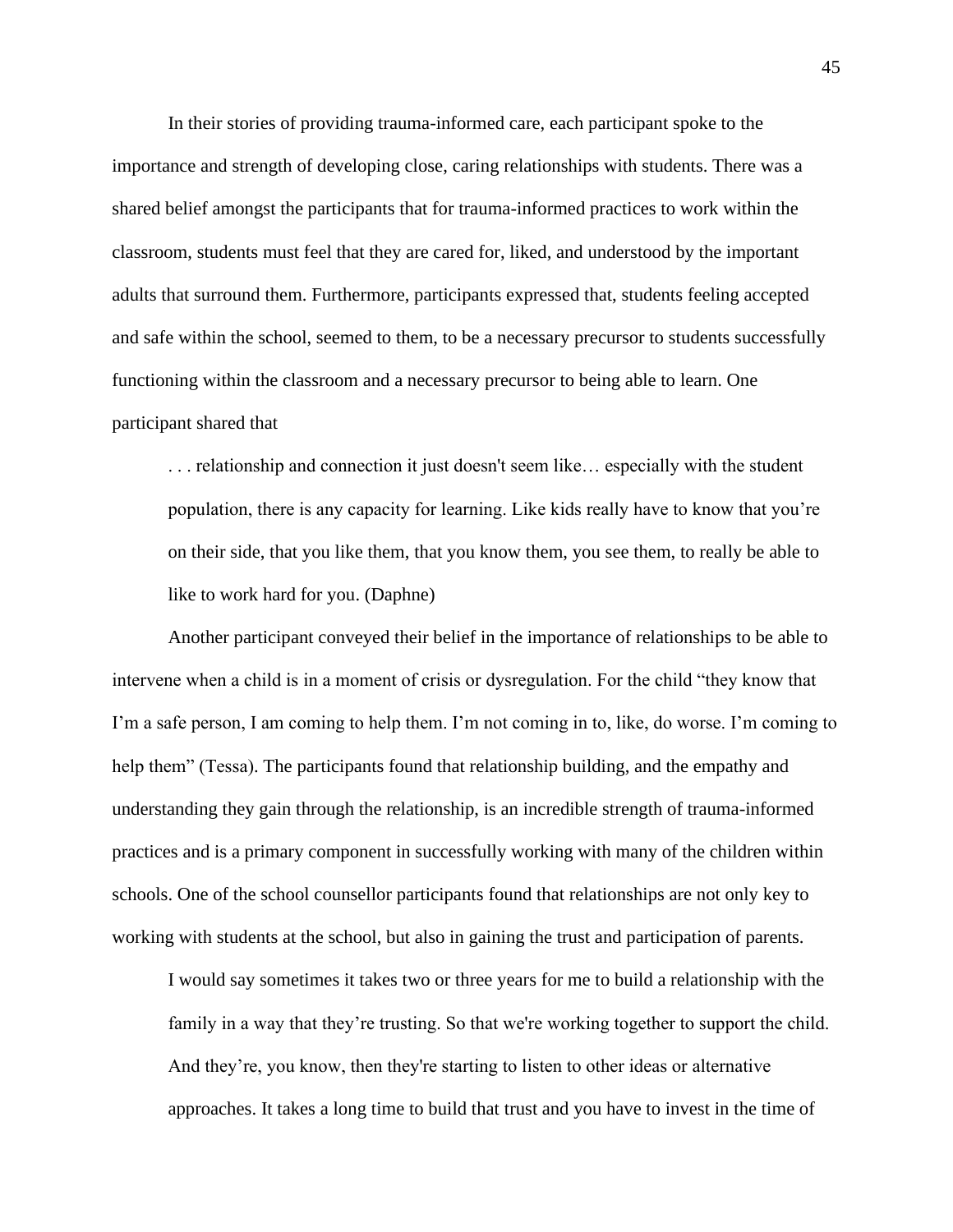the relationships, right? And that's part of the plan that. . . this doesn't happen quickly. You'll just see a child and you're like "OK great this is what they need". It's like, no, we need to start building relationships, like helping the parents trust us, and then talking about going to see a pediatrician, maybe. And maybe that's going to happened in a year, and then a waitlist, and that's going to take another two years, and so that process of trying to support families, it takes a lot of hours. And it's like, you have to be willing to put people into the community so that they get to be a part of it, right? Stay in a place and have the time, I don't just mean in hours, but have the capacity to connect with families in that way. (Sarah)

Multiple participants shared stories of working with parents who would not engage with the school, likely based on their own traumatic experiences of being within the school system. One participant found that building a strong relationship with some families can take years of dedication and trust building. The strength of fostering this relationship with families is that it allowed the school counsellor to intervene with the children and families and to direct them to assessment and treatment resources that families may never otherwise have been open to exploring.

#### *Supporting Diverse Needs*

Another strength of trauma-informed practices is the ability to support diverse client needs through one lens. One participant shared an important shift that took place in their career upon discovering trauma-informed approaches. The participant described the experience at the beginning of their counselling career of working with a wide variety of client challenges and then feeling the need to research and train in different interventions that would support individual client challenges, attempting to support individual issues with individual techniques. The participant described their experience of discovering trauma-informed practices as a means of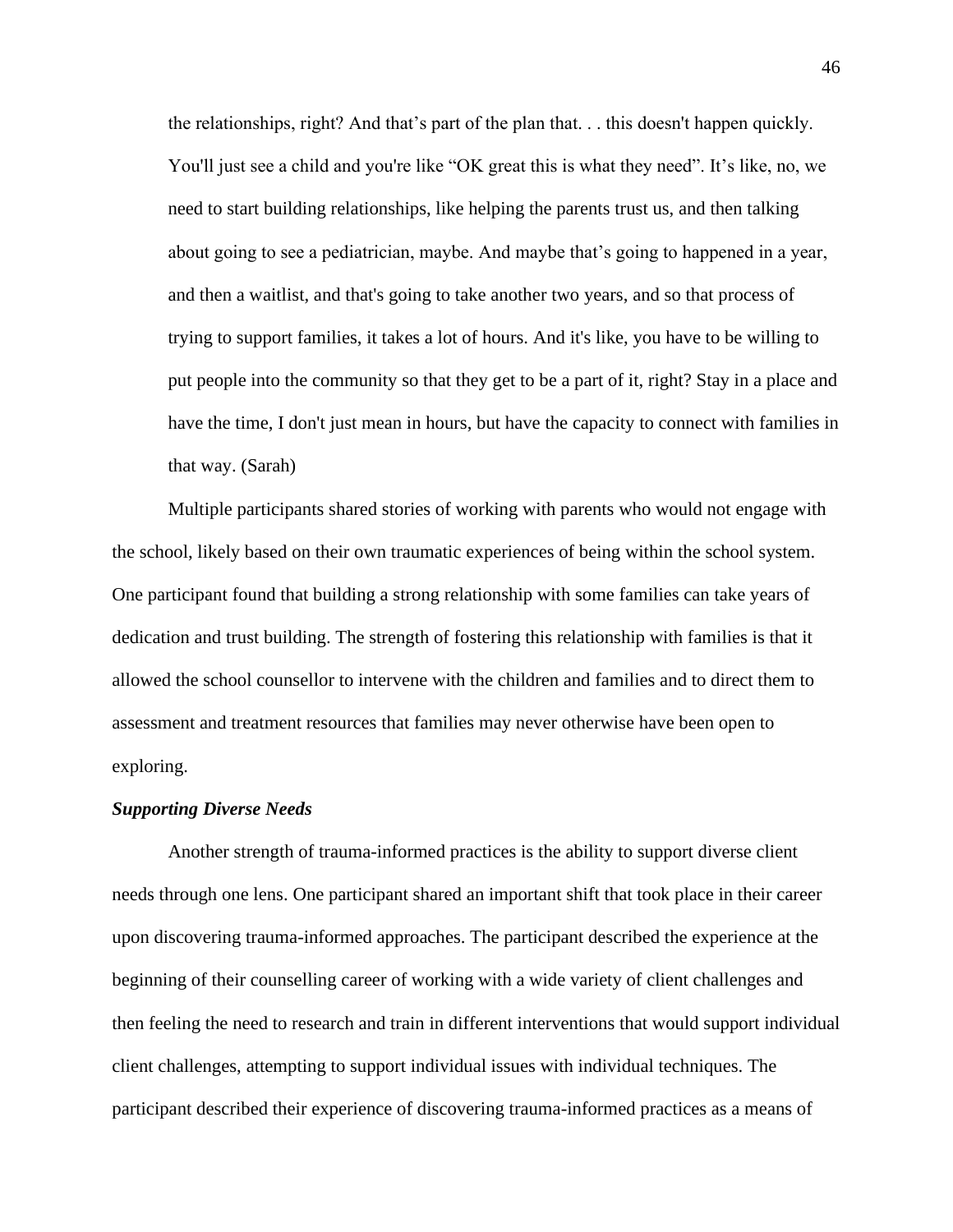conceptualising and understanding student issues that seemed to be able to support the broad range they were seeing within their caseload. Within the school counselling setting this approach seemed to be of particular use as the participant describes here:

I think why I gravitated more and more towards it was the fact that as an umbrella theory . . . it seemed to really be big enough to describe the vast variety of kids that I was seeing in my day-to-day work. And it let me, as a practitioner, meet the needs of those kids without being overwhelmed by how much need there was, because like elementary school counsellors at the schools I was working at, like there I was working two days a week, and there were 300 kids at the school and I might have you know between eight and 15 kids with designations on my caseload. But then you might have another 20-40 kids who have been referred by teachers, or parents, or by themselves. So, there's a lot of different needs, and a lot of different kids, and a trauma-informed approach seemed to be able to meet the needs of all those kids in some way. (Sarah)

#### *Reducing Mental Health Stigma*

The final success and strength identified by the participants was the utility of traumainformed approaches in reducing mental health stigma and increasing accessibility to counselling services. All the participants reflected on the increased knowledge of their students and teachers based on creating a trauma-informed whole school approach. One participant reflected on the unique strength of this increased knowledge and awareness, that students are much more open and interested in school counselling and the school counsellor. The participant shared that in the past there was much more stigma and ostracization of the students on their caseload, as in times when the school counsellor would arrive to collect the students for their sessions. A marked difference that the participant has identified since trauma-informed approaches and social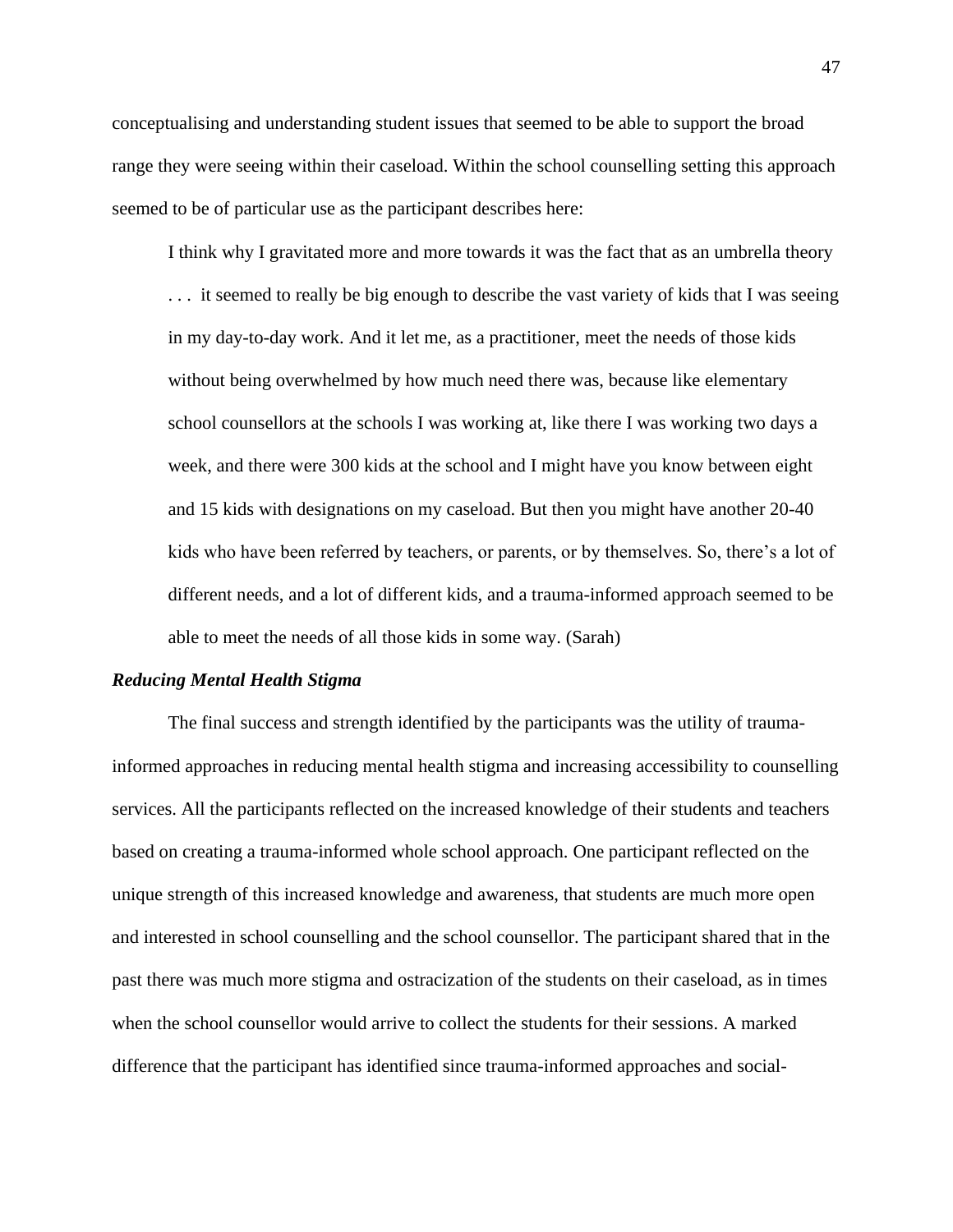emotional learning has been provided to students, is "that all the kids are happily identifying that they get to see me, and I've had kids say 'when do I get to see you? When's my turn?'" (Alison).

# **Summary of the Results**

 Through the narrative interviews, participants in the present study shared their stories of engaging in trauma-informed practices in early education settings. A clearer understanding of how school personnel are introduced and pursue training in trauma-informed practices was formed through participant narratives. Participants were provided trauma-informed training through their school districts, as well as independently sought deeper knowledge and understanding of providing this form of care. Many learning resources and experts in traumainformed training were discussed in the narrative interviews, and multiple participants spoke about their experience in providing trauma-informed education and training to other school staff members. Participant narratives spoke to the importance of creating trauma-informed school cultures, rather than trauma being addressed on a case-by-case basis by school counsellors. Participants shared their stories of the struggles and challenges of championing and engaging in trauma-informed practices when working with young children. Participants shared their efforts to gain the support and agreement of school personnel in implementing trauma-informed practices. Some participants spoke to the pressure and expectations that are often placed on classroom teachers, due to the severely limited time elementary school counsellors are provided to work with students. Finally, participants shared their beliefs about the strengths in the use of traumainformed practices, and their optimism for its future use within schools. These stories spoke to the strength in building close connected relationships with students, the ability to support children with diverse challenges, and the shift in mental health stigma. The results of the present study provide additional information to the existing literature on trauma-informed practices and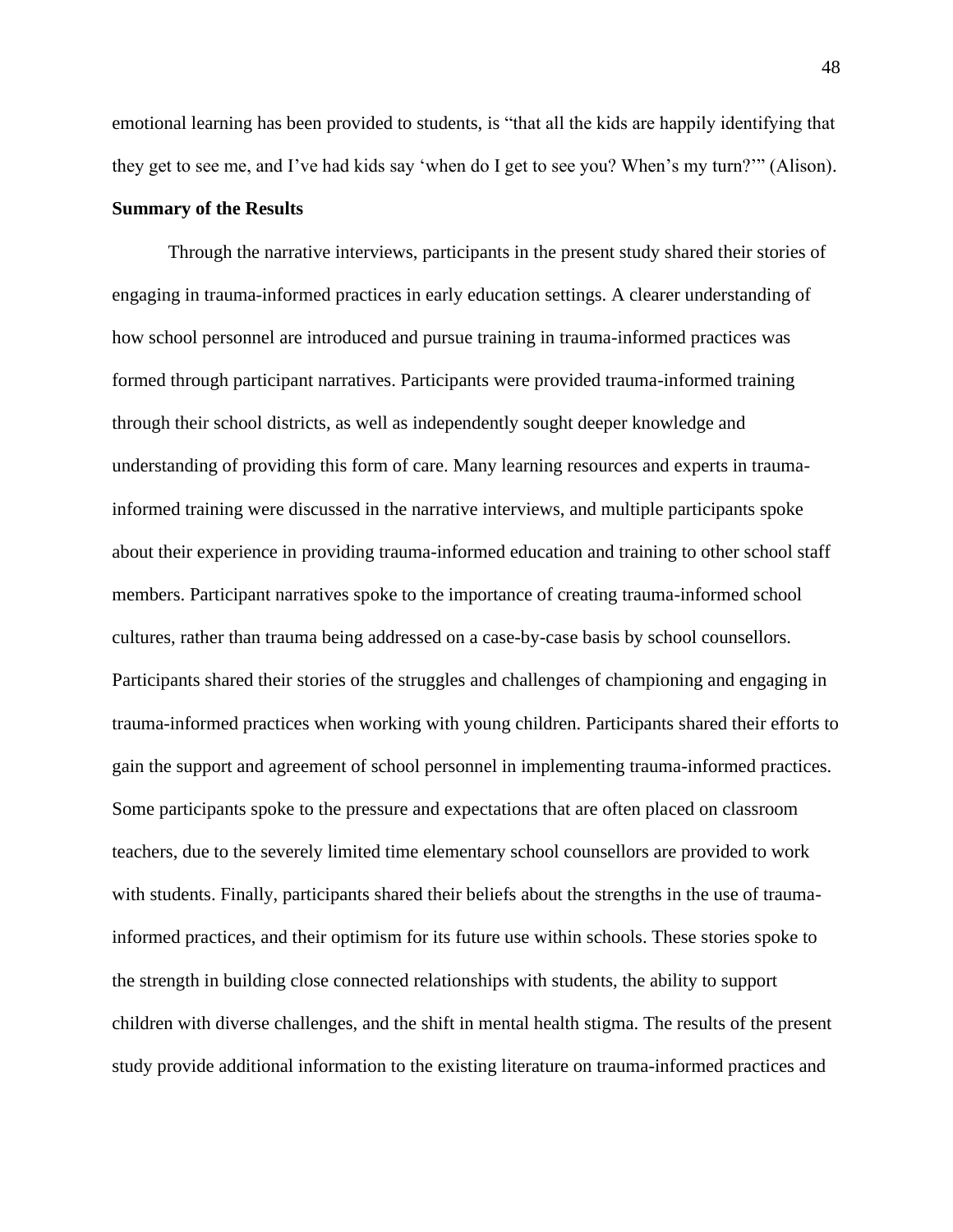have implications for the future research and use within Canadian elementary schools. These results are discussed further in the subsequent section.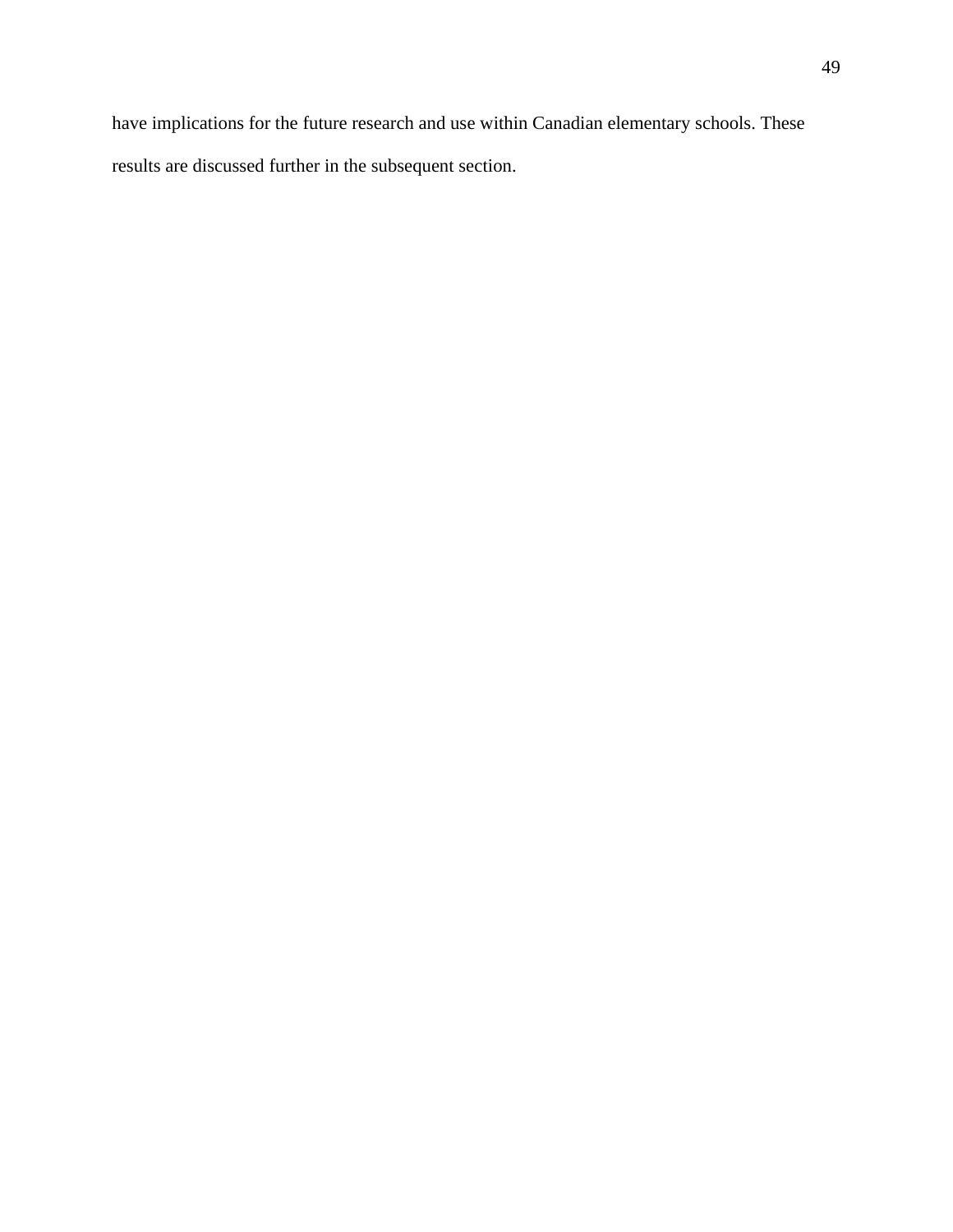#### **Chapter Five**

## **Discussion**

The present study collected and examined the narratives of four elementary school personnel working with young children (ages five-eight), two school counsellors and two teachers who self-identified as using trauma-informed practices in their work with students. This study is one of the first to explore the stories of trauma-informed school personnel, who work in early childhood education within Canada. The results of this study both support previous research within the field, as well as contribute novel findings, helping to address gaps within our current understanding of providing trauma-informed care within schools. The findings of the present study will first be discussed in comparison to previous research within the field of trauma-informed practices in school settings and then a discussion about the implications of the research and potential future directions will be presented. Finally, the strengths and limitations of the present study will be addressed and presented.

## **Discussion of the Findings in the Context of Previous Research**

 Multiple themes found within the participant narratives of the present study have been discussed and presented in previous research. The results of this study largely corresponded with topics that have been found in previous research including the themes *Being Introduced to Trauma-Informed Practices, Trauma-Informed Practices as a Whole School Approach,* and *Barriers to Trauma-Informed Practices.* These themes will be discussed with consideration to how the stories of the participants in the present study compare to the findings of previous research.

#### *Conceptualizing Students in the Classroom*

In their research on the use of trauma-informed practices in early childhood education, Felt and Loomis (2020) found that trauma-informed education could have a remarkable effect on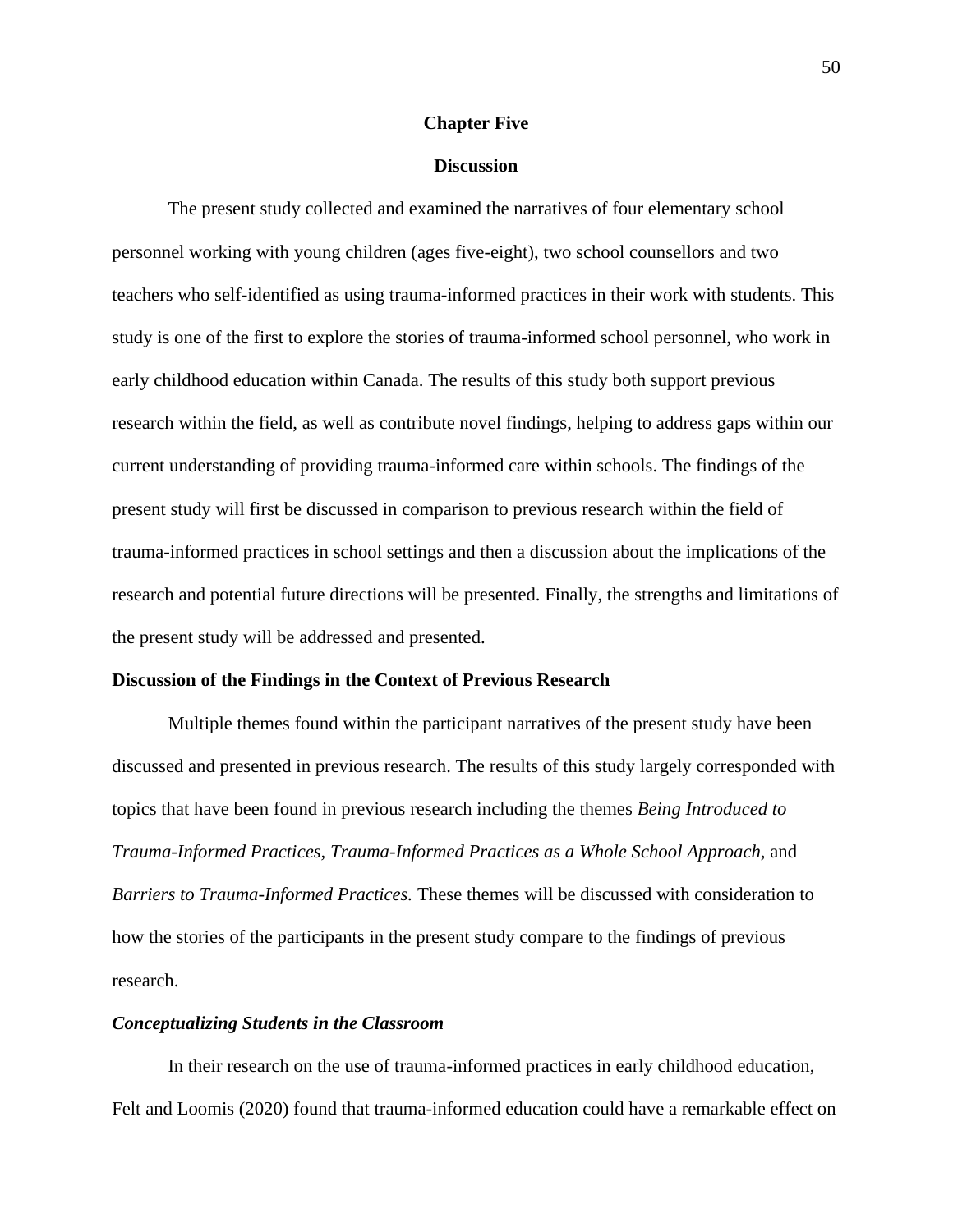how teachers conceptualize student behaviours. Felt and Loomis (2020) emphasized one of the most important factors of instituting trauma-informed practices is re-educating teachers on interpreting student behaviours and understanding and recognizing trauma symptomatology. These findings are very similar to those discussed in the subtheme *trauma-informed practices changing perceptions.* The participants within the present study emphasized their belief in the importance of teacher perceptions and the importance of attaining key school stakeholder buy-in for trauma-informed care to be possible.

#### *Supporting Whole School Intervention*

Additionally, the findings of Felt and Loomis (2020) attest to the importance of providing *trauma-informed teachers and classrooms*, a second subtheme within the theme *Trauma-Informed Practices as a Whole School Approach*. Felt and Loomis (2020) spoke to an additional challenge trauma-informed practices face within the classroom: student behaviours being penalized or punished, rather than receiving support and understanding. A similar struggle was found within the participant narratives of the present study. Both the teacher participants and the school counsellor participants spoke to the struggle of working with other staff members that refuse to accept and institute trauma-informed approaches into their teaching practice. This struggle results in some staff interpreting student actions through a "behavioural" lens and often leads to conflict and interactions that are challenging both for the students and teachers within the school.

 Rishel et al. (2019) reported similar findings in their study of the implementation of their Trauma-Informed Elementary Schools (TIES) program. Similar to what participants within the present study reported, the TIES program provided whole school training to staff members. The authors found that it was critically important that teachers understand trauma prevalence, symptomatology, and effects (Rishel et al., 2019). This base level of knowledge for teachers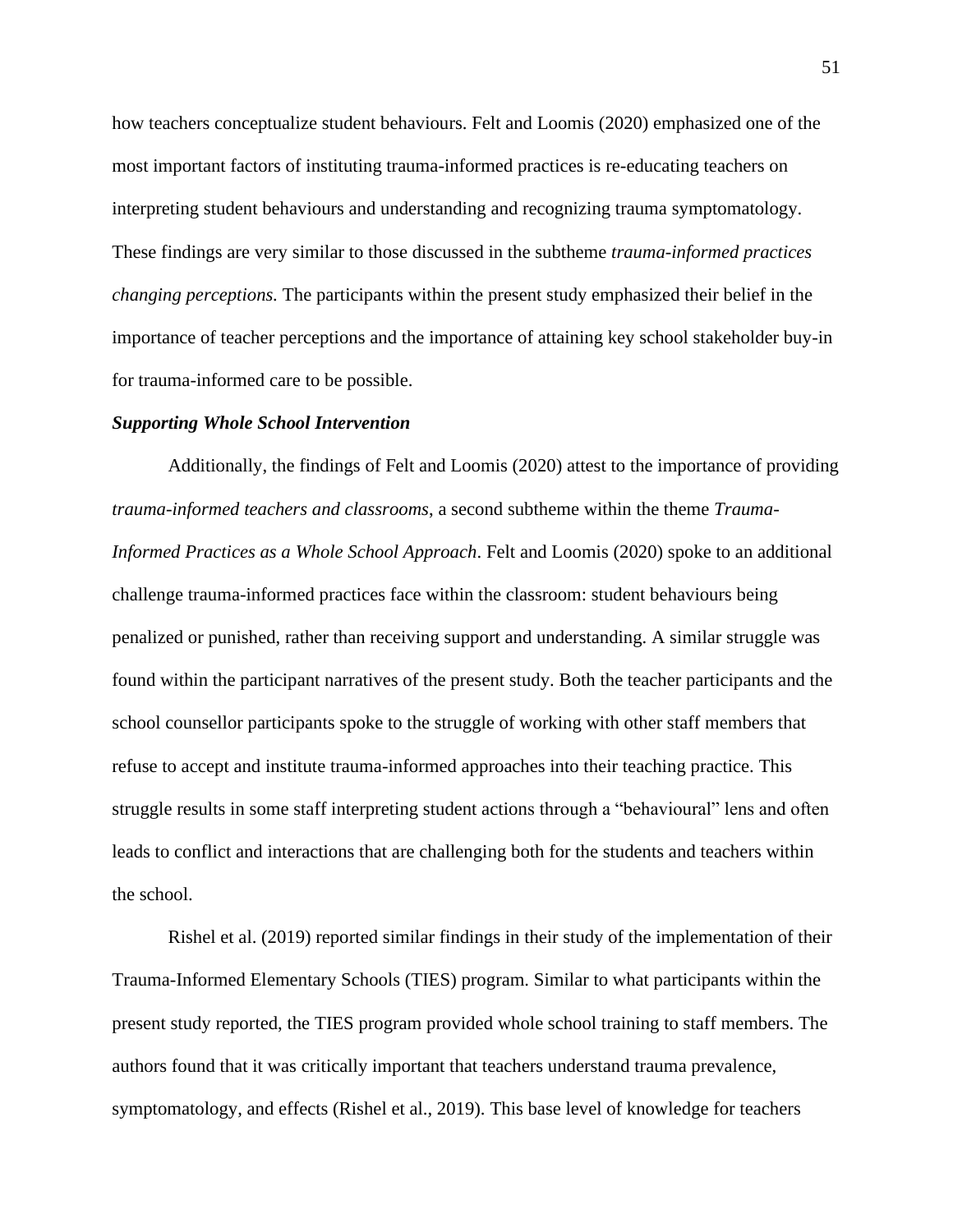aided in creating a safe and supportive learning environment for students. The authors found that the program produced significant changes in two measured domains, emotional support and classroom organization (Rishel et al., 2019).

 Langley et al. (2010), provide further support for the idea that school counsellors and teachers each play a critical, unique role in providing trauma-informed care within schools. Langley et al. (2010) found that teachers help to bolster support-seeking behaviours in students and provide an enriching and empowering classroom environment and school counsellors provide trauma-informed assessment and therapeutic intervention.

Gubi et al. (2019), in their study of school-based mental health practitioners, found that most of the participants' self-rated confidence and competence, in working with students who had experienced trauma, was minimal-to-none. School counsellors within the present study reported they had very little training and experience in working with trauma when they exited their training programs. One school counsellor shared that they received no trauma-informed training prior to working as a school counsellor. This participant reported that they sought additional training and experiences when they realized the prevalence of traumatic experiences within their student population.

Alsic et al. 2012 found that teachers reported a similar lack of confidence in their ability to support children who had experienced trauma. The teacher participants included within the present study both reported that they received no trauma-informed training in their teacher training programs, and while further training and support was provided to both participants by their school districts, the participants had to actively seek this education. Additionally, often the training opportunities offered on trauma-informed practices had to be sought in their personal time and thus were not accessible to all teachers, leading to instances in which many teachers can feel under-prepared to support student struggles, as reported by Alsic et al. (2012).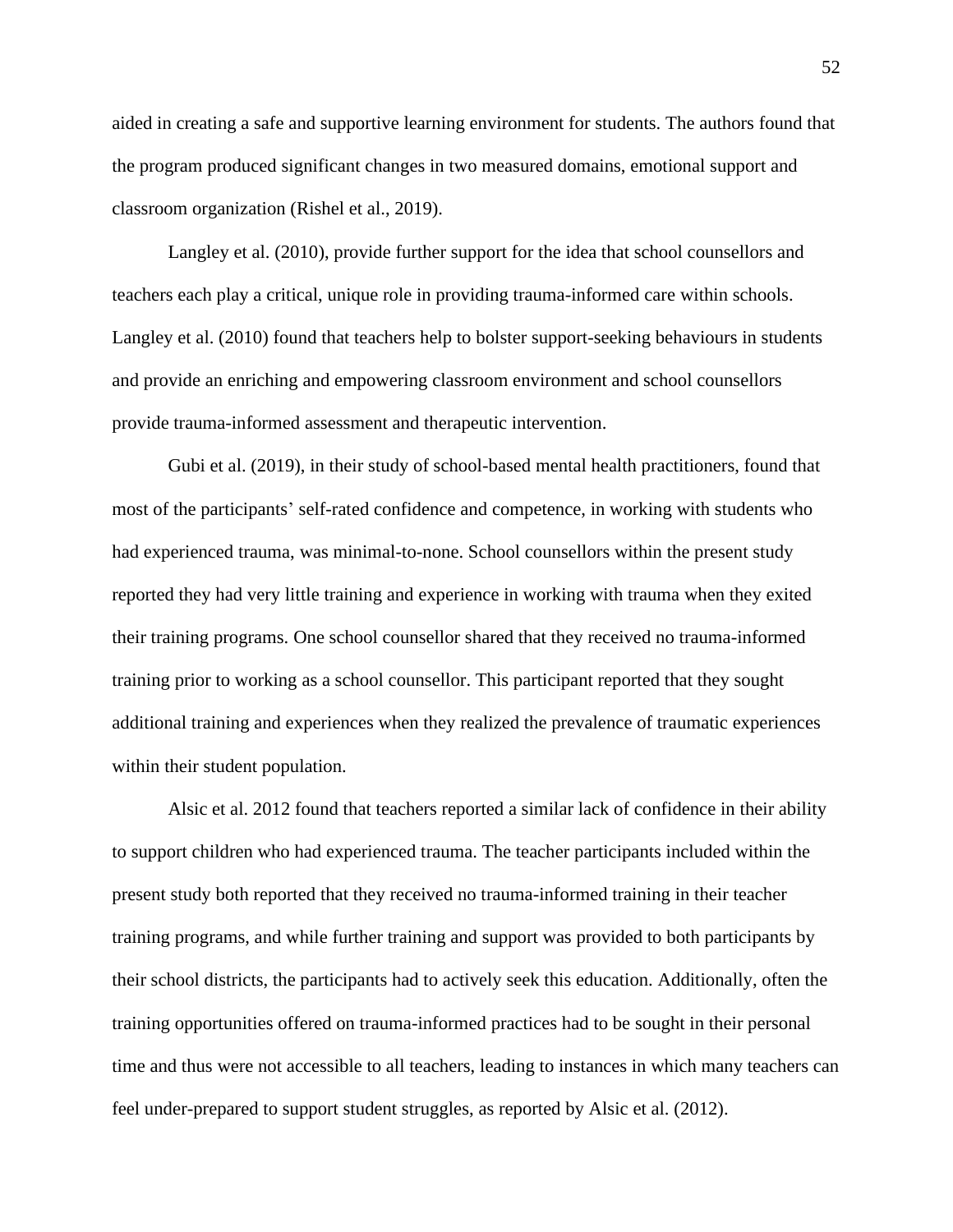### *Barriers to Trauma-Informed Practices*

Luthar and Mendes (2020) found that teachers were at an elevated risk of burnout based on the pressure to support students' emotional well-being and in providing on-going empathic responding. These findings are similar to the experiences shared by both teachers and school counsellors in the narrative interviews in the present study, as discussed in the subtheme *teacher burnout*. In their study of kindergarten to grade 12 teachers' self-reports, Luthar and Mendes (2020) found that educators expressed feeling inadequately trained to support children who had experienced trauma. Participants within the present study similarly reported feeling inadequately prepared to support children who had experienced trauma, particularly at the beginning of their career. Additionally, the findings of Luthar and Mendes (2020) support the struggle reported by participants in the present study, that teachers are often expected to have the skills of school counsellors. Results of the study by Luthar and Mendes pointed to the need for more school counsellors, related to the theme amongst participants that school counsellors do not have the time and availability to meet the demand for school counselling, alleviate the pressure placed on classroom teachers, as well as provide further training and information to teachers on trauma and trauma-informed interventions.

Rishel et al. (2019) found that one of the best supports of implementing trauma-informed practices in elementary schools is providing skilled and educated school counselling professionals that are available to support staff and students. In their implementation of the TIES program, one of the primary resources that is provided to classroom teachers was an on-call masters-level, licenced therapist to support and train the teacher on the trauma-informed programming. Based on one of the primary components of this trauma-informed intervention being the availability and supportiveness of school counsellors, the findings of Rishel et al. (2019) support the subtheme of *school counsellors' limited time and availability*, and the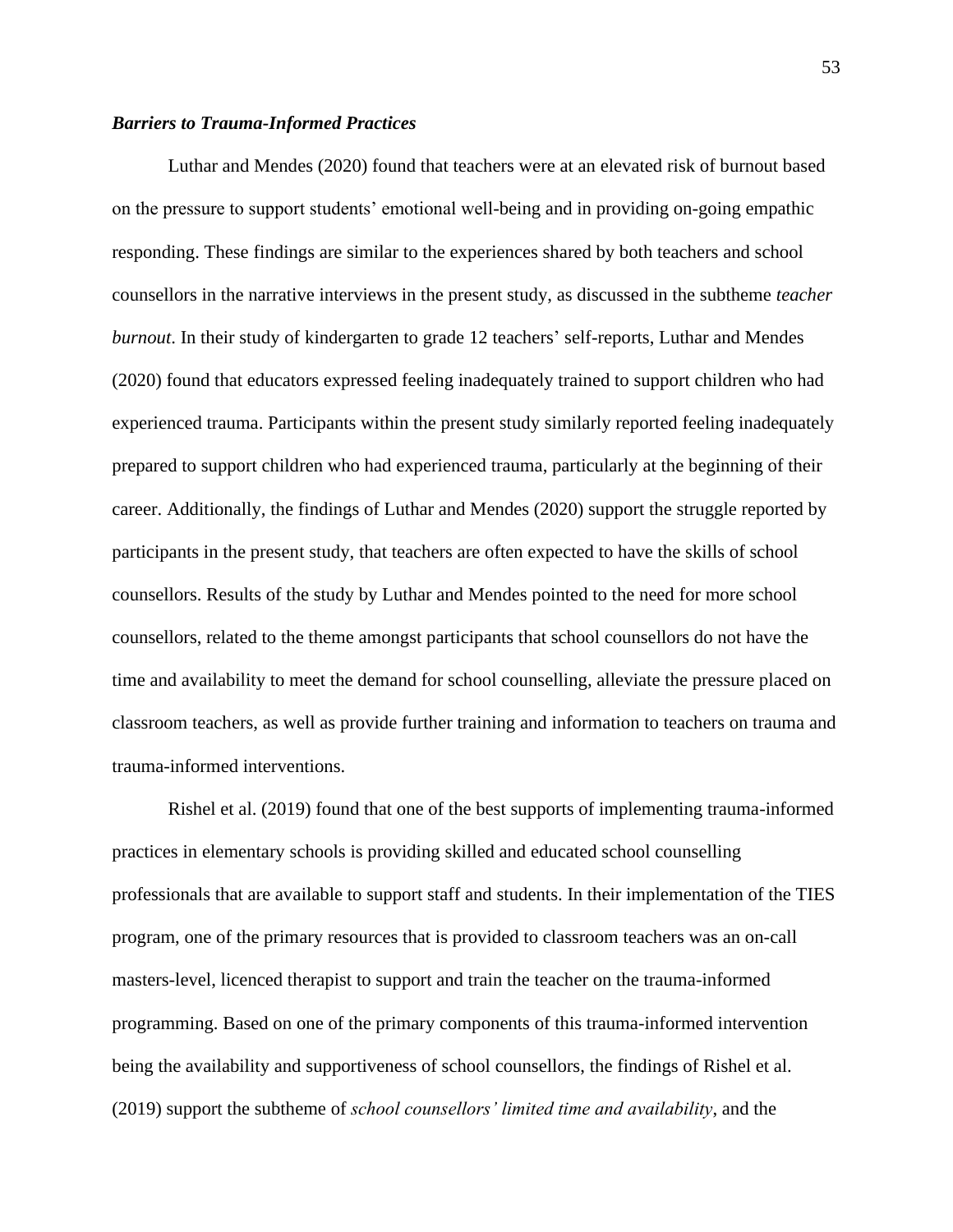importance that trained mental health professionals be given the opportunity to support both individual student clients, as well as the class and classroom teacher.

Berger and Samuel (2019), in their qualitative review of school-based mental health professionals, found that staff had issues of self-care and required additional support and supervision by qualified professionals, including instituting a self-care policy. In the scope of the present study, school counsellors spoke to the pressure and guilt that they feel in the need to support student struggles and the pressure they individually take on in feeling that they are failing to meet students' needs, due to the lack of time and their overwhelming caseloads/waitlists. Berger and Samuel (2019) spoke to the need for better whole school training, similar to the struggles stated by participants within the present study. School counsellors in the present study additionally shared their feelings of pressure and stress to provide trauma-informed training at the whole school level to school staff themselves, because adequate training may not otherwise be provided. These findings emphasize the importance of the district wide school trainings discussed within participant narratives.

#### **Implications for Future Research**

 The results of the present study offer several future avenues for research. One of the primary recommendations for future research on trauma-informed practices in early education settings is to expand the scope of the present study to include more participants. Due to only four participants being included within the study, there is certainly rich information to be gained through interviewing additional school stakeholders. Furthermore, the present study was limited to participants working within schools along the southern coast of British Columbia, excluding the regions of Northern and Interior British Columbia. These areas likely have diverse experiences of providing trauma-informed care and disparate concerns and recommendations to successfully providing these interventions. The implications of these findings would provide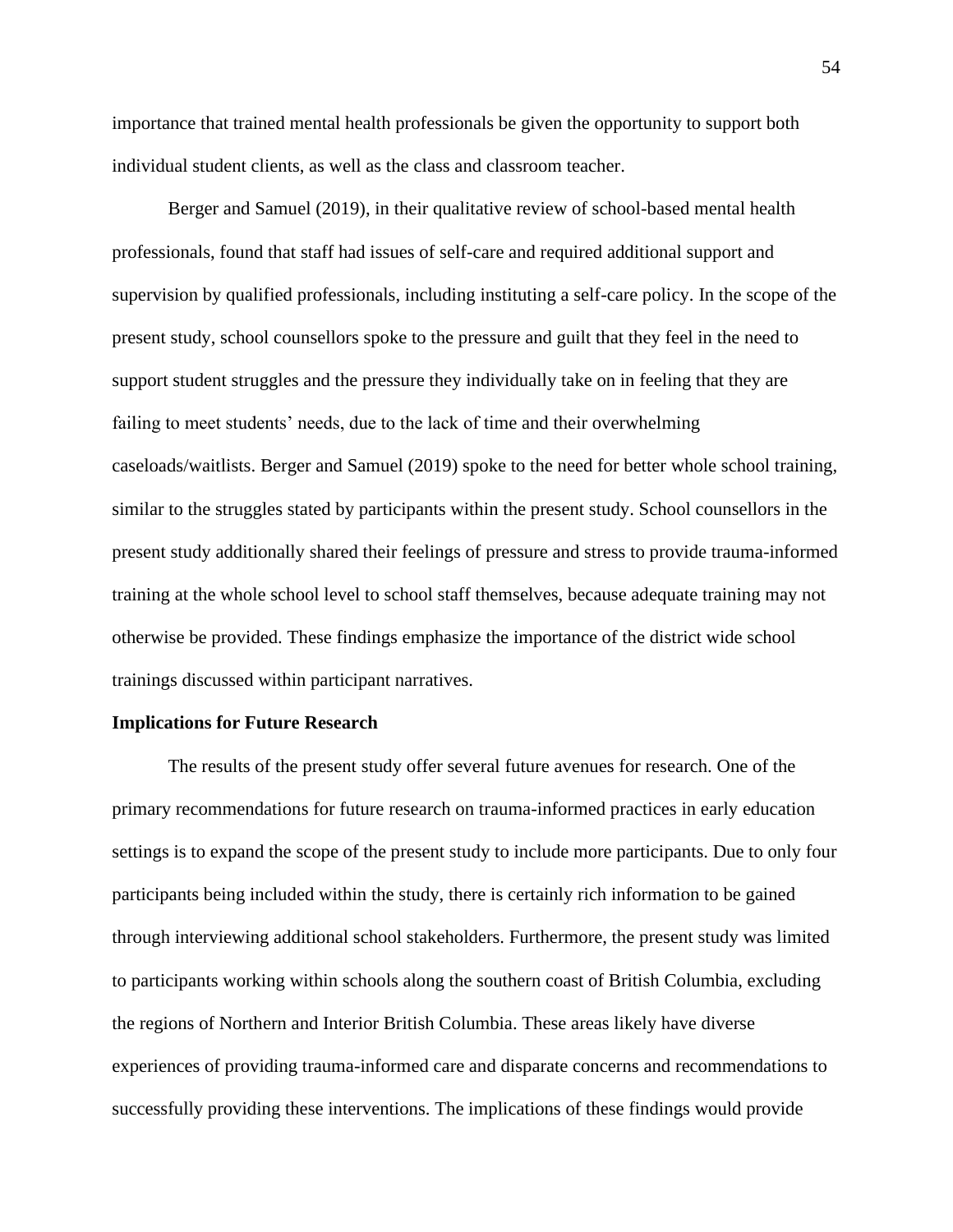much more robust recommendations to the Ministry of Education in informing future policy and funding practices.

 A large portion of the existing empirical research on trauma-informed practices is made up of reviews of manualized trauma-informed programs and interventions, such as CBITS or HSTS, as discussed in the literature review (Holmes et al., 2014; Jaycox et al., 2012). Based on the information provided by the school counsellors and teachers that were included in this study and those that were contacted through recruitment, it appears that the majority of traumainformed care within B.C. schools is not made up of manualized or formalized programs. The common understanding of trauma-informed practices attained from participant narratives was the educational and relational aspects of creating a trauma-informed environment, particularly at the whole school level. This recognition of the implementation of trauma-informed practices in B.C. schools calls for research that further investigates key school stakeholders. The present study had the opportunity to investigate the stories of both teachers and school counsellors, but in their narrative interviews, participants spoke of interacting with many other important individuals in this process, including administrators, educational assistants, resource teachers, parents/caregivers, and students. Through gaining the perspectives of other important individuals in the implementation of trauma-informed practices, a more in-depth understanding can be formed.

 In the present study, one of the themes constructed from participant narratives was the importance of school level intervention and training, and while one participant shared that their school district provides trauma-informed training to all staff members within the district, this was not the case for all the participants included in the study. This variation in standards of training and provision of resources points to the need for further research on how trauma-informed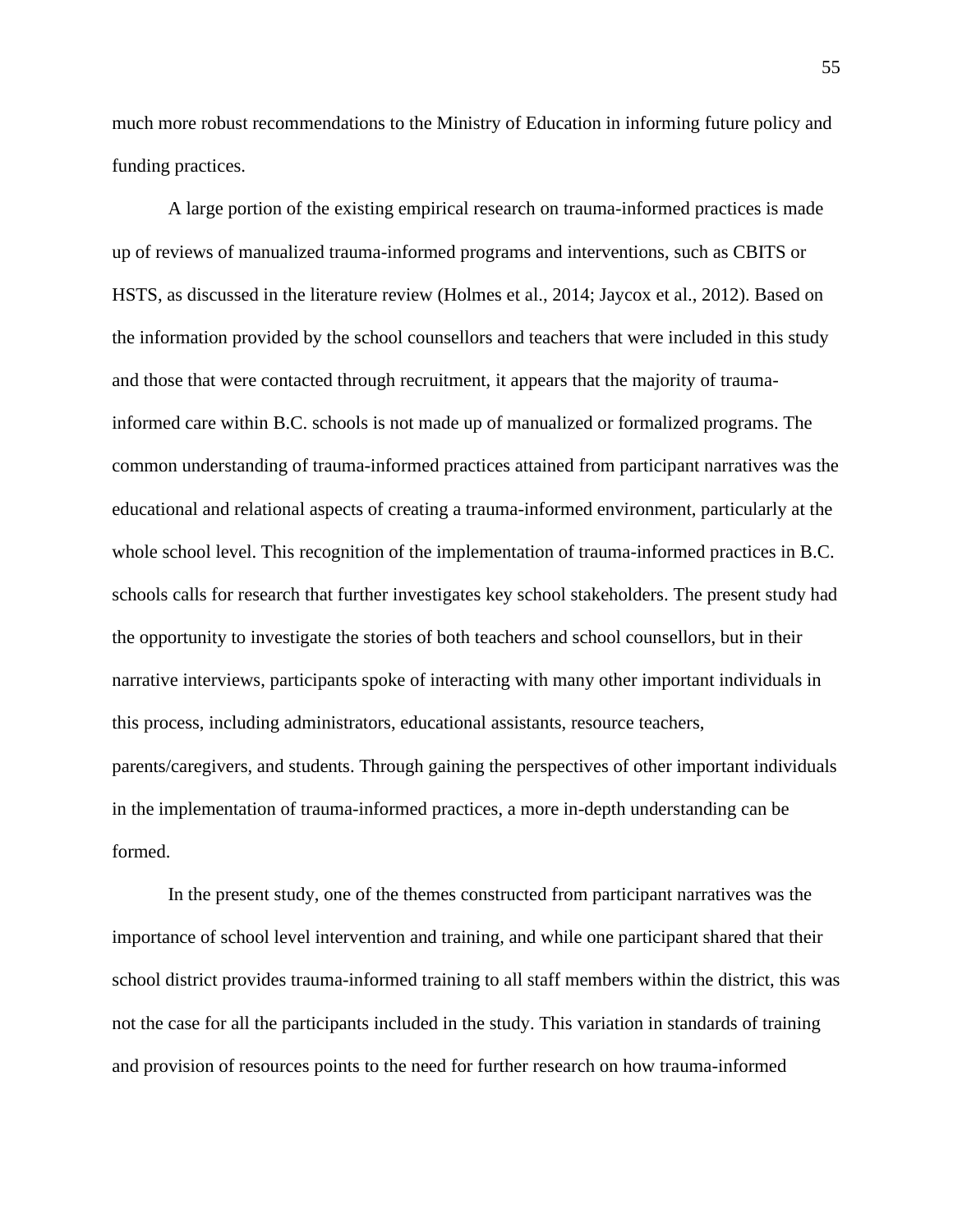practices can be successfully standardized or implemented at both the provincial and federal level.

### **Implications for the Use of Trauma-Informed Practices**

The present study offered an examination of the experience of providing traumainformed practices in early elementary school settings, from the perspectives of a classroom teacher, special education teacher, and school counsellors. Through the participant narratives and the constructed themes, there is a rich breadth of information and knowledge to inform recommendations and implementation of trauma-informed supports and resources. As is typical in research utilizing narrative review, many of the recommendations were co-constructed by the researcher and participants through the process of narrative interviews and member-check interviews. One of the primary purposes of the present study was to collect detailed information directly from practitioners within the field to effectively inform change in providing traumainformed care by school districts, teachers, and school counselling professionals.

## *Trauma-Informed Training*

One of the primary suggestions discussed by participants was the importance of training and introduction to trauma-informed practices. Multiple participants expressed their concern that their teacher training and counsellor training did not provide trauma-informed education. Multiple participants stated that trauma-informed approaches should be a mandatory component of accrediting programs for any practitioner who intends to work within schools. Additionally, the participant that works within a school district that provides trauma-informed training and resources to all school staff spoke to the incredible difference this level of support provided. While all participants shared that their districts provided the opportunity to pursue professional development in trauma-informed practices, as a whole school intervention it is important that this training is provided to all school staff, not just individuals that self-select for that training. Both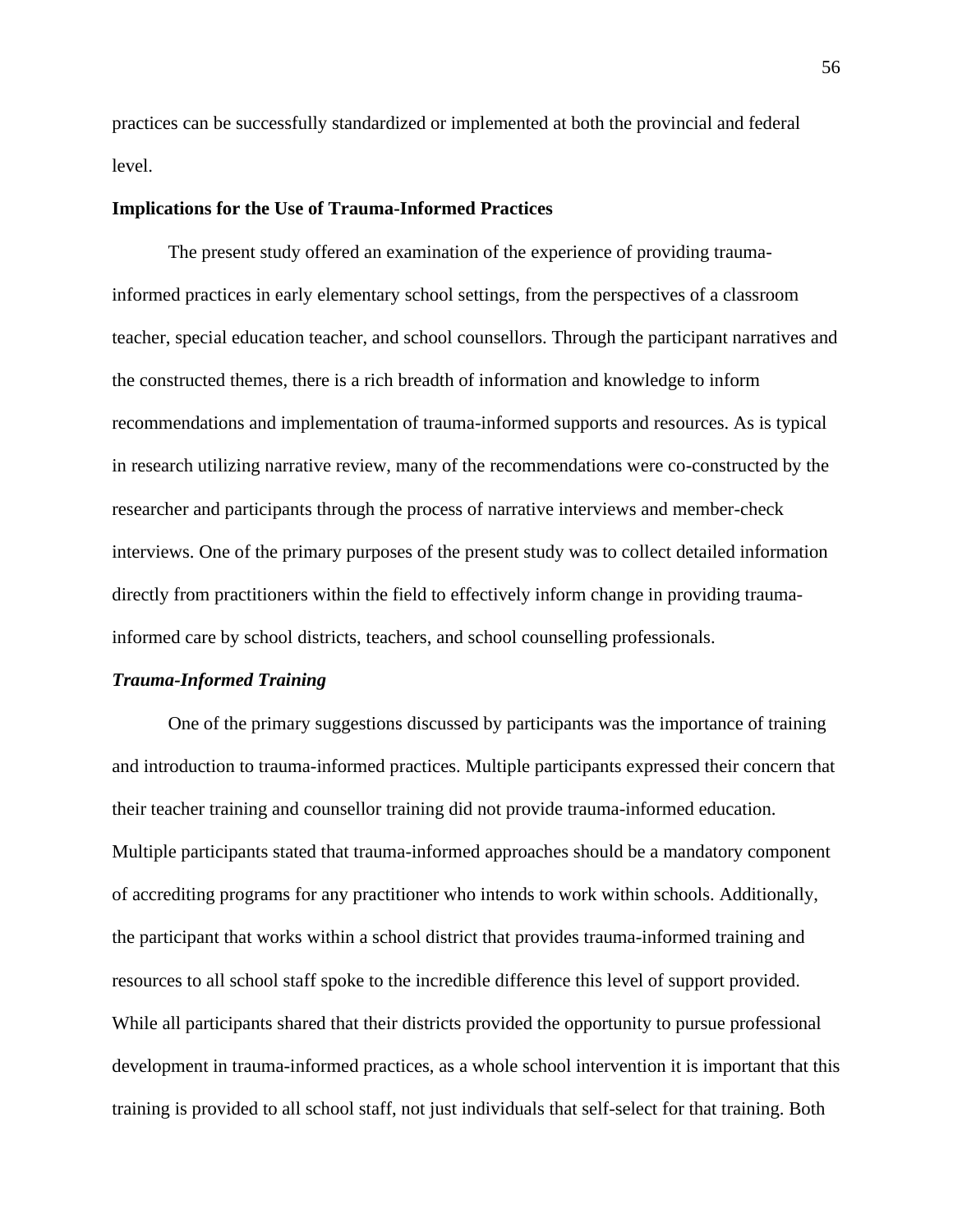school counsellors shared their belief in the importance that school districts encourage this training and approach in creating teacher and stakeholder buy-in. The participants shared within their stories the incredible difference it made to have multiple sources teaching and encouraging trauma-informed care.

### *Allocation of School Resources*

 A major challenge described by two participants in their interviews is the current system in which resources are allocated to schools, classrooms, and students. One school counsellor explained her struggle with the current system which provides supports, such as educational assistants, to schools based on student designations. Students are given a designation largely based on diagnoses and medical conditions, but the school counsellor shared, it is very difficult to assign students' designations based on issues such as trauma and anxiety. The participant shared her frustration that the current system allocates educational assistants to schools by the number of designations within their school, then schools are free to assign supports to classrooms based on what they feel is best for students and classrooms. Two participants shared their frustrations with this system because then there are two conflicting sources of information used in designating resources. This results in many schools not having enough resource teachers, and educational assistants in place to support all the students' needs. The participants spoke to the need to include student mental health needs and trauma as a factor when dividing district resources. Furthermore, this view speaks to the need to conceptualize traumatic experiences as major factors contributing to student functioning and well-being, just as other support needs such as autism and medical conditions.

# *Full-time School Counsellors*

 A common issue found within the participant narratives was the need for additional resources, and one of the primary resources cited by participants as lacking was school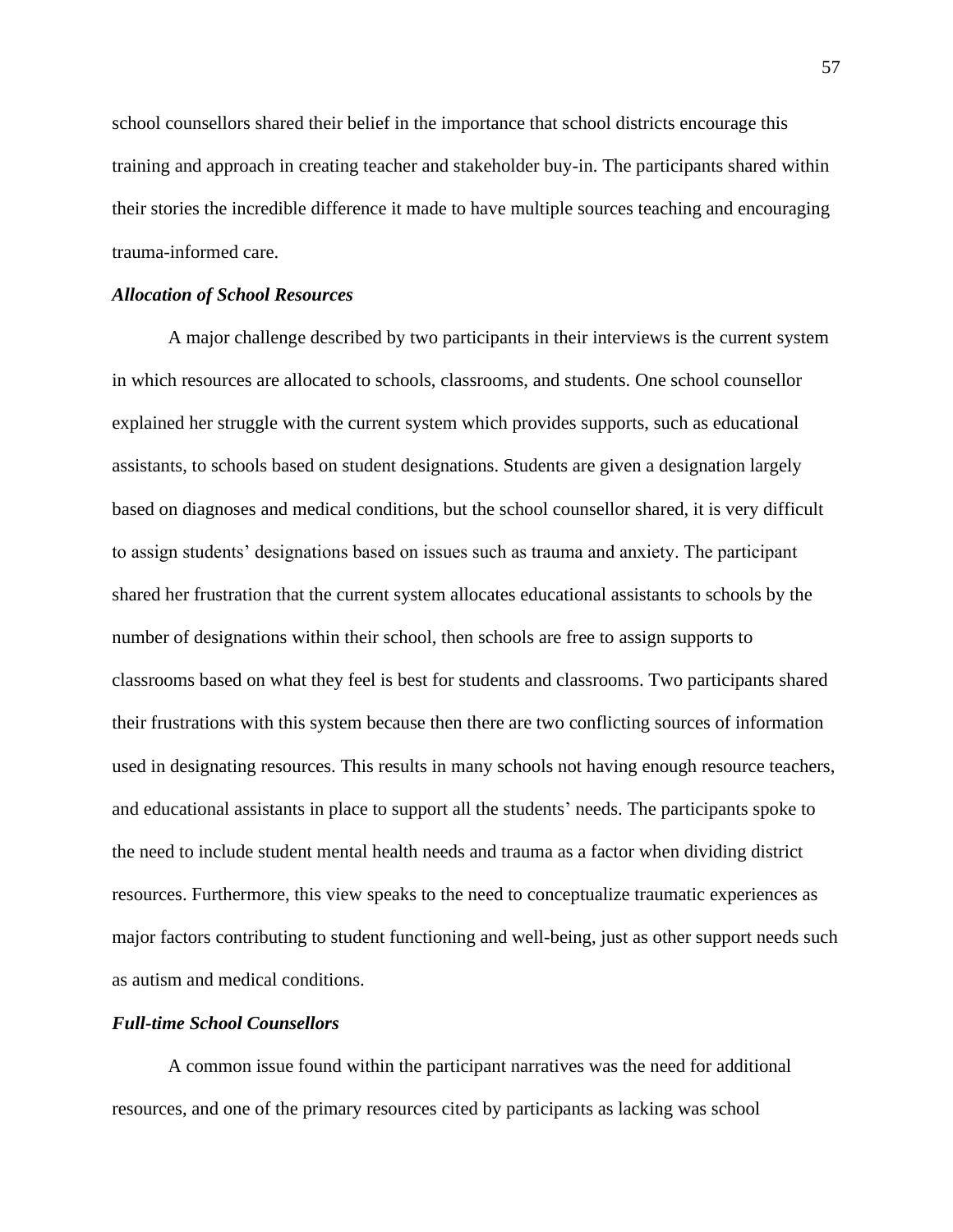counsellors. As discussed within the subtheme *school counsellors' limited time and availability,*  participants stated within their narrative interviews that school counsellors had long overwhelming waitlists and are typically only working within a single elementary school two days per week. This major limit on time meant that school counsellors are unable to support all the children and families who would like to access their services, but it additionally indirectly affects the well-being of the school counsellors as they feel guilt at their inability to meet student demand. School counsellors are also unable to provide as much support and education to teachers who may like to utilize school counsellors as a resource in their classroom or to provide group psychoeducation or intervention. Participants strongly felt that increasing school counsellors' presence within the school and increasing the number of mental-health practitioners, would greatly benefit the school's ability to support student needs and provide a traumainformed setting.

### *School as an Appropriate Setting*

 Both school counsellor participants explored within their interviews the question: Is school an appropriate setting for trauma counselling to take place? Both participants expressed their understanding that school provides a convenient and much needed resource in which children can access mental health supports without the barriers that traditionally exist in receiving counselling. School counsellors are no-cost mental health practitioners, parents do not need to organize or schedule appointments, arrange childcare for siblings, or travel to appointments, which makes school counselling highly accessible. Despite these reduced barriers, participants expressed concerns that currently school may not be the safe and secure setting in which children can access incredibly vulnerable feelings and experiences and then return to a group or classroom setting. Suggestions that arose when addressing this challenge were the possibility that school counsellors need greater time to spend with individual clients to debrief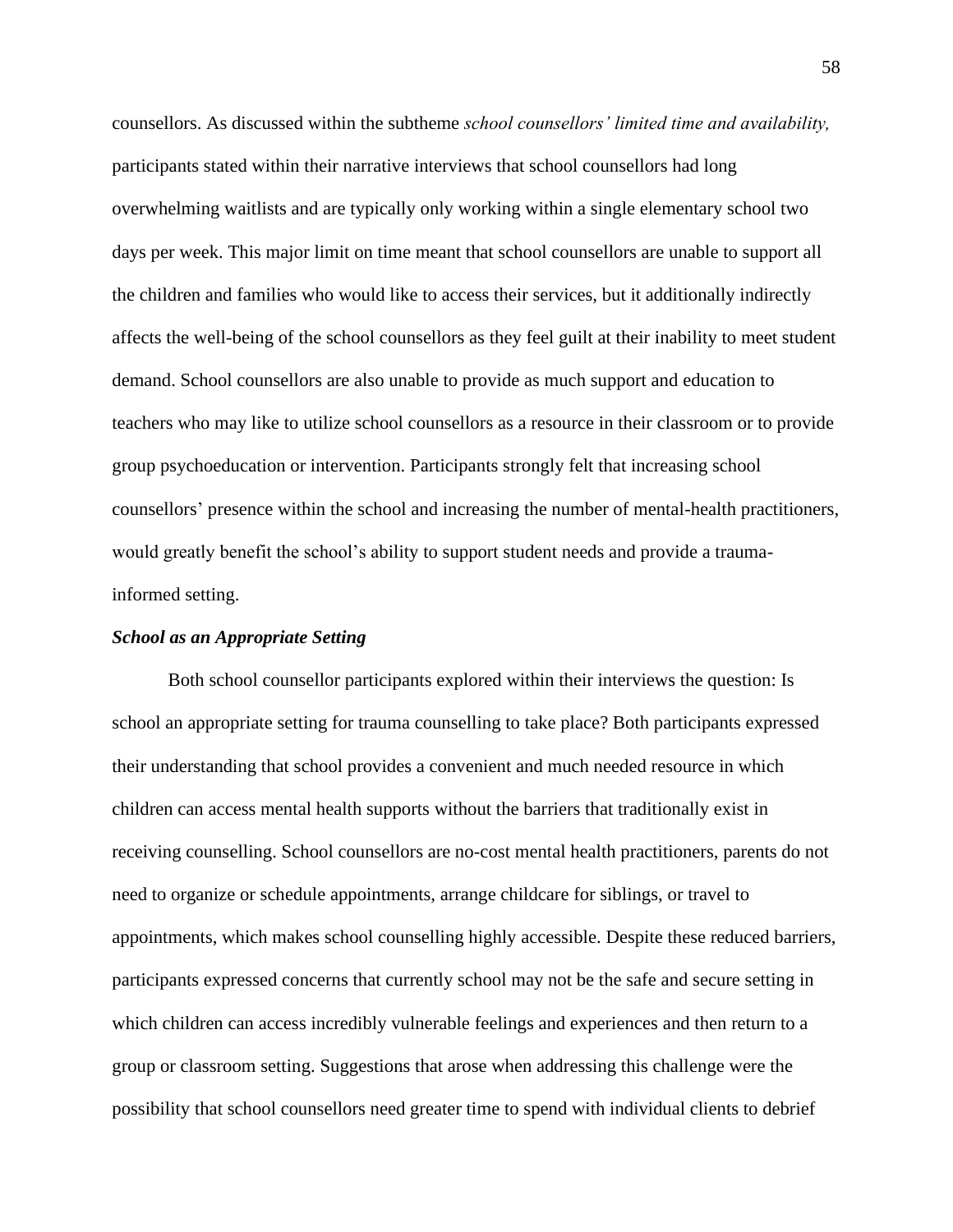and create safety or that other safe adults and spaces in the school should be available, such as resource teachers or safe spaces within classrooms.

In discussing what could be provided outside of schools, one participant shared her concerns with the current government-funded mental health supports that are available to children and families and the need to alter this system. The school counsellor shared that most families' experiences of searching for mental health supports begin with speaking to general practitioners, who refer families to Child and Youth Mental Health (CYMH). In her experience, CYMH only provides counselling to children that are actively suicidal but there is an incredible need for support for children and families that are facing other challenges and issues. The participant discussed the potential to provide greater support and intervention for trauma through after school programs or other mental health interventions aimed at supporting young children and families. The participant spoke to the need for more holistic support from community-based mental health services, in which the supports received and provided through the school can operate in tandem with supports that are available within the community.

#### *Creating Trauma Smart Schools and Classrooms*

 An additional recommendation constructed from the narrative interviews was the idea of creating spaces and systems within elementary schools that take into consideration the needs of children who have experienced trauma. One participant shared how she is already developing these systems within her school to provide safety for students by creating predictability and routine. An important recommendation for how trauma-informed schools can be created is by considering how student needs can be met when there is disruption in routine*.* Schools can put systems into place when other adults are visiting the school such as substitute teachers, specialized teachers or instructors, or new staff joining the school. Special considerations and accommodations can be made to provide students with a sense of safety and control that can be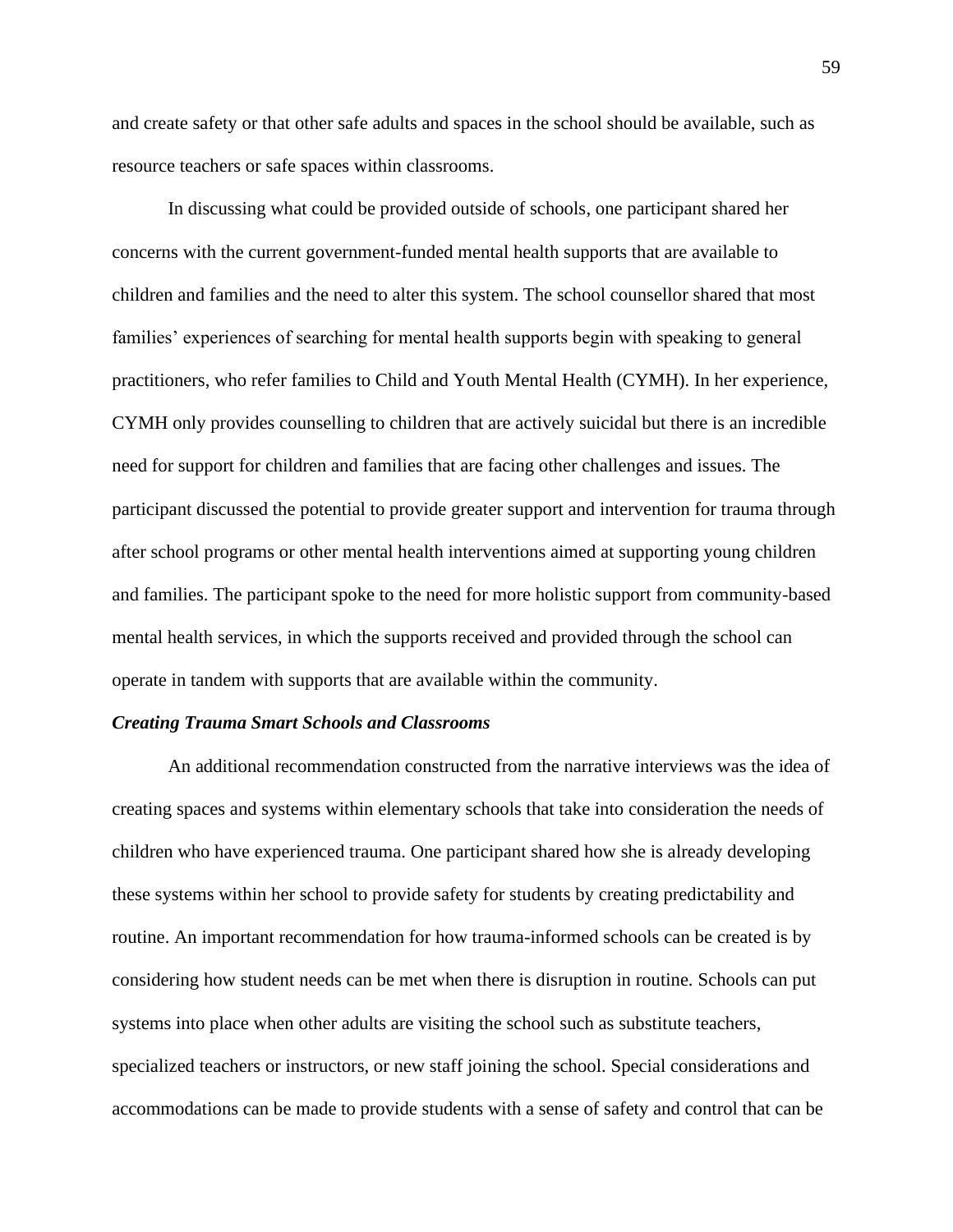threatened when there are new or challenging events. When schools and staff take these events into consideration, they may be more likely to notice and take care of students that struggle during these situations and provide empathic and timely intervention and support.

## *Teacher and School Counsellor Advocacy*

The final recommendation constructed through participant narratives, is the need for school counsellors and teachers to assume a role of advocacy for the promotion of traumainformed practices. Participants spoke of the work they do to promote and disseminate information on trauma-informed practices. Participants shared experiences of providing training to other school staff, appealing to administrators to create trauma-informed programs, and encouraging other staff members to engage in trauma-informed approaches. School counsellors and teachers have a duty to promote social justice and to ensure that students are provided equal access to safe, supportive learning environments. These duties include the promotion of traumainformed practices at the individual school, district, and provincial level.

## **Strengths and Limitations**

The design and results of the present study have a number of both strengths and limitations. One of the primary strengths of the research design was the use of narrative inquiry as a method of investigation. The narrative method provided the time and opportunity to attain in-depth, nuanced accounts from participants that may have been impossible to produce using other methods of inquiry. The thoroughness of the participant data collected necessitated a small sample size (n=four) and is commensurate with sample sizes in narrative research (M. Buchanan, personal communication, January, 2022). Despite the increased ability to provide a comprehensive overview of participant narratives, one of the limitations of the study was the ability to only provide two teacher participant accounts and two school counsellor accounts, which reduced the ability to make as many similar connections between participant narratives.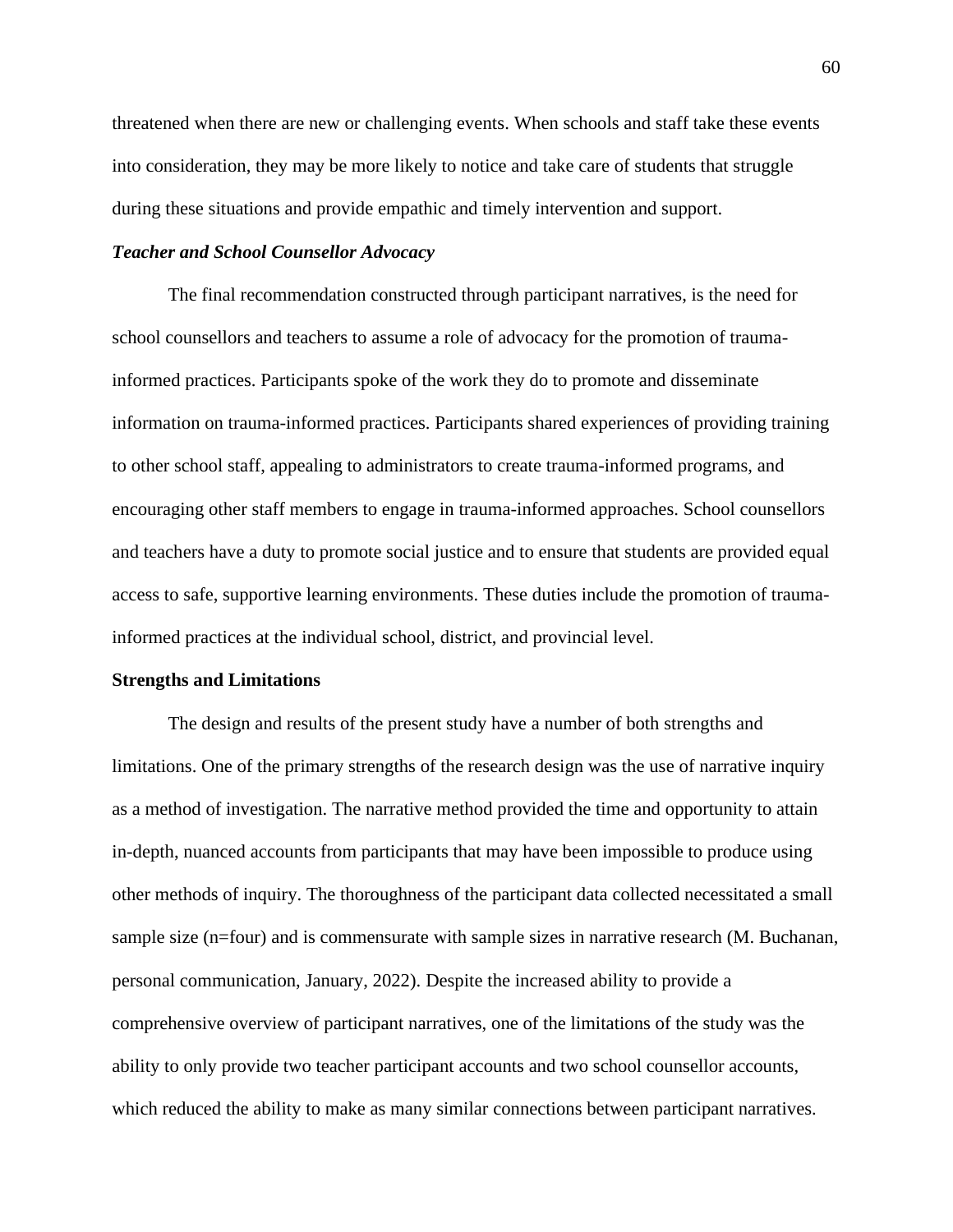While this was a limitation of the study, collecting stories from multiple key school stakeholders provided a well-rounded and more complete conceptualization of the experience of providing trauma-informed practices in elementary school settings, one that may have been less rich if the participant group was solely teachers or solely school counsellors.

The purpose of using narrative methodology was not to attain objective results that represented the most efficacious, effective, or empirical method of using trauma-informed practices in early education settings. The purpose of the method was to collect the stories of multiple participants, to create a larger narrative and understanding of the experiences, strengths, and challenges of providing trauma-informed practices in school settings. This method of investigation acknowledges that the individual narratives of participants and their stories of implementing trauma-informed practices are greatly affected by the setting and culture of their school and school district. The results and recommendations of the present study are, therefore, not generalizable to all schools or school personnel. Rather, the findings of the present study offer insight into the experience of using trauma-informed practices, by collecting, analysing, and constructing the stories of multiple participants who provide this care. Due to the disparate experiences and wide variety of stories provided by the participants, there was a large amount of variation in the accounts shared with the researcher. While there were often similarities in the experiences shared by participants, there was also considerable variation in the aspects of trauma-informed practices participants found most salient, socio-economic status of the schools and students, school experiences of participants, level and type of trauma-informed training, and their personal philosophy or what trauma-informed approaches they believe in. Each participant narrative received thorough and equal examination and review. The finding of the research may be restricted in representing and highlighting the depth and complexity of the individual participant narrative, based on the larger goal of forming a cohesive group narrative analysis.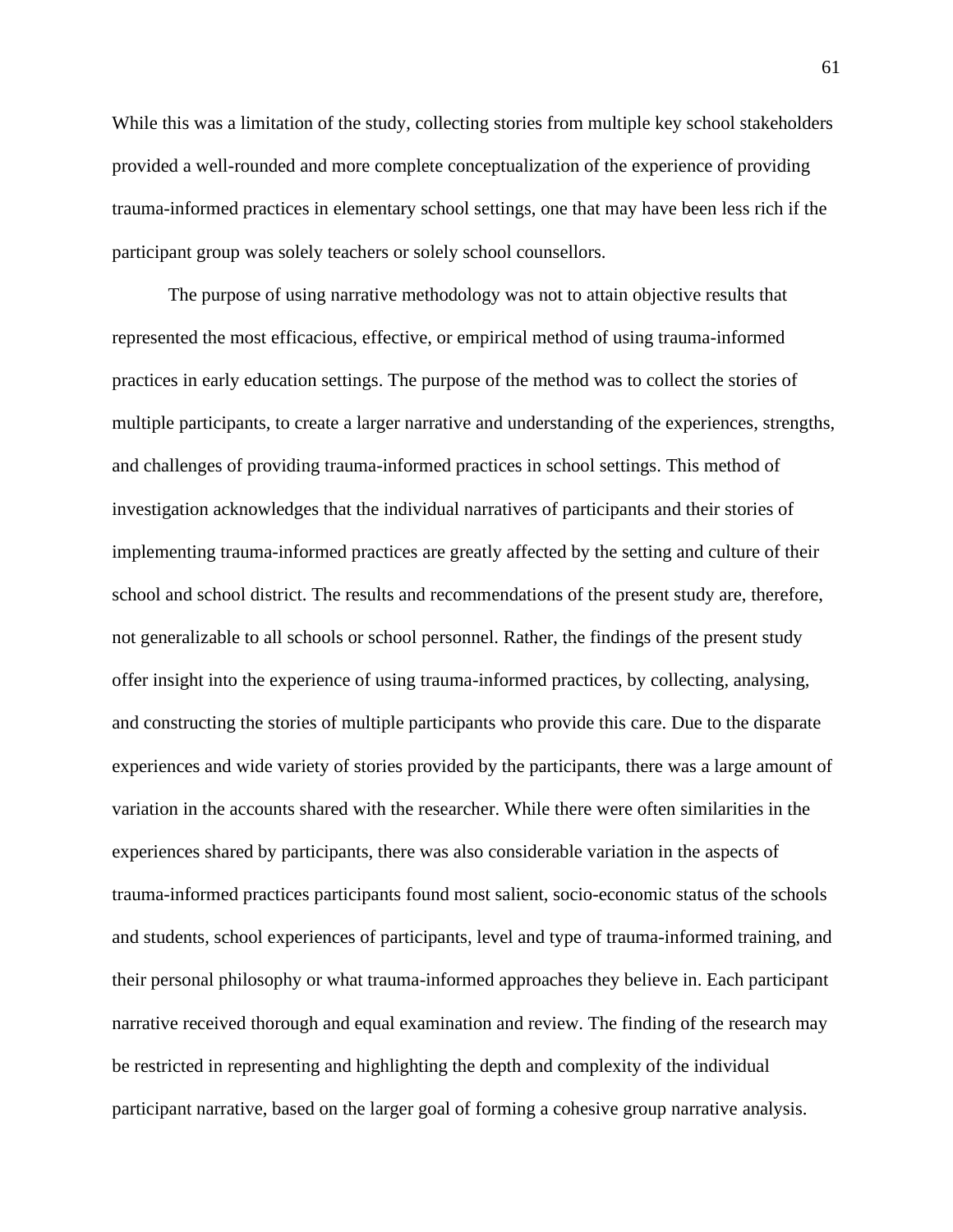## **Concluding Remarks**

The purpose of the present study was to share the stories of four key school stakeholders who had experiences in providing trauma-informed practices to young children in a school setting. The present study expands the current limited research that exists on trauma-informed practices in Canadian schools, particularly at the elementary school level. The present study sought to increase our current understanding of how school practitioners implement, provide, and support trauma-informed practices within our current education system. The results of this research have the potential to be beneficial for other school counsellors and teachers, as well as school administrators, resource workers, educational assistants, policy makers, and parents/caregivers, as each member of the educational community plays a key role in ensuring students receive supportive and enriching school experiences. Trauma-informed practices within the B.C. school system are increasingly being recognized as imperative to student well-being. Despite this understanding there is a continued lack of standardization or generalized care across schools and school districts. It is my hope as a researcher and counselling practitioner, that the results of the present study provide a rich insight into the current system and that they will aid in the advancement and development of school-based trauma-informed care.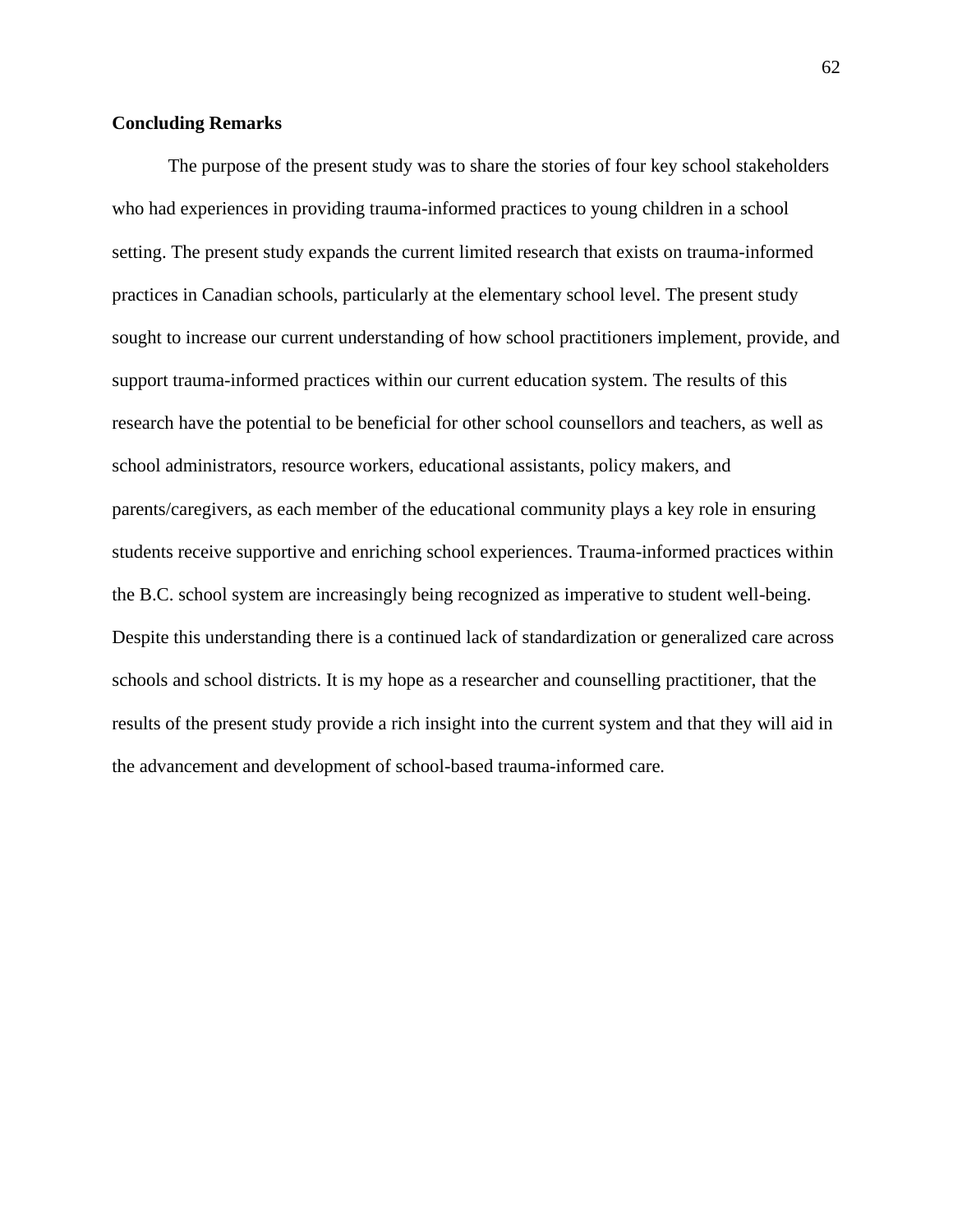### **References**

Alisic, E., Bus, M., Dulack, W., Pennings, L., & Splinter, J. (2012). Teachers' experiences supporting children after traumatic exposure. *Journal of Traumatic Stress, 25*(1), 98-

101.<https://doi.10.1002/jts.20709>

- Alisic, E., Krishna, R. N., Robbins, M. L., & Mehl, M. R. (2016). A comparison of parent and child narratives of children's recovery from trauma. *Journal of Language and Social Psychology, 35*(2), 224-235.<https://doi.10.1177/0261927X15599557>
- American Psychiatric Association. (2013). *Diagnostic and statistical manual of mental disorders: DSM-5*. American Psychiatric Association.
- Braun, V., & Clarke, V. (2006). Using thematic analysis in psychology. *Qualitative Research in Psychology, 3*(2), 77-101.<https://doi.10.1191/1478088706qp063oa>
- Briggs-Gowan, M. J., Carter, A. S., Clark, R., Augustyn, M., McCarthy, K. J., & Ford, J. D. (2010). Exposure to potentially traumatic events in early childhood: differential links to emergent psychopathology. *Journal of Child Psychology and Psychiatry, 5*1(10), 1132-1140.<https://doi.10.1111/j.1469-7610.2010.02256.x>
- British Columbia Ministry of Education. (2017). *Safe and Caring School Communities.* [https://www2.gov.bc.ca/gov/content/education-training/k-12/administration/legislation](https://www2.gov.bc.ca/gov/content/education-training/k-12/administration/legislation-policy/public-schools/safe-and-caring-school-communities)[policy/public-schools/safe-and-caring-school-communities](https://www2.gov.bc.ca/gov/content/education-training/k-12/administration/legislation-policy/public-schools/safe-and-caring-school-communities)
- Berger, E., & Samuel, S. (2020). A qualitative analysis of the experiences, training, and support needs of school mental health workers regarding student trauma. *Australian Psychologist, 55*(5), 498-507.
- Blaustein, M. E., & Kinniburgh, K. M. (2018). *Treating traumatic stress in children and adolescents: How to foster resilience through attachment, self-regulation, and competency*. Guilford Publications.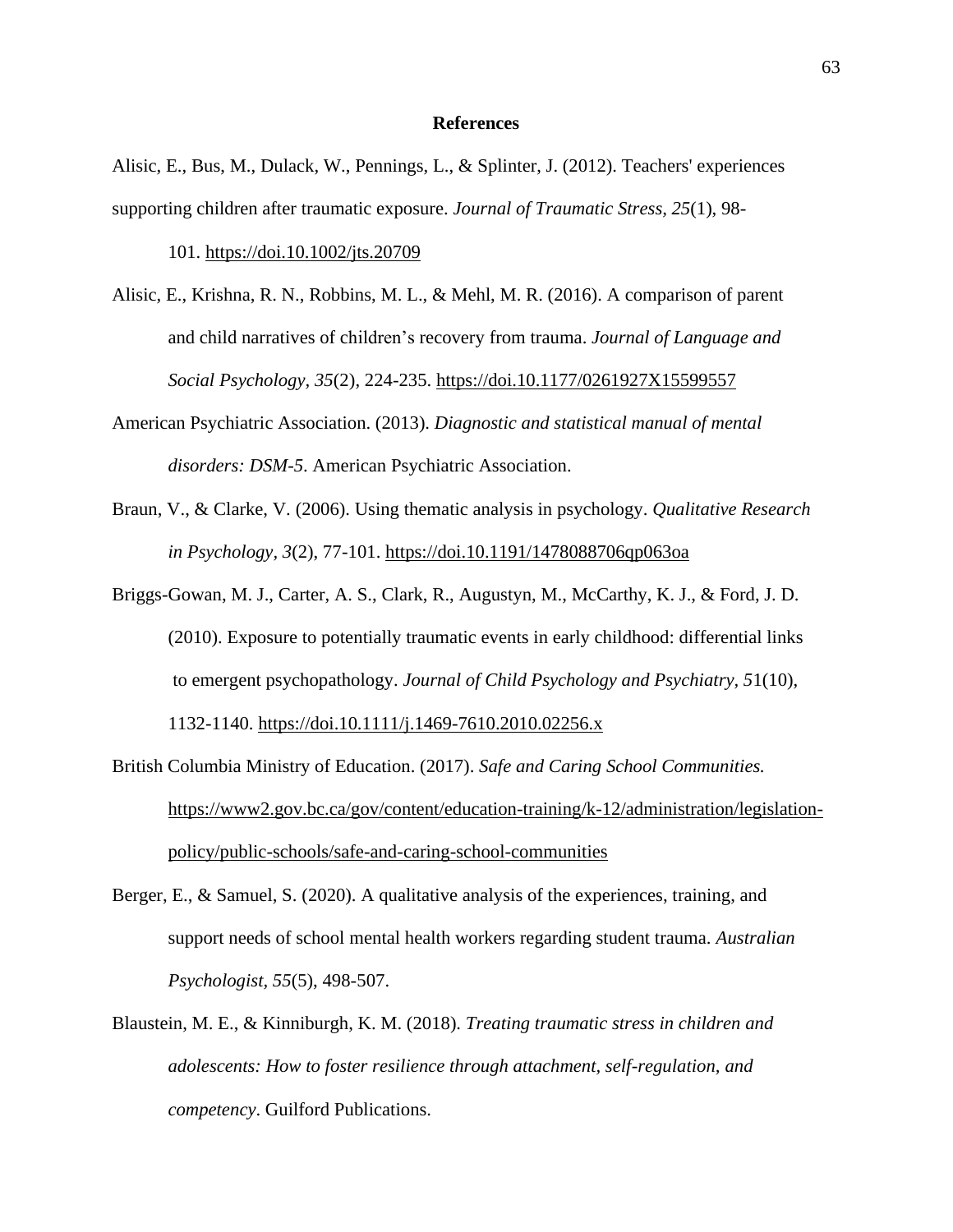Burr, V. (1995). *An introduction to social constructionism*. Routledge.

- Centers for Disease Control and Prevention. (2019). *Adverse childhood experiences (ACEs)*. <http://www.cdc.gov/ace>
- Chafouleas, S. M., Johnson, A. H., Overstreet, S., & Santos, N. M. (2015). Toward a blueprint for trauma-informed service delivery in schools. *School Mental Health, 8*, 144–162.<https://doi.10.1007/s12310-015-9166-8>
- Cohen, J. A., Mannarino, A. P., Berliner, L., & Deblinger, E. (2000). Trauma-focused cognitive behavioral therapy for children and adolescents: An empirical update. *Journal of Interpersonal Violence, 15*(11), 1202-1223.
- Cohen, J. A., Deblinger, E., & Mannarino, A. (2004). Trauma-focused cognitive-behavioral therapy for sexually abused children. *Psychiatric Times*, *21*(10), 109-121.
- Cohen, J. A., Mannarino, A. P., Jankowski, K., Rosenberg, S., Kodya, S., & Wolford, G. L. (2016). A randomized implementation study of trauma-focused cognitive behavioral therapy for adjudicated teens in residential treatment facilities. *Child maltreatment*, *21*(2), 156-167.
- Cohen, J. A., Deblinger, E., & Mannarino, A. P. (2018). Trauma-focused cognitive behavioral therapy for children and families. *Psychotherapy Research*, *28*(1), 47-57.
- Copeland, W. E., Shanahan, L., Hinesley, J., Chan, R. F., Aberg, K. A., Fairbank, J. A., van den Oord, Edwin J. C. G., & Costello, E. J. (2018). Association of childhood trauma exposure with adult psychiatric disorders and functional outcomes. *JAMA Network Open, 1*(7).<https://doi.10.1001/jamanetworkopen.2018.4493>
- Creswell, J. W., & Creswell, J. D. (2018). *Research design: Qualitative, quantitative, and mixed methods approaches*. Sage publications.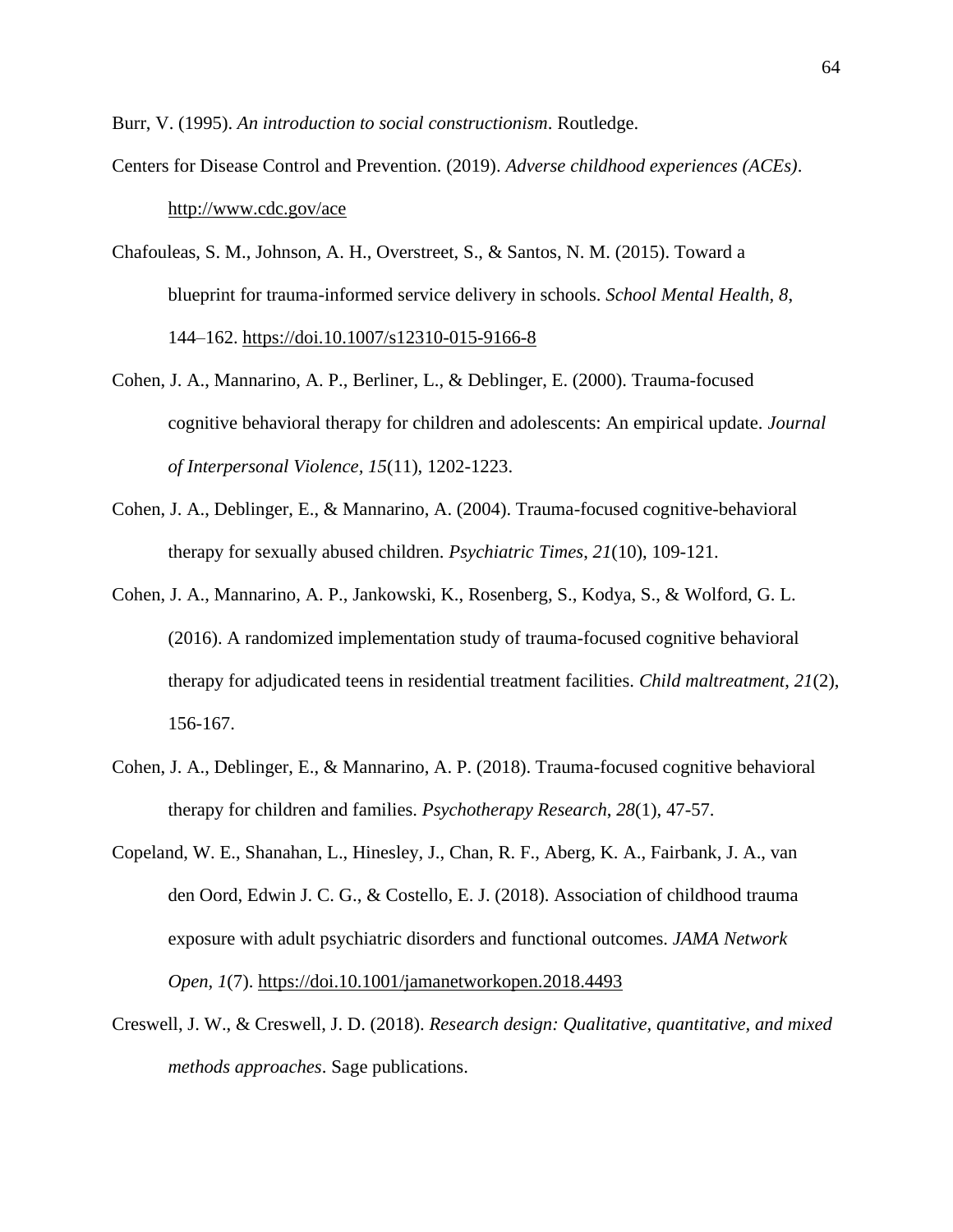De Bellis, M. D., & Zisk, A. (2014). The biological effects of childhood trauma. *Child and Adolescent Psychiatric Clinics of North America, 23*(2), 185-222. <https://doi.10.1016/j.chc.2014.01.002>

Felitti, V. J., Anda, R. F., Nordenberg, D., Williamson, D. F., Spitz, A. M., Edwards, V., Koss, M. P., & Marks, J. S. (1998). Relationship of childhood abuse and household dysfunction to many of the leading causes of death in adults: The adverse childhood experiences (ACE) study. *American Journal of Preventive Medicine,14*(4), 245-258. [https://doi.10.1016/S0749-3797\(98\)00017-8](https://doi.10.1016/S0749-3797(98)00017-8)

- Gubi, A. A., Strait, J., Wycoff, K., Vega, V., Brauser, B., & Osman, Y. (2019). Traumainformed knowledge and practices in school psychology: A pilot study and review. *Journal of applied school psychology, 35*(2), 176-199.
- Harden, T., Kenemore, T., Mann, K., Edwards, M., List, C., & Martinson, K. J. (2015). The truth n' trauma project: addressing community violence through a youth-led, trauma-informed and restorative framework. *Child and Adolescent Social Work Journal, 32*(1), 65-79.<https://doi.10.1007/s10560-014-0366-0>
- Holmes, C., Levy, M., Smith, A., Pinne, S., & Neese, P. (2015). A model for creating a supportive trauma-informed culture for children in preschool settings. *Journal of Child and Family Studies, 24*(6), 1650-1659.
- Hoover, S. A., Sapere, H., Lang, J. M., Nadeem, E., Dean, K. L., & Vona, P. (2018). Statewide implementation of an evidence-based trauma intervention in schools. *School Psychology Quarterly, 33*(1), 44.
- Jaycox, L. H., Kataoka, S. H., Stein, B. D., Langley, A. K., & Wong, M. (2012). Cognitive behavioral intervention for trauma in schools. *Journal of Applied School Psychology, 28*(3), 239-255.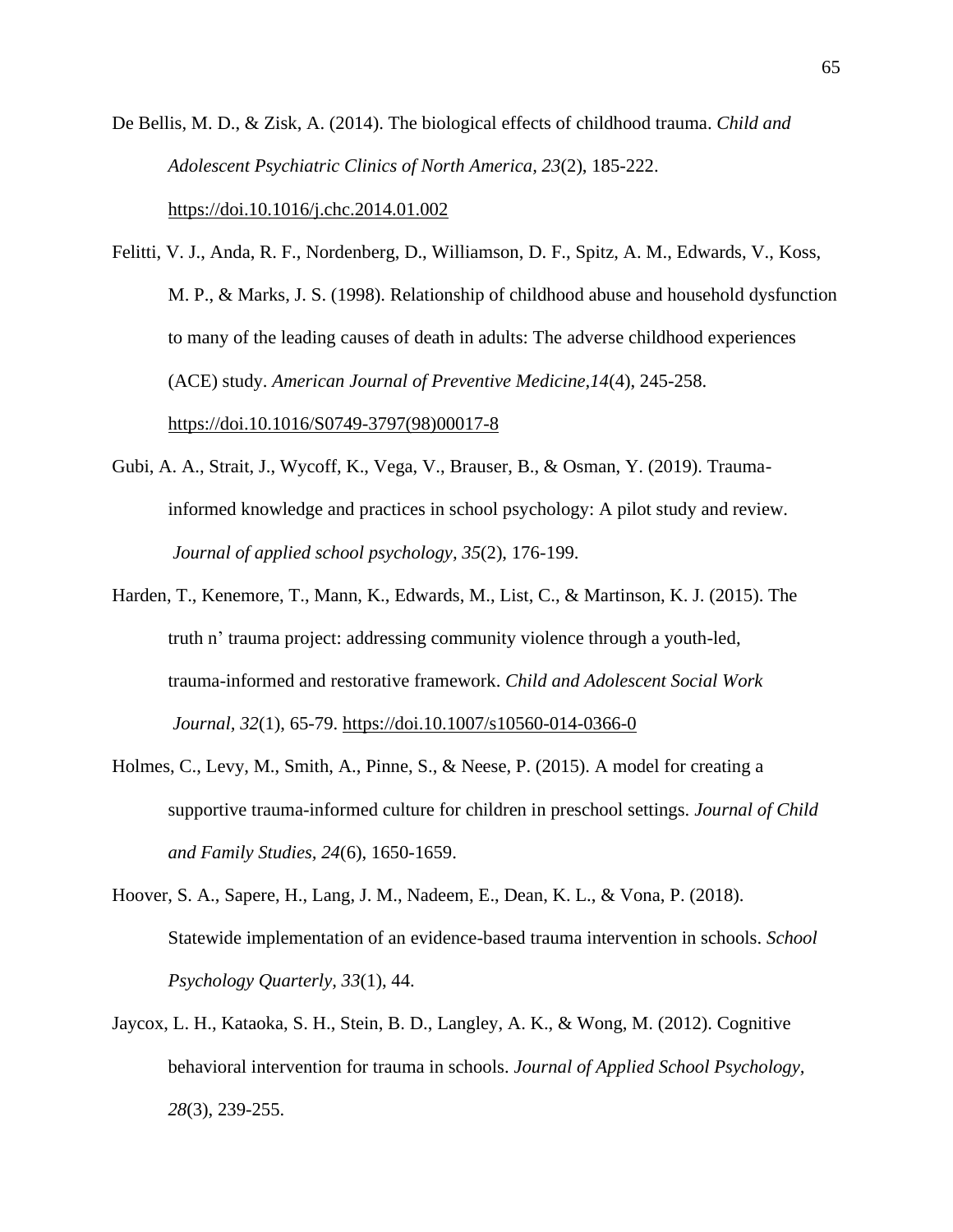- Jimenez, M. E., Wade, R., Lin, Y., Morrow, L. M., & Reichman, N. E. (2016). Adverse experiences in early childhood and kindergarten outcomes. *Pediatrics, 137*(2), [https://doi.e20151839.](https://doi.e20151839/)
- Langley, A. K., Gonzalez, A., Sugar, C. A., Solis, D., & Jaycox, L. (2015). Bounce back: Effectiveness of an elementary school-based intervention for multicultural children exposed to traumatic events. *Journal of Consulting and Clinical Psychology, 83*(5), 853- 865.<https://doi.10.1037/ccp0000051>
- Langley, A. K., Nadeem, E., Kataoka, S. H., Stein, B. D., & Jaycox, L. H. (2010). Evidencebased mental health programs in schools: barriers and facilitators of successful implementation. *School Mental Health, 2*(3), 105-113. [https://do1.10.1007/s12310-010-](https://do1.10.1007/s12310-010-9038-1) [9038-1](https://do1.10.1007/s12310-010-9038-1)
- Loomis, A. M. (2018). The role of preschool as a point of intervention and prevention for trauma-exposed children: Recommendations for practice, policy, and research. *Topic in Early Childhood Special Education, 38*(3), 134-145.

<https://doi.10.1177/0271121418789254>

- Loomis, A. M., & Felt, F. (2020). Knowledge, skills, and self-refection: Linking trauma training content to trauma‑informed attitudes and stress in preschool teachers and staff. S*chool Mental Health,* 1-13.<https://doi.10.1007/s12310-020-09394-7>
- Luthar, S. S., & Mendes, S. H. (2020). Trauma-informed schools: Supporting educators as they support the children. *International Journal of School & Educational Psychology, 8*(2), 147-157.
- Mertova, P., & Webster, L. (2020). *Using narrative inquiry as a research method: An introduction to critical event narrative analysis in research, training and professional practice* (2nd ed.). Routledge.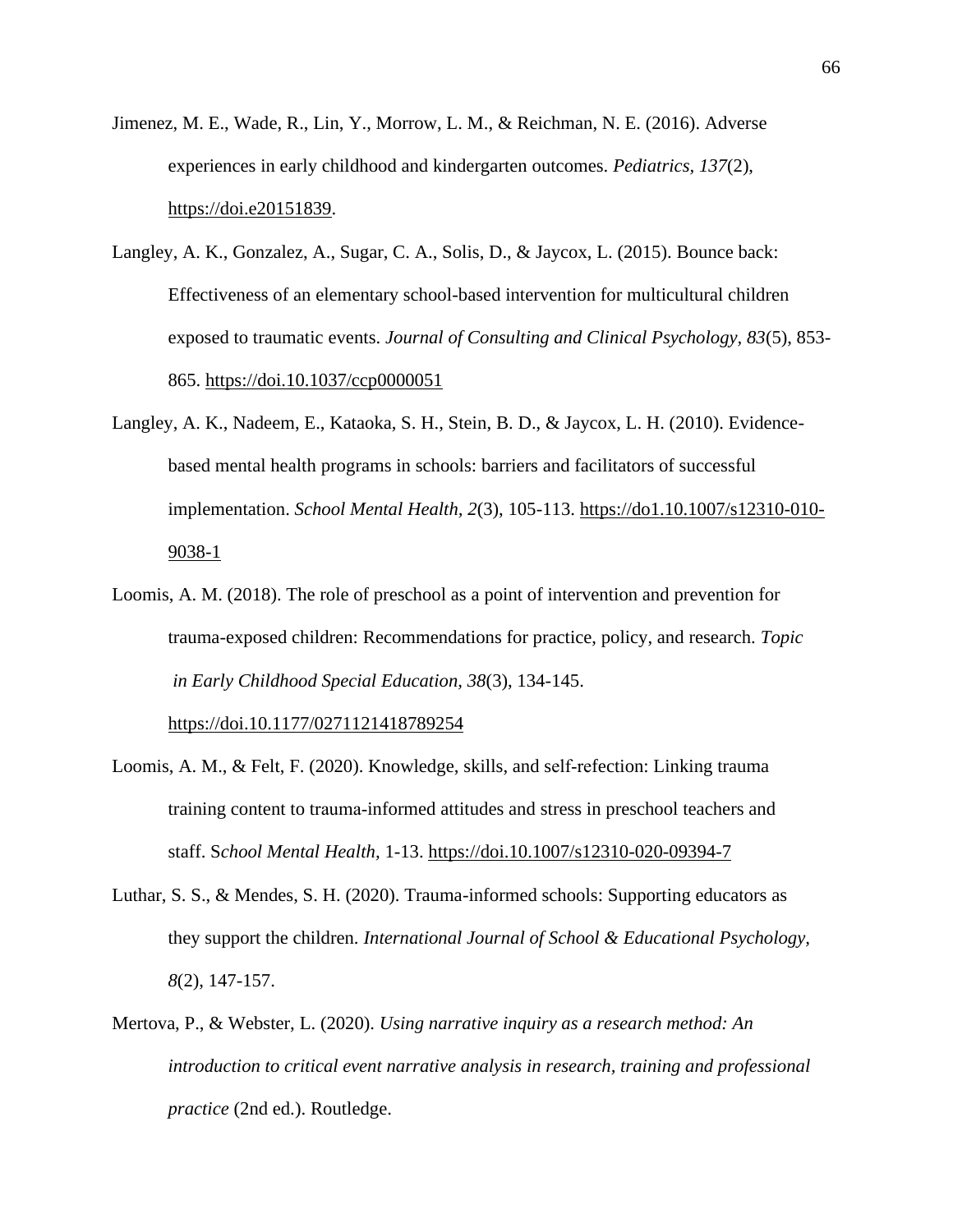- Morgan, A., Pendergast, D., Brown, R., & Heck, D. (2015). Relational ways of being an educator: Trauma-informed practice supporting disenfranchised young people. *International Journal of Inclusive Education, 19*(10), 1037-1051.
- Murray, M. (2003). *Narrative psychology and narrative analysis*. (P. M. Camic, J. E. Rhodes & L. Yardley, Eds.). American Psychological Association. <https://doi.10.1037/10595-006>
- Nadeem, E., Jaycox, L. H., Kataoka, S. H., Langley, A. K., & Stein, B. D. (2011). Going to scale: Experiences implementing a school-based trauma intervention. *School Psychology Review, 40*(4), 549-568.
- The National Child Traumatic Stress Network. (2010). *About child trauma.*  <https://www.nctsn.org/what-is-child-trauma/about-child-trauma>
- Perry, D. F., Allen, M. D., Brennan, E. M., & Bradley, J. R. (2010). The evidence base for mental health consultation in early childhood settings: A research synthesis addressing children's behavioral outcomes. *Early Education and Development*, *21*(6), 795-824.
- Peterson, S. (2018). *Effects*. The National Child Traumatic Stress Network. <https://www.nctsn.org/what-is-child-trauma/trauma-types/early-childhood-trauma/effects>
- Poole, N., & Greaves, L. (2015). *Becoming trauma informed.* (N. Poole & L. Greaves, Eds.). Centre for Addiction and Mental Health.
- Record-Lemon, R. M., & Buchanan, M. J. (2017). Trauma-informed practices in schools: A narrative literature review. *Canadian Journal of Counselling and Psychotherapy, 51*(4), 286-305.
- Riessman, C. K. (2008). *Narrative methods for the human sciences*. Sage.
- Rishel, C. W., Tabone, J. K., Hartnett, H. P., & Szafran, K. F. (2019). Trauma-informed elementary schools: evaluation of school-based early intervention for young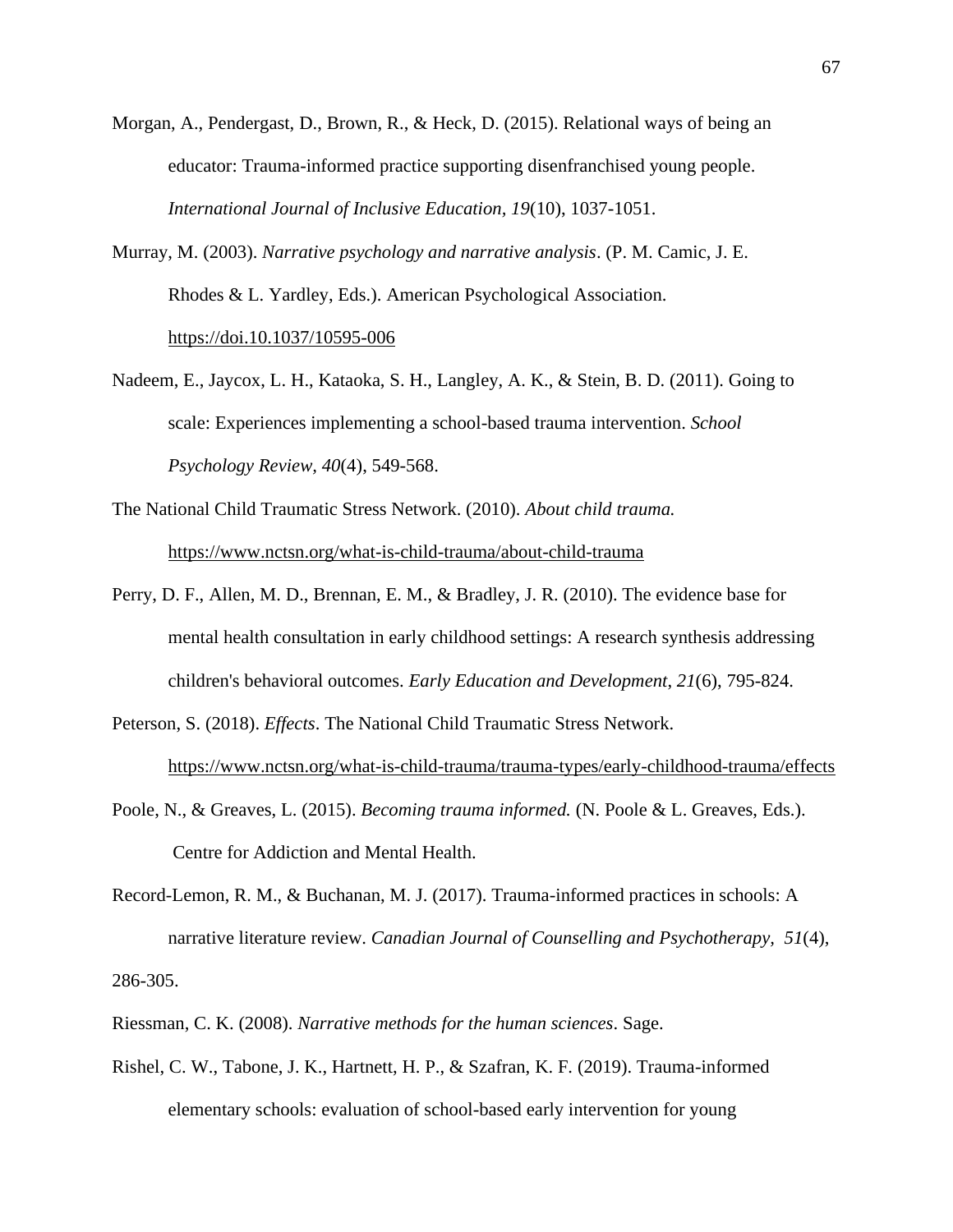children. *Children & Schools, 41*(4), 239-248.<https://doi.10.1093/cs/cdz017>

Spates, C., Samaraweera, N., Plaisier, B., Souza, T., & Otsui, K. (2007). Psychological impact of trauma on developing children and youth. *Primary Care, 34*(2), 387-405. <https://doi.10.1016/j.pop.2007.04.007>

Statistics Canada. (2014). *General Social Survey*.

<https://www150.statcan.gc.ca/n1/pub/85-002-x/2017001/article/14698/01-eng.htm>

- Stein, B. D., Jaycox, L. H., Kataoka, S. H., Wong, M., Tu, W., Elliott, M. N., & Fink, A. (2003). A mental health intervention for school children exposed to violence: a randomized controlled trial. *Jama, 290*(5), 603-611.
- Tebes, J. K., Champine, R. B., Matlin, S. L., & Strambler, M. J. (2019). Population health and trauma‐informed practice: implications for programs, systems, and policies. *American Journal of Community Psychology, 64*(3-4), 494-508. <https://doi.10.1002/ajcp.12382>
- Van Ameringen, M., Mancini, C., Patterson, B., & Boyle, M. H. (2008). Post‐traumatic stress disorder in Canada. *CNS Neuroscience & Therapeutics, 14*(3), 171-181. <https://doi.10.1111/j.1755-5949.2008.00049.x>
- Van der Kolk, B.A. (2014). *The body keeps the score: mind, brain and body in the transformation of trauma.* Allen Lane.
- Walker, J., & Zuberi, D. (2019). School-aged Syrian refugees resettling in Canada: mitigating the effect of pre-migration trauma and post-migration discrimination on academic achievement and psychological well-being. *Journal of International Migration and Integration*.<https://doi.10.1007/s12134-019-00665-0>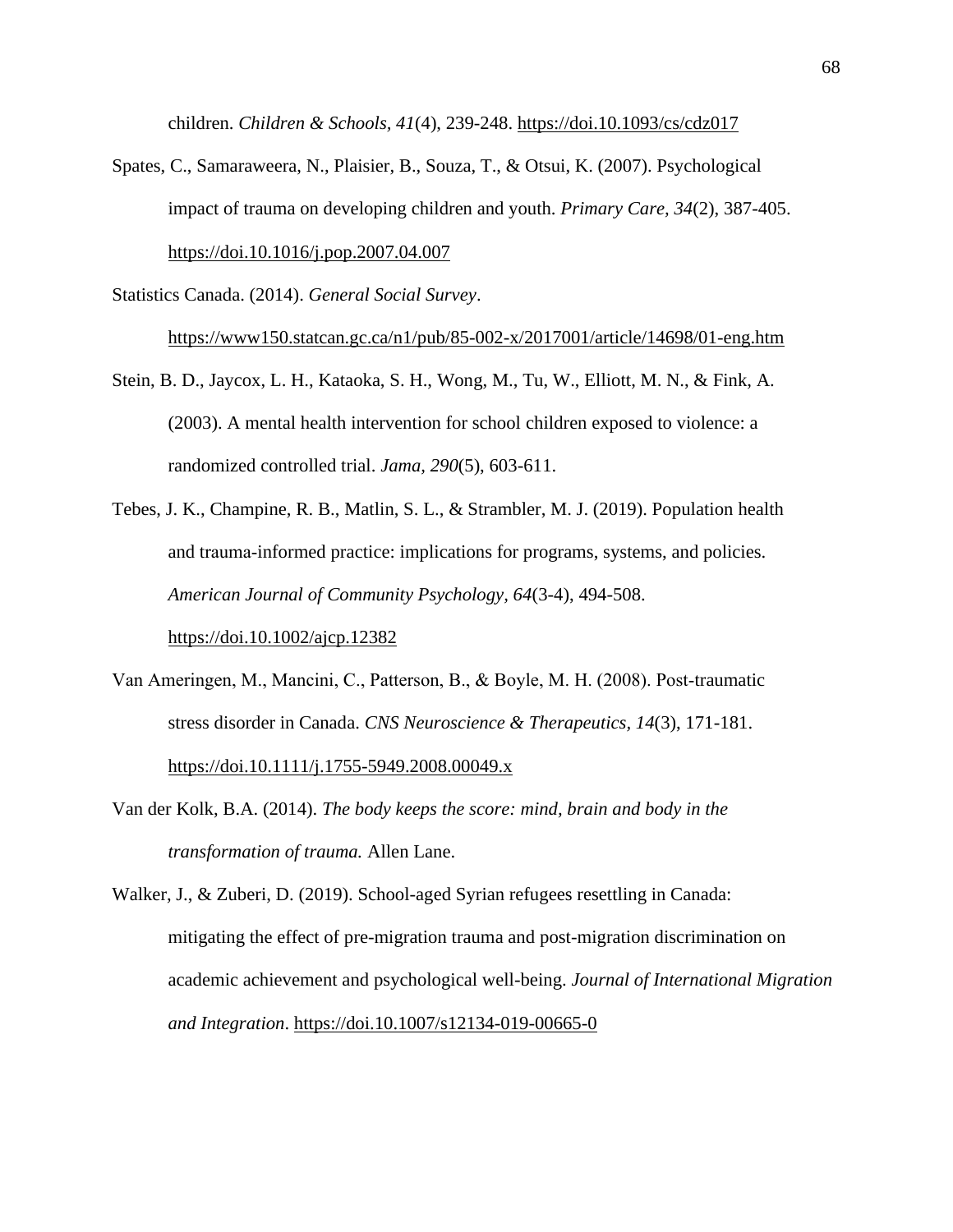# **Appendix A**

# **Participant Screening Protocol**

- 1. Date: 2. Name: \_\_\_\_\_\_\_\_\_\_\_\_\_\_\_\_\_\_\_\_\_\_\_\_\_\_\_ 3. Gender: Male Female **Other** 4. Current School: \_\_\_\_\_\_\_\_\_\_\_\_\_\_\_\_\_\_\_\_\_\_\_\_\_\_\_\_\_ 5. Position or Title (School Counsellor, School Psychologist, School Social Worker, other): \_\_\_\_\_\_\_\_\_\_\_\_\_\_\_\_\_\_\_\_\_\_\_\_\_\_\_\_\_\_\_\_\_\_\_\_\_\_\_\_\_\_\_\_\_\_\_\_\_\_\_\_\_\_ 6. What age group of students do you work with? 7. What is your level of education? Bachelor's Degree (no teaching certificate) Bachelor's Degree (teaching certificate) Master's Degree (no teaching certificate) Master's Degree (teaching certificate) PhD or EdD Other: \_\_\_\_\_\_\_\_\_\_\_\_\_\_\_\_\_\_\_\_\_\_\_\_\_\_ 8. What professional organizations are you a member in good standing with? \_\_\_\_\_\_\_\_\_\_\_\_\_\_\_\_\_\_\_\_\_\_\_\_\_\_\_\_\_\_\_\_\_\_\_\_\_\_\_\_\_\_\_\_\_\_\_\_\_\_\_\_\_\_\_\_\_\_\_\_\_\_\_\_\_\_
- 9. Have you taken any trauma-informed trainings/do you use trauma-informed practices in your school?

\_\_\_\_\_\_\_\_\_\_\_\_\_\_\_\_\_\_\_\_\_\_\_\_\_\_\_\_\_\_\_\_\_\_\_\_\_\_\_\_\_\_\_\_\_\_\_\_\_\_\_\_\_\_\_\_\_\_\_\_\_\_\_\_\_\_\_\_\_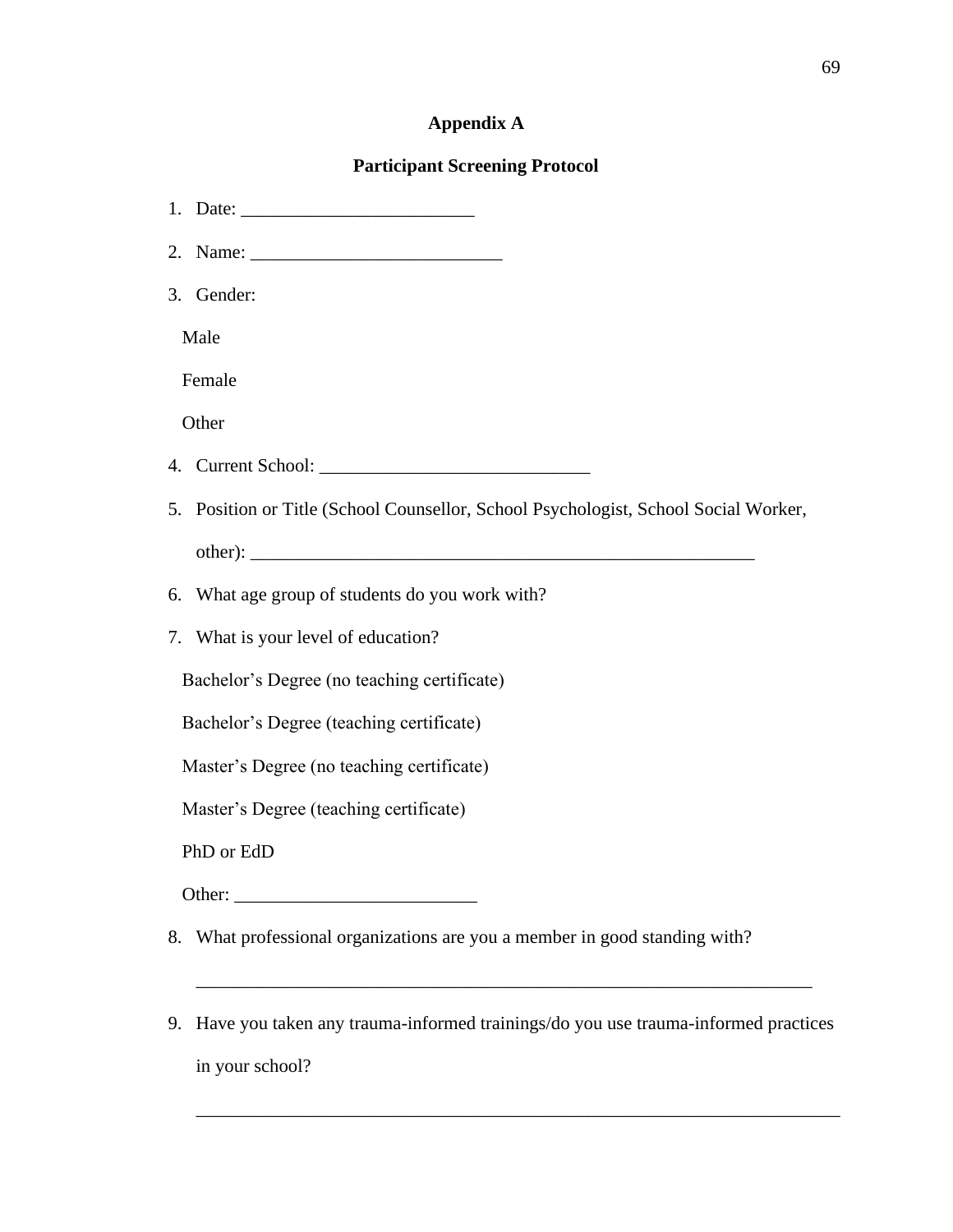10. If yes, would you be interested in sharing your experiences in an interview for a study on trauma-informed practices in schools?

\_\_\_\_\_\_\_\_\_\_\_\_\_\_\_\_\_\_\_\_\_\_\_\_\_\_\_\_\_\_\_\_\_\_\_\_\_\_\_\_\_\_\_\_\_\_\_\_\_\_\_\_\_\_\_\_\_\_\_\_\_\_\_\_\_\_\_\_\_

\_\_\_\_\_\_\_\_\_\_\_\_\_\_\_\_\_\_\_\_\_\_\_\_\_\_\_\_\_\_\_\_\_\_\_\_\_\_\_\_\_\_\_\_\_\_\_\_\_\_\_\_\_\_\_\_\_\_\_\_\_\_\_\_\_\_\_\_\_

\_\_\_\_\_\_\_\_\_\_\_\_\_\_\_\_\_\_\_\_\_\_\_\_\_\_\_\_\_\_\_\_\_\_\_\_\_\_\_\_\_\_\_\_\_\_\_\_\_\_\_\_\_\_\_\_\_\_\_\_\_\_\_\_\_\_

\_\_\_\_\_\_\_\_\_\_\_\_\_\_\_\_\_\_\_\_\_\_\_\_\_\_\_\_\_\_\_\_\_\_\_\_\_\_\_\_\_\_\_\_\_\_\_\_\_\_\_\_\_\_\_\_\_\_\_\_\_\_\_

\_\_\_\_\_\_\_\_\_\_\_\_\_\_\_\_\_\_\_\_\_\_\_\_\_\_\_\_\_\_\_\_\_\_\_\_\_\_\_\_\_\_\_\_\_\_\_\_\_\_\_\_\_\_\_\_\_\_\_\_

- 11. What is a telephone number and email address you can be reached at?
- 12. What are convenient days/times for you to be reached at for an interview?

We appreciate your willingness to participate in our study. You will be contacted shortly with further information and to schedule an interview.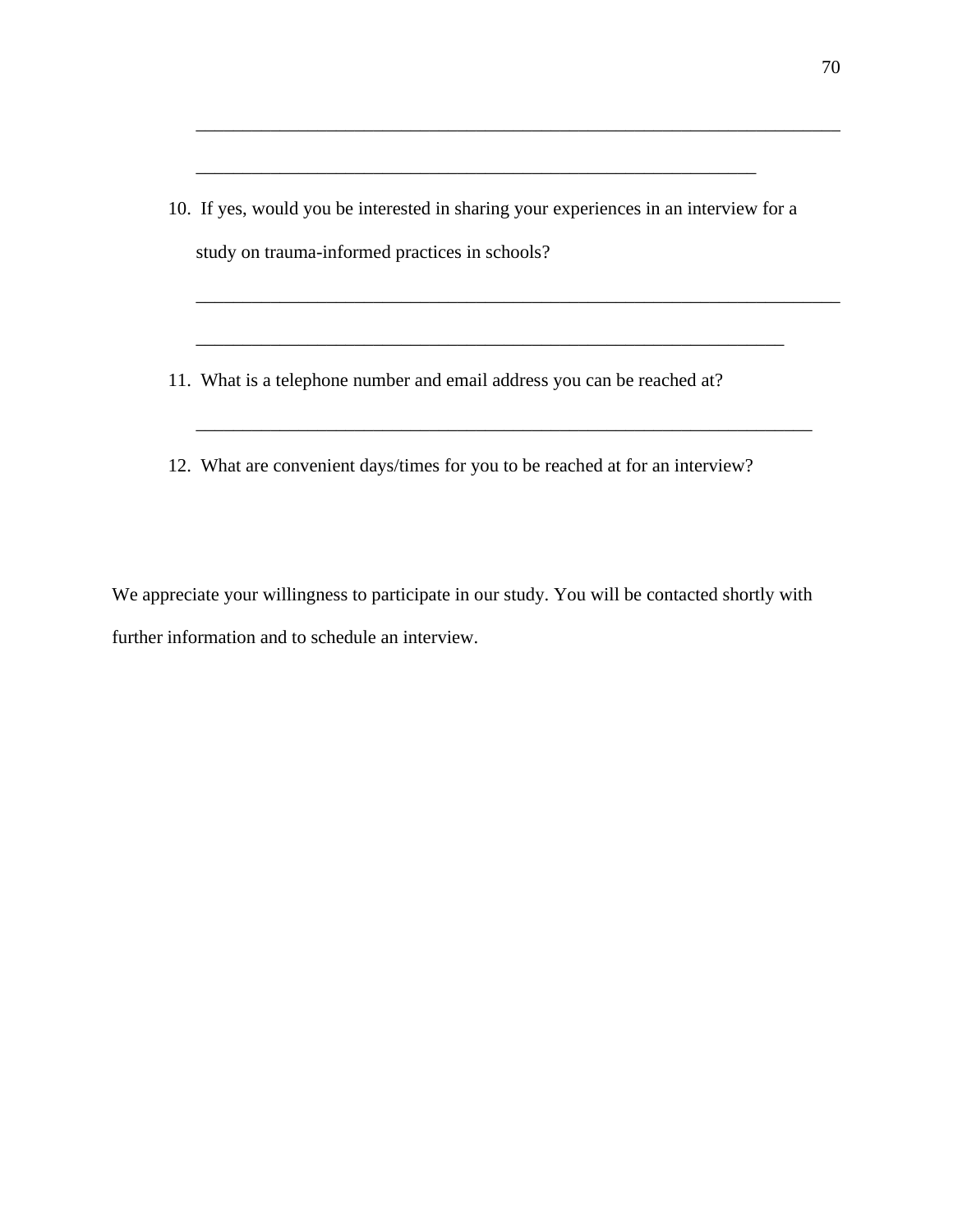## **Appendix B**

## **Informed Consent Form**

#### **Title of Study: A Narrative Study of Trauma-Informed Programs in an Early Elementary**

### **Education Setting**

Principal Investigator: Dr. Marla Buchanan, Professor

Department of Educational & Counselling Psychology,

And Special Education

Faculty of Education

University of British Columbia

Master's Student Researcher: Natalie Sweeney Department of Educational & Counselling Psychology, And Special Education Faculty of Education University of British Columbia

## **Purpose of the Study:**

This study will collect the stories of Canadian early elementary school counsellors who work within trauma-informed schools or who have experience utilizing trauma-informed practices in their schools. This research will provide in-depth information about the experience of providing trauma-informed programs within the Canadian early elementary school setting, as well as potentially provide better understanding into how programs can be implemented and resources or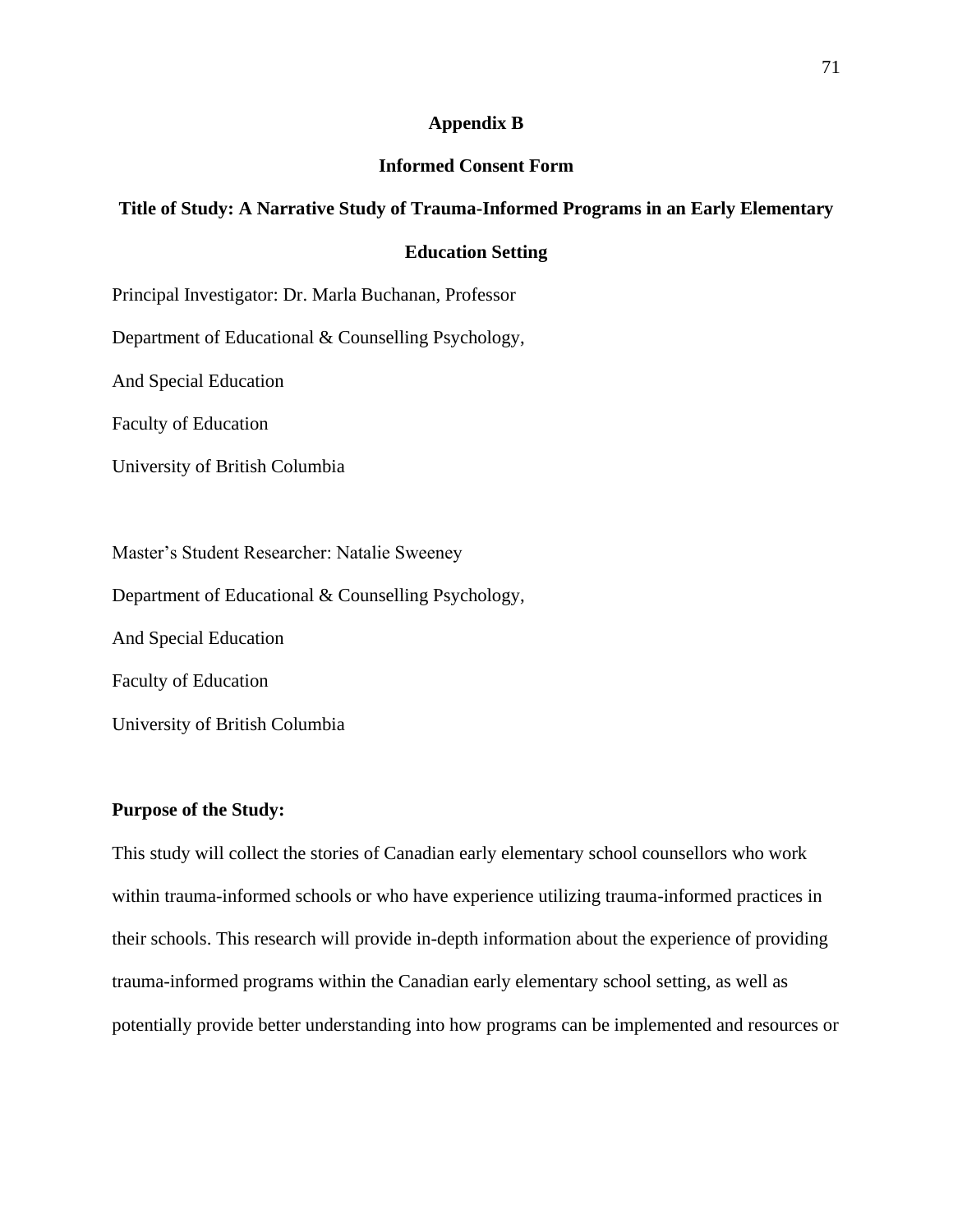support that can be provided within the system. Your participation within this study is voluntary and you may leave the study at any time.

## **Why You Have Been Invited to Participate in the Study:**

You have been invited to participate in this study because we would like to better understand the experiences of school counsellors working with young children who utilize trauma-informed practices. It is the researchers' hope that through investigating the experiences and stories of currently practicing school counsellors we can gain a richer understanding of the process of providing trauma-informed care within this setting and can help to inform future government policy and counsellor training.

## **Study Procedures:**

If you agree to participate in this study, you will be asked to take part in an interview (around 1-2 hours in length) to explore your experiences of providing trauma-informed care. The interview will be audio recorded using Zoom audio recording. The recording data will be uploaded to UBC's secure cloud server before being transferred to an encrypted USB. After the data has been collected and analysed, we would like to share our results with our participants to allow you to provide feedback and your interpretation of the results. The member-checking interview (less than 1 hour in length) will provide participants the opportunity to share their feedback orally. Direct participant quotes maybe be used in the final study publication, but researchers will ascertain consent from participants prior to using the direct quotes in the research to provide individuals with the opportunity to retract their statements.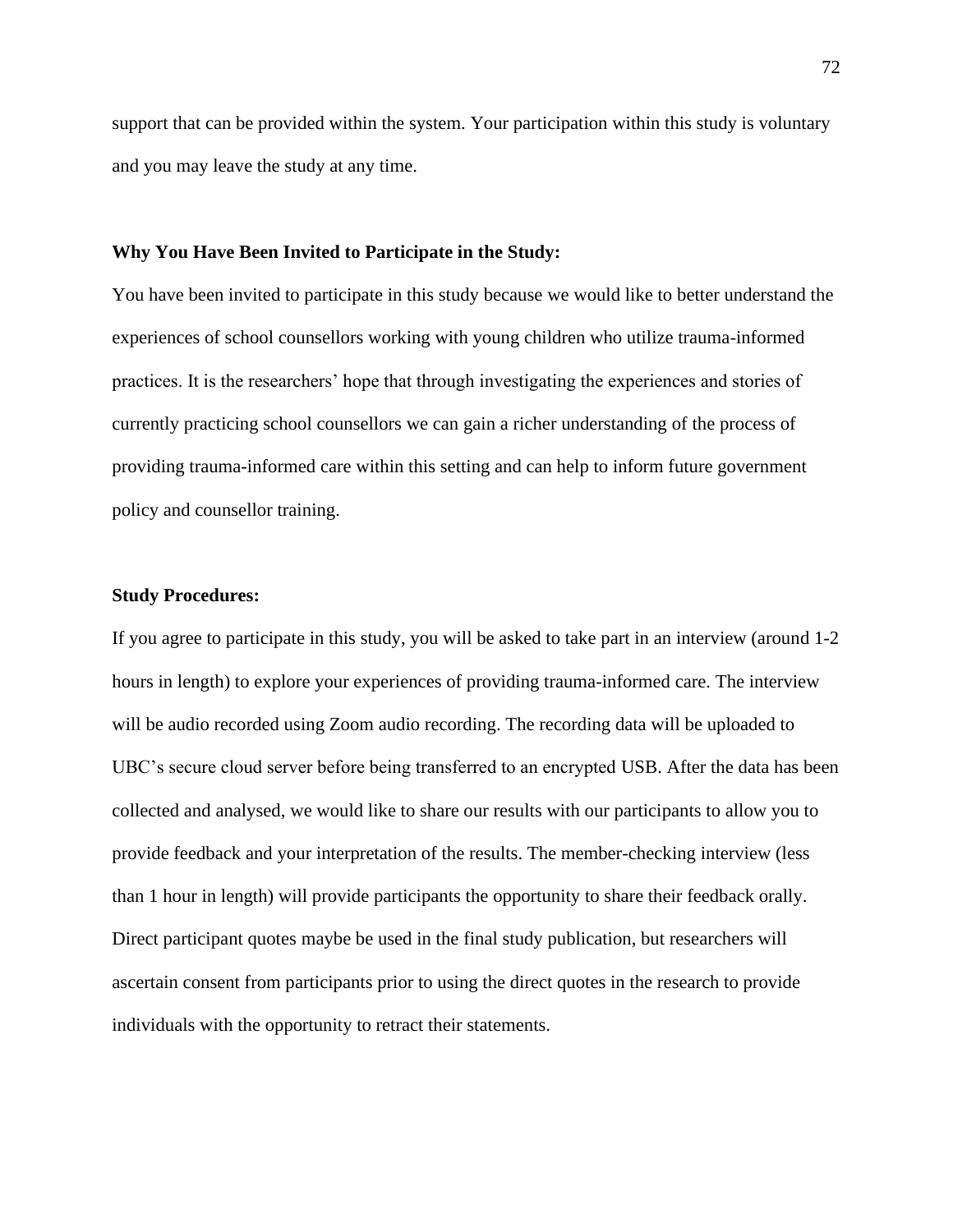#### **Potential Risks:**

Sensitive or personal topics may be discussed during the interview process. You may decide not to answer any questions or to not participate in the discussions. Additionally, you may decide to end your participation in the study at any time. Participants may unintentionally reveal client's personal information or stories when sharing their experience of providing trauma-informed practices. To mitigate this risk and protect the privacy of participants' clients, the interviewer will remind participants at the beginning of the narrative interview that information the study is collecting is meant to be the counsellors experience and not the client's stories. If a participant inadvertently discloses identifying details about a student/client all details will be erased from the data to ensure the confidentiality of third parties.

## **Potential Benefits:**

Participating in this study may provide you with a new or better understanding of your experience of providing trauma-informed practices within your school. Additionally, the results of this study will be provided to other school counselling professionals and school districts, alongside any suggestions or insights into how trauma-informed practices can be better implemented and supported in early elementary school settings.

#### **Confidentiality:**

The identity and privacy of participants will be protected. Audio recordings will not be shown or used for any other purpose than data analyses by the researchers. Your name and any other identifying information will be kept confidential and will not be included within the reports or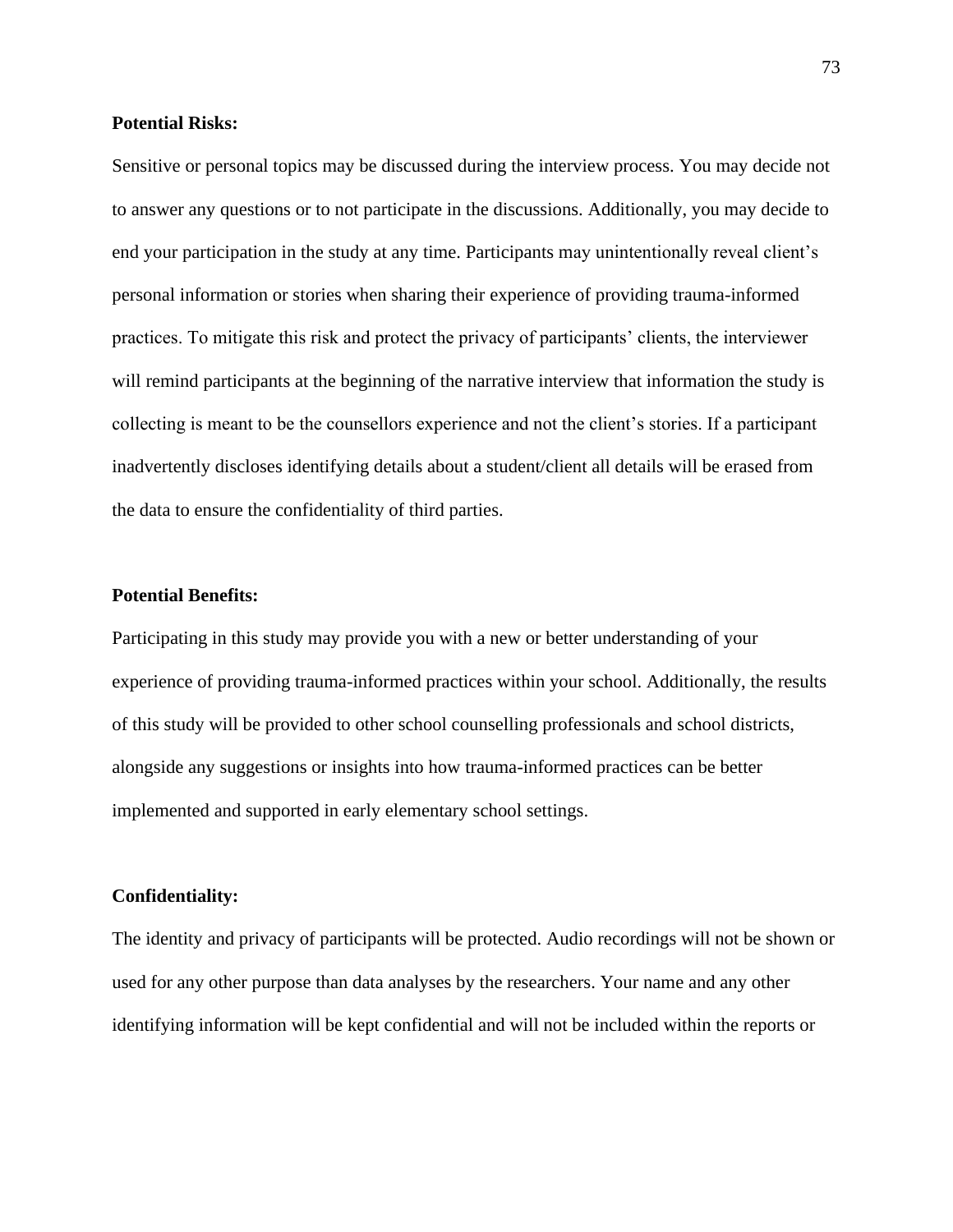any other public documents. All the information from your interviews will be kept in a locked filing cabinet at UBC for five years and then will be destroyed.

## **Open Access:**

The results of this study may be submitted and published in an academic journal at the end of the research process. This means that the information shared within narrative interviews may be made publicly available. The researchers will endeavour to remove any identifying participant information from the data included within the study to protect the participants' privacy. Despite precautions taken by the researchers, by making data public there is an increased risk to participants. Once the data is made publicly available the participants will no longer have the ability to withdraw or alter their data.

#### **Contact for concerns about the rights of research participants**

If you have any concerns or complaints about your rights as a research participant and/or your experiences while participating in this study, contact the Research Participant Complaint Line in the UBC Office of Research Ethics at 604-822-8598 or if long distance email [RSIL@ors.ubc.ca](mailto:RSIL@ors.ubc.ca) or call toll free 1-877-822-8598.

#### **Research Findings:**

The results of this study may be published within an academic journal as a master's thesis. If participants are interested in receiving the final results of the study they may indicate here their consent to be sent the published research: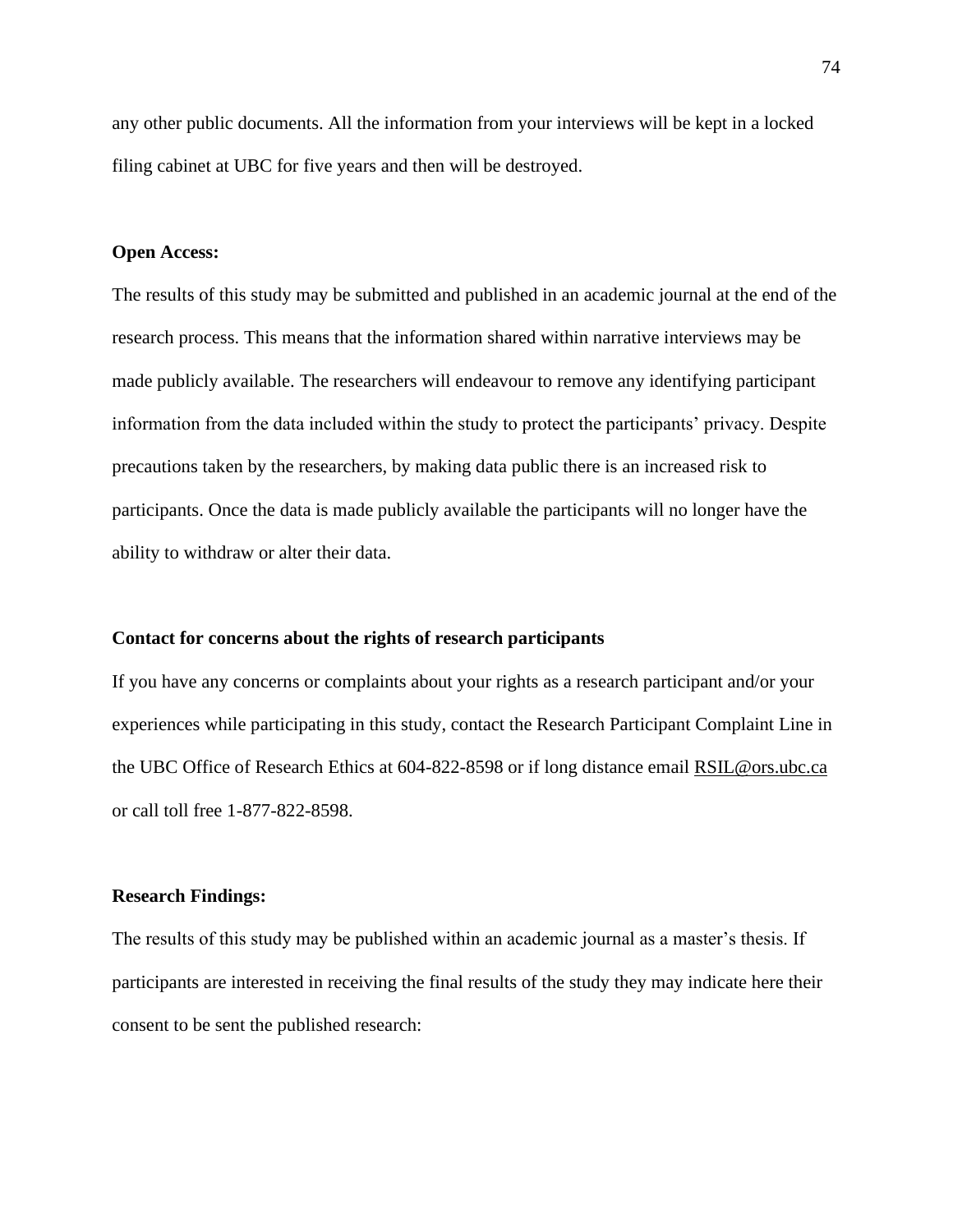• I consent to receive the final results of A Narrative Study of Trauma-Informed Programs in Early Education Settings

Email Address the results can be sent to: \_\_\_\_\_\_\_\_\_\_\_\_\_\_\_\_\_\_\_\_\_\_\_\_\_\_\_\_\_\_\_\_\_\_\_\_\_\_\_\_\_\_\_\_\_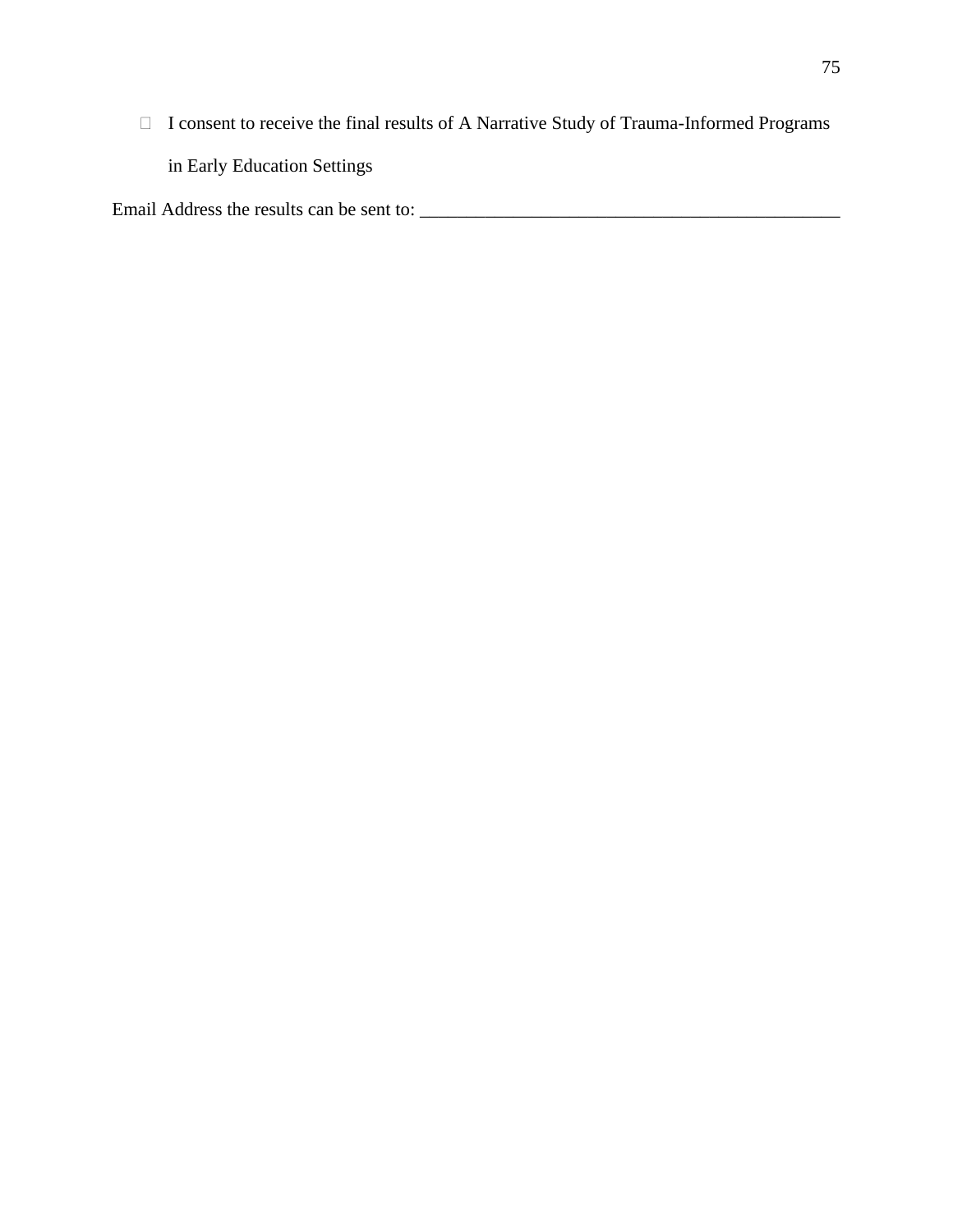# **Consent Form**

I understand that my participation in this study is completely voluntary (I do not have to participate if I do not want to), and I may refuse to participate or leave this study at any time. By signing this, I am showing that I have received a copy of this consent form for my own records.

My signature below indicates that I have agreed to participate in this study.

**Name of Participant**

**Signature of Participant Signing Above Date**

**Email or Phone Number**

**Signature of Research Interviewer Date**